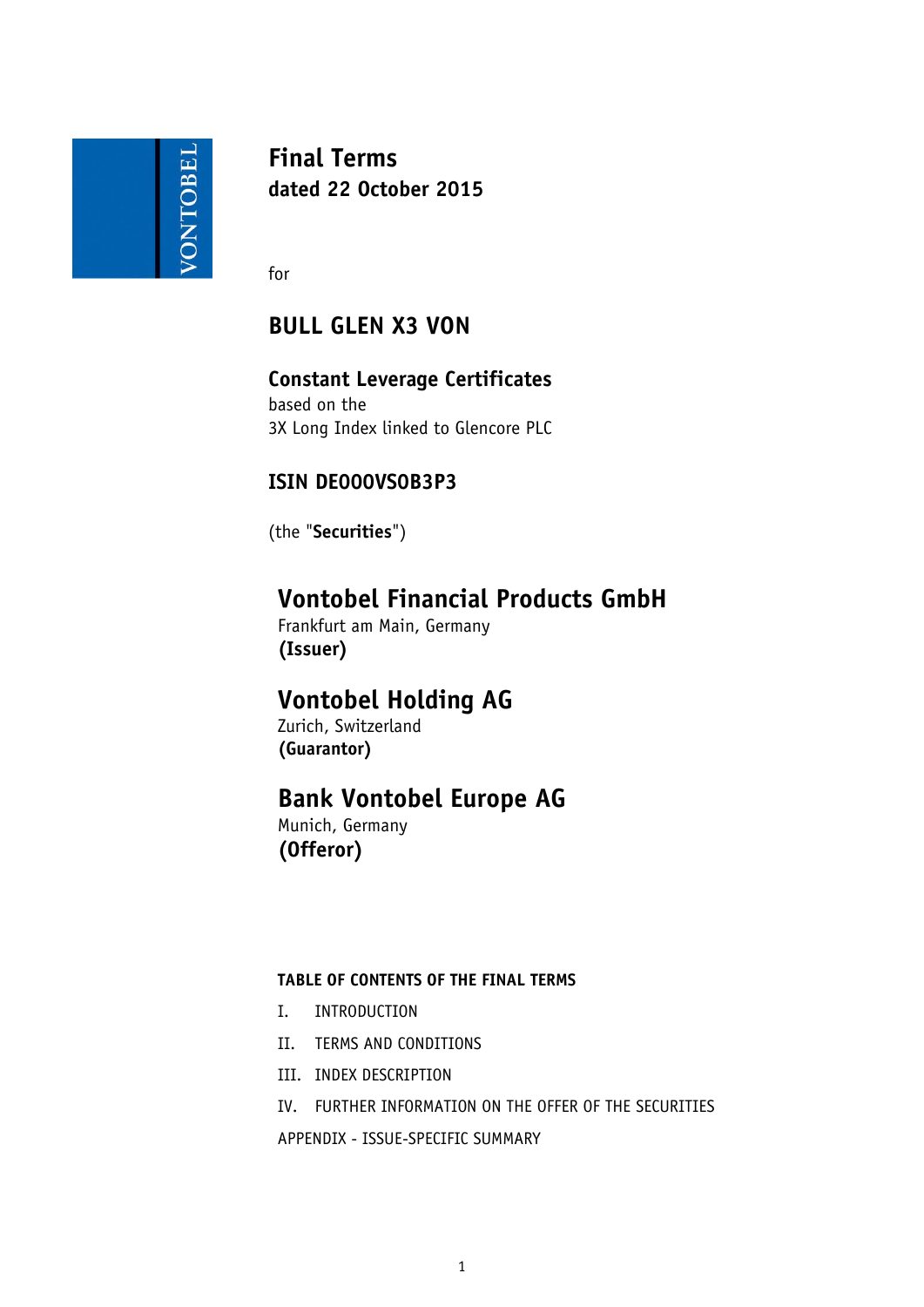### **I. INTRODUCTION**

**These Final Terms were prepared for the purposes of Article 5 (4) of Directive 2003/71/EC and should be read in conjunction with the Base Prospectus (including any supplements) dated 4 December 2014.** 

**It should be noted that only the Base Prospectus dated 4 December 2014 and these Final Terms together contain all the information about the Issuer, the Guarantor and the Securities offered.**

**The Base Prospectus, any supplements and these Final Terms are published on the Issuer's website (https://certificates.vontobel.com).**

**A summary for the specific issue is appended to these Final Terms.**

These Final Terms were prepared for the purposes of the public offer of the Securities. The issue of the Securities is a new issue.

| Securities identification numbers: | ISIN:              | DE000VS0B3P3            |
|------------------------------------|--------------------|-------------------------|
|                                    | WKN:               | VSOB3P                  |
|                                    | Valor:             | 30077601                |
|                                    | NGM Symbol:        | <b>BULL GLEN X3 VON</b> |
| Total offer volume:                | 250,000 Securities |                         |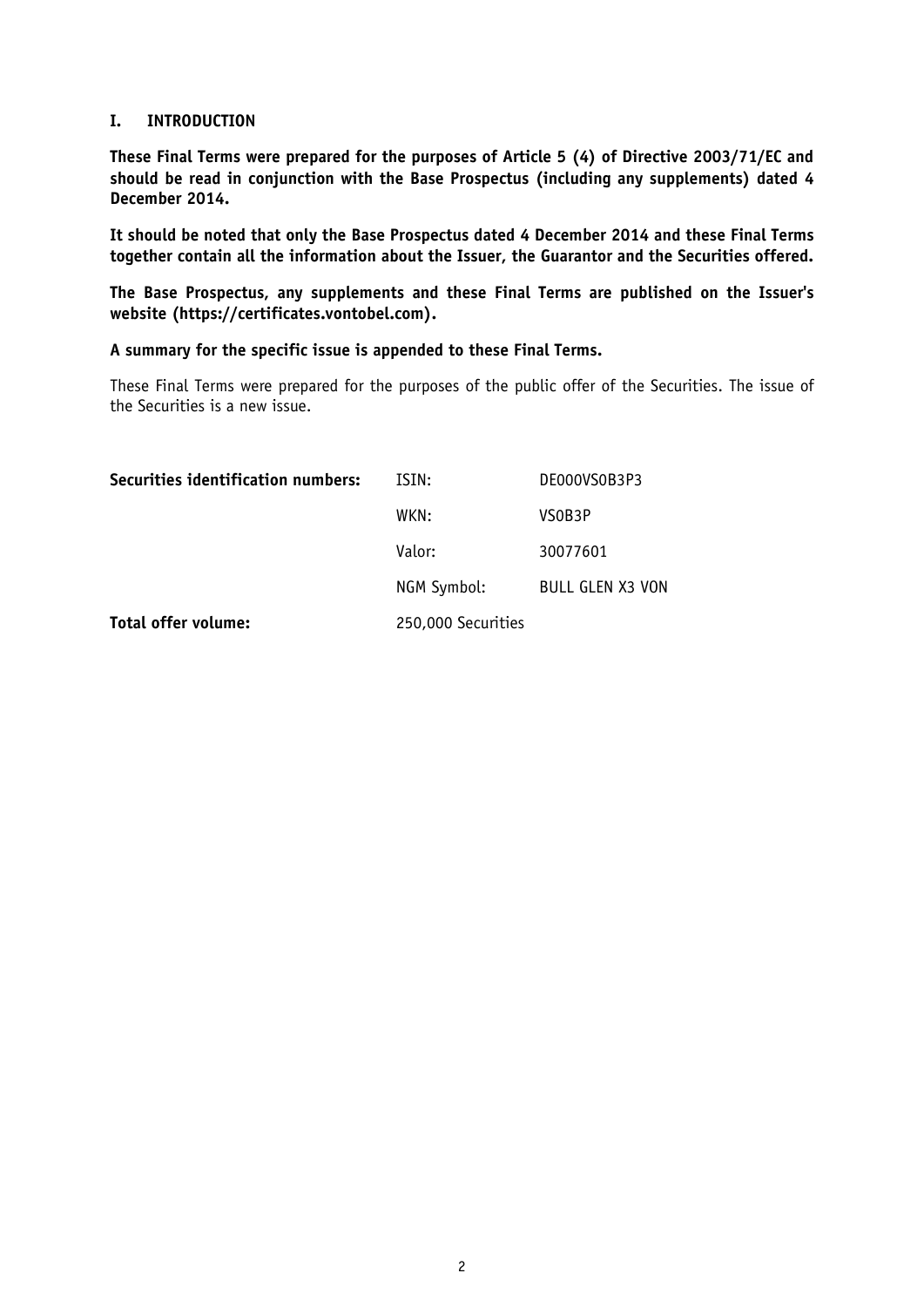## **II. TERMS AND CONDITIONS**

The information below completes the Terms and Conditions as laid out in chapter VII. of the Base Prospectus dated 4 December 2014 by completing the specific features of the Securities to be offered under these Final Terms as follows:

### **Section 2 Definitions**

| <b>Cash Amount</b>                | The Cash Amount shall correspond to the Reference Price of the Underly-<br>ing on the Valuation Date divided by the Ratio. |                                                                                                                                                                                                                                                                                                                        |
|-----------------------------------|----------------------------------------------------------------------------------------------------------------------------|------------------------------------------------------------------------------------------------------------------------------------------------------------------------------------------------------------------------------------------------------------------------------------------------------------------------|
| <b>Currency Conversion</b>        | All cash amounts payable under the Securities shall be converted into the<br>Settlement Currency at the Conversion Rate.   |                                                                                                                                                                                                                                                                                                                        |
|                                   | "Conversion Rate" means                                                                                                    |                                                                                                                                                                                                                                                                                                                        |
|                                   |                                                                                                                            | the relevant conversion rate between the Currency of the<br>Underlying and the Settlement Currency, as determined by the<br>European Central Bank for the Valuation Date and as retrievable on<br>the website of the European Central Bank, www.ecb.int, under the<br>heading "Euro Foreign Exchange Reference Rates". |
|                                   |                                                                                                                            | If such a Conversion Rate is not determined or published, the<br>Calculation Agent shall specify the Conversion Rate applicable at the<br>time of determination of the Reference Price on the Valuation Date<br>in its reasonable discretion.                                                                          |
| <b>Exercise Agent</b>             | shall mean                                                                                                                 | Bank Vontobel AG<br>for the attention of Corporate Actions<br>Gotthardstrasse 43<br>8002 Zurich<br>Switzerland<br>Telephone: +41 (0)58 283 74 69<br>+41 (0) 58 283 51 60<br>Fax:                                                                                                                                       |
| <b>Exercise Cut-Off Date</b>      | shall mean each tenth (10 <sup>th</sup> ) Business Day before an Exercise Date.                                            |                                                                                                                                                                                                                                                                                                                        |
| <b>Exercise Dates</b>             | shall mean any last Business Day in each month, commencing as of 30<br>November 2015.                                      |                                                                                                                                                                                                                                                                                                                        |
| <b>Exercise Time</b>              | is 18:00 (Stockholm time)                                                                                                  |                                                                                                                                                                                                                                                                                                                        |
| <b>Governing Law</b>              | The Securities shall be governed by German Law.                                                                            |                                                                                                                                                                                                                                                                                                                        |
| <b>Issue Date</b>                 | shall mean 23 October 2015.                                                                                                |                                                                                                                                                                                                                                                                                                                        |
| <b>Issue Size</b>                 | (up to) 250,000 Securities.                                                                                                |                                                                                                                                                                                                                                                                                                                        |
| <b>Maturity Date</b>              | shall be at the latest the ninth (9 <sup>th</sup> ) <i>Business Day</i> following the <i>Valuation</i><br>Date.            |                                                                                                                                                                                                                                                                                                                        |
| Minimum Exercise<br><b>Number</b> | is one (1) Security.                                                                                                       |                                                                                                                                                                                                                                                                                                                        |
| Ratio                             | The Ratio shall be expressed as a fraction and shall amount to 100 : 1.                                                    |                                                                                                                                                                                                                                                                                                                        |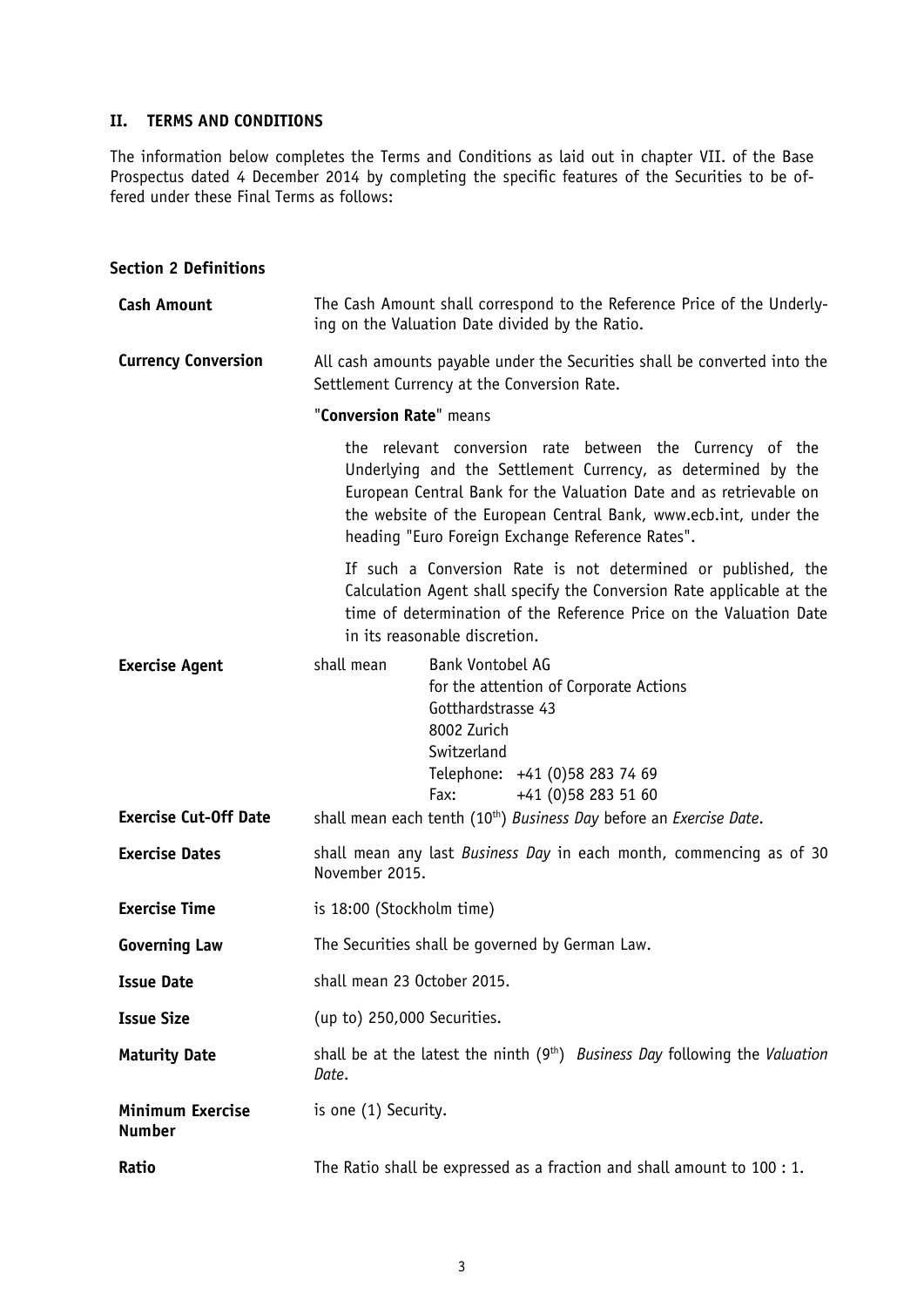| <b>Registry Type</b>                      | Swedish Registered Securities                                                                |              |
|-------------------------------------------|----------------------------------------------------------------------------------------------|--------------|
| <b>Settlement Currency</b>                | of the Securities shall mean SEK.                                                            |              |
| <b>Termination Cut-Off</b><br><b>Date</b> | shall be ten (10) Business Days prior to the relevant Termination Date.                      |              |
| <b>Termination Date</b>                   | shall mean any last <i>Business Day</i> in each month, commencing as of 30<br>November 2015. |              |
| <b>Underlying</b>                         | 3X Long Index linked to Glencore PLC                                                         |              |
|                                           | ISIN:                                                                                        | CH0301695604 |
|                                           | Currency of the Underlying:                                                                  | GBP          |

### **III. INDEX DESCRIPTION**

| Index name:              | 3X Long Index linked to Glencore PLC (the "Factor Index")                               |
|--------------------------|-----------------------------------------------------------------------------------------|
| Reference Instrument:    | Glencore PLC                                                                            |
|                          | Index Calculation Agent: Bank Vontobel AG, Gotthardstrasse 43, 8002 Zurich, Switzerland |
| <b>Information Page:</b> | https://indices.vontobel.com                                                            |

The composition and calculation of the *Factor Index* specified above is described in the following. The *Index Calculation Agent* will make an index guide available on the *Information Page* for each *Factor Index*, containing this description together with the stipulations in the Final Terms. The index guide constitutes the basis for calculating and publishing the *Factor Index*.

## **A) Index description**

The *Factor Index* reflects price movements of the *Reference Instrument* with a leverage factor of 3. An increase in the price of the *Reference Instrument* since the most recent calculation of an *Index Closing Value* results in a positive change in the *Factor Index* as compared to the previous price of the *Factor Index* and vice-versa. The *Factor Index* therefore reflects a "long" strategy.

The *Factor Index* consists of a leverage component and a financing component.

#### *Leverage component*

The leverage component tracks an investment in the *Reference Instrument*, whereby movements in the price of the *Reference Instrument* are multiplied by the *Leverage (*Factor*)*. This leverage effect occurs with either positive or negative movements in the price of the *Reference Instrument*, having a disproportionate effect on the value of the *Factor Index*.

For example (leaving aside the financing component):

- An increase in the price of the *Reference Instrument* (compared to the most recent adjustment) by 2% results in an increase in the *Factor Index* by 3 x 2%;
- A decrease in the price of the *Reference Instrument* (compared to the most recent adjustment) by 2% results in a decrease in the *Factor Index* by 3 x 2%.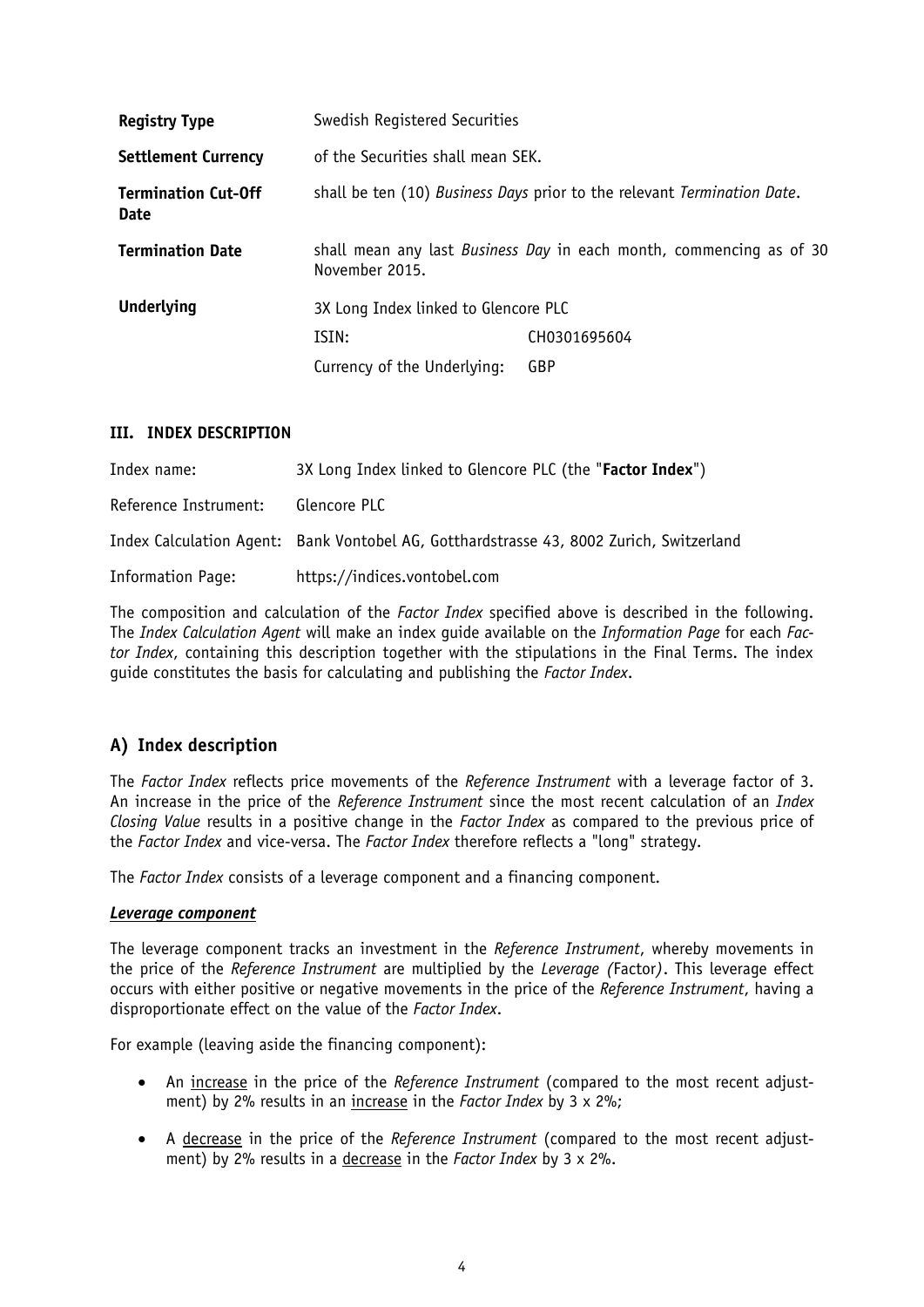#### *Financing component*

The financing component tracks the capital costs that would be incurred to finance the corresponding investment in the *Reference Instrument*. Additionally, a fee charged by the *Index Calculation Agent* for the calculation and administration of the *Factor Index* is added (*Index Fee*).

The financing component therefore reduces the value of the *Factor Index*.

## **B) Index definitions**

The definitions below shall apply for the purposes of this index description.

"**Adjustment Date**" means the first Index Calculation Day of each calendar month.

- "**Extraordinary Adjustment Event**" means any of the following events as they relate to the *Reference Instrument*:
	- (a) capital increase by way of the issue of new shares in return for contributions in cash or in kind with the grant of a subscription right, capital increase from retained earnings, issue of securities with option or conversion rights into shares, distribution of special dividends, share split, subdivision, consolidation or reclassification of the shares;
	- (b) spin-off of a division of the company in such a manner that a new independent company is created or the division is absorbed by a third company;
	- (c) probable or definitive cessation of stock exchange trading in the shares as a result of a merger by absorption or new company formation or takeover of the company of the underlying by another company;
	- (d) any other event which the *Index Calculation Agent* may at its reasonable discretion deem to have a comparable or similar impact on the calculation of the *Factor Index* in the event no adjustment were to be made;

*In case of securities representing shares(ADRs/GDRs) as the Reference Instrument, the following provisions (e) to (h) shall additionally apply:*

- (e) modification of the terms and conditions of the securities representing shares by their issuers;
- (f) cessation of the stock exchange quotation of the securities representing shares or of the shares underlying them;
- (g) insolvency of the issuer of the securities representing shares;
- (h) end of the term of the securities representing shares as a result of termination by the issuer of the securities representing shares.

In case of securities representing shares (ADRs/GDRs) and other dividend-bearing securities (e.g. profit participation rights, participation certificates) as the *Reference Instrument* the provisions specified under (a) to (c) shall apply *mutatis mutandis* with respect to the *Reference Instrument* and the issuing company.

"**Valuation Price**" of the *Reference Instrument* for an *Index Calculation Day* is – subject to an *Extraordinary Adjustment* to the calculation of the index in accordance with section D) – the closing price of the *Reference Instrument*, as determined and published for that day by the *Reference Exchange*. If an *Index Calculation Day* falls on a day which is not a *Trading Day*, the *Valuation Price* of the immediately preceding *Index Calculation Day* shall continue to apply. If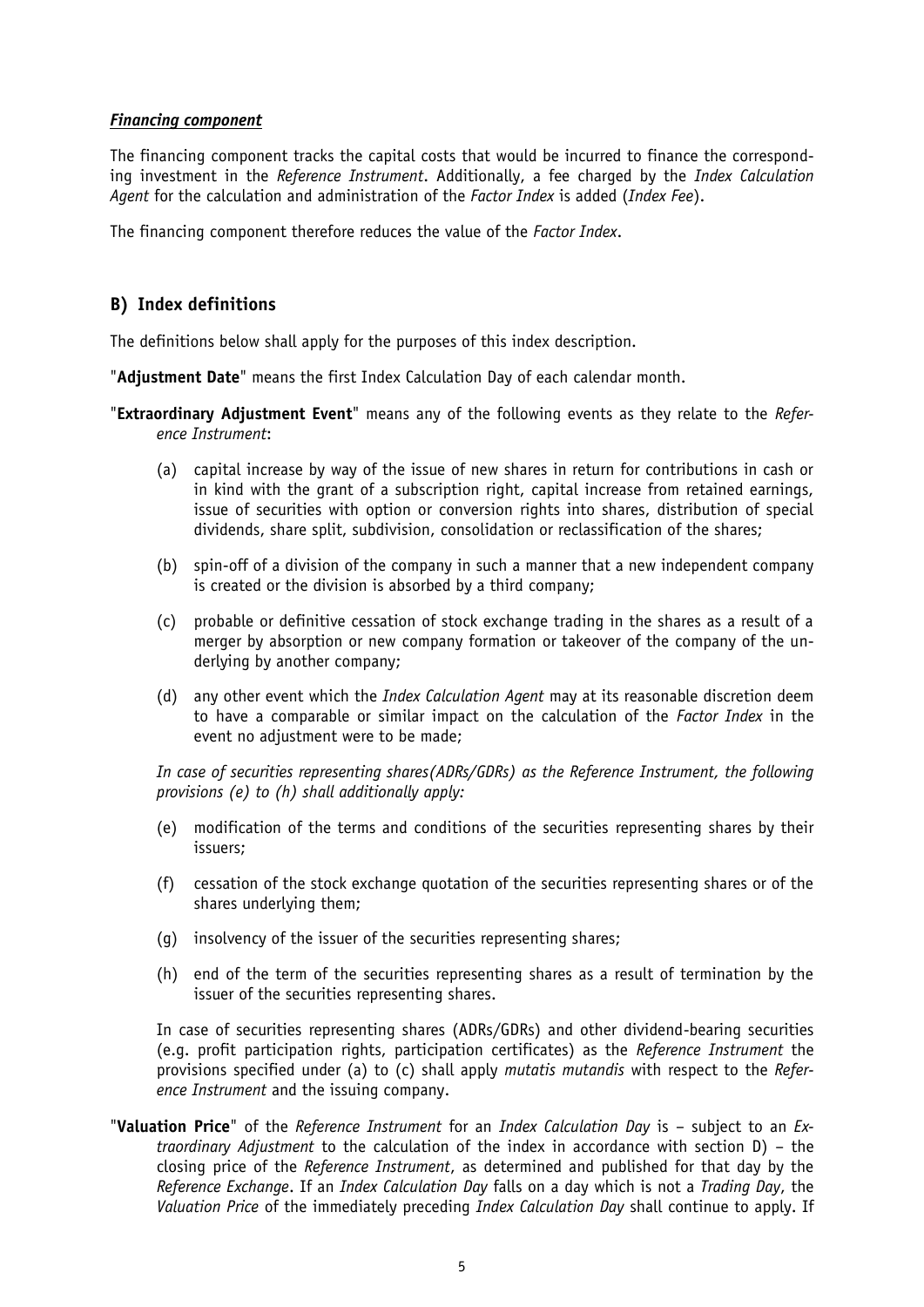no *Valuation Price* for the *Reference Instrument* is determined or published on a *Trading Day*, the *Index Calculation Agent* shall determine the *Valuation Price* of the *Reference Instrument* for that day on the basis of the most recent prices set for the *Reference Instrument* at its due discretion.

- "**Dividend**" shall mean the dividend of the company, exclusive of which the *Reference Instrument* is traded on the *Reference Exchange* on the *Ex-dividend Day*.
- "**Dividend Tax Factor**" shall be 0.85 on the *Index Start Date*. The *Index Calculation Agent* may change the *Dividend Tax Factor* at its due discretion on any *Index Calculation Day* with prospective effect if the relevant tax law applicable to the *Index Calculation Agent* changes, resulting in a change in the amount of the – after tax – *Dividend* virtually accruing to it.
- "**Ex-Dividend Date**" means the *Trading Day* on which the *Reference Instrument* trades "ex-dividend" on the *Reference Exchange*.
- "**Financing Spread**" represents (in the form of a premium over the relevant *Interest Rate*) the financing costs which may be incurred if the long strategy tracked by the *Factor Index* is financed with debt.

The *Financing Spread* on the *Index Start Date* corresponds to the *Initial Financing Spread*. The *Index Calculation Agent* then adjusts the "**Current Financing Spread**" in its due discretion on each *Adjustment Date* to reflect current market conditions and publishes it in accordance with section E) of this index description. The adjusted *Financing Spread* shall apply immediately as from the relevant *Adjustment Date*.

"**Initial Financing Spread**" is 0.4% per annum.

- "**Trading Day**" means every day on which the *Reference Instrument* is traded on the *Reference Exchange*.
- "**Leverage**" is 3. It describes the impact that a change in the price of the *Reference Instrument* has on the relevant *Factor Index*.

"**Index Calculation Agent**" means Bank Vontobel AG, Gotthardstrasse 43, 8002 Zurich, Switzerland.

- "**Index Calculation Day**" means every day from Monday to Friday.
- "**Index Fee**" is 1.0% per annum. The *Index Fee* is charged each calendar day, beginning as of the *Index Start Date*. It is calculated on the basis of a 360-day year and the most recently calculated *Index Closing Value*.
- "**Index Closing Value**" is calculated for each *Index Calculation Day* by the *Index Calculation Agent* in accordance with section C) 1) of this index description on the basis of the *Valuation Price* of the *Reference Instrument* for this *Index Calculation Day* and published in accordance with section E) of this index description.

"**Index Start Date**" means 22 October 2015.

"**Index Start Value**" is 1000 index points and represents the Index Closing Value on Index Calculation Day T=0 for the purposes of calculating the index in accordance with C).

"**Index Currency**" means GBP.

"**Information Page**" means https://indices.vontobel.com.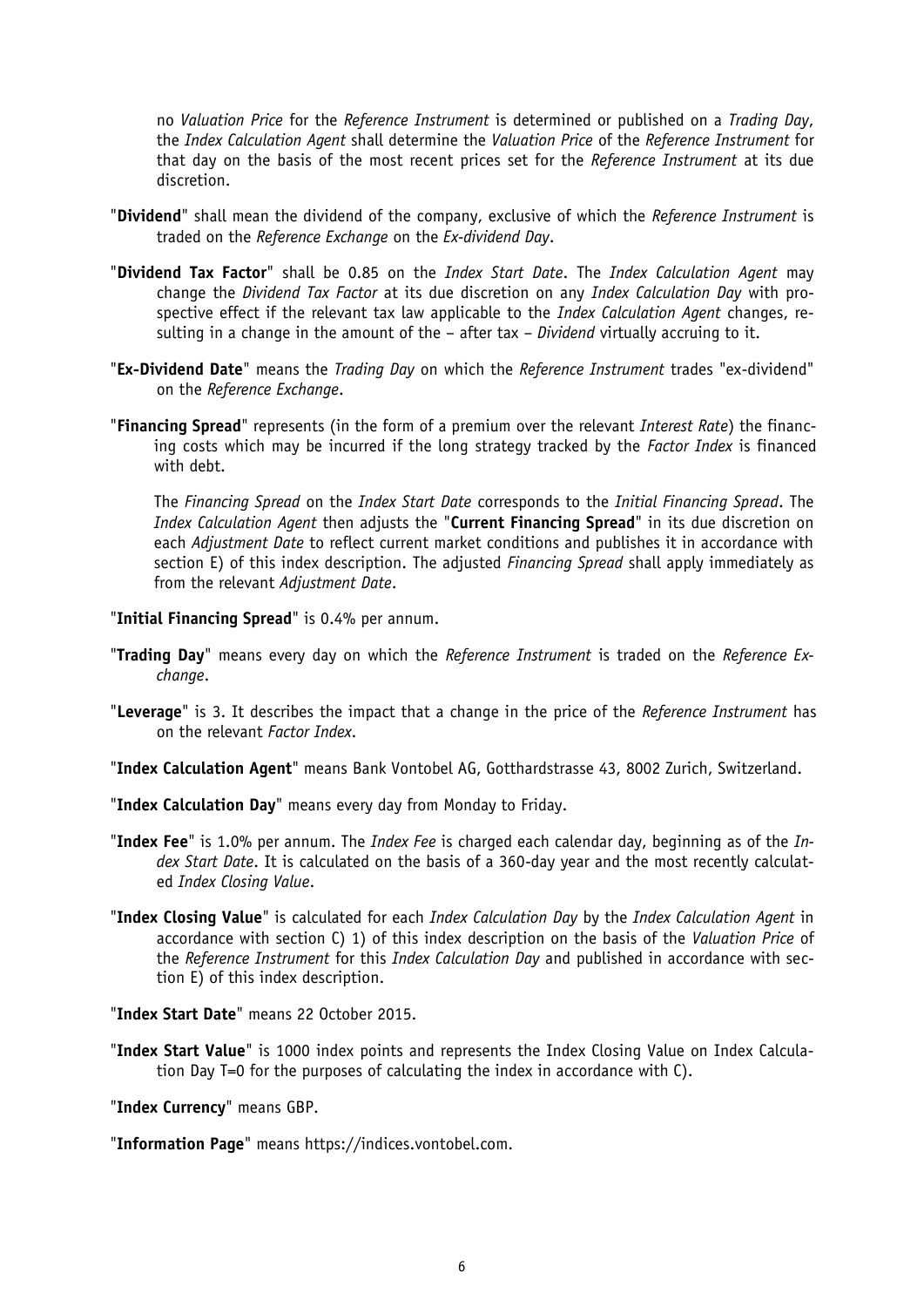"**Reference Instrument Price**" corresponds at any time during the trading period on the *Reference Exchange* to the price of the *Reference Instrument* on the *Reference Exchange*, as determined by the *Index Calculation Agent*.

"**Reference Exchange**" means London Stock Exchange.

"**Reference Instrument**" means Glencore PLC.

| Type:             | Registered share                             |
|-------------------|----------------------------------------------|
| Currency:         | GBP                                          |
| Company:          | Glencore PLC, Baarermattstr. 3, CH-6341 Baar |
| ISIN:             | JE00B4T3BW64                                 |
| Bloomberg symbol: | <b>GLEN LN Equity</b>                        |

"**Barrier**" is 28%. It indicates the maximum permitted negative change in price of the *Reference Instrument* compared to its most recent *Valuation Price* before an *Intraday Index Adjustment* takes place.

"**Derivatives Exchange**" means Eurex.

"**Interest Rate**" means GBP LIBOR O/N (overnight).

LIBOR stands for London InterBank Offered Rate. LIBOR is an average interest rate based on information submitted by the contributing banks. The panel banks indicate the interest rates at which they are able to refinance their own interbank activities in the relevant currency for the relevant term on an unsecured basis. To calculate the reference interest rate, the highest and lowest quartiles of these interest rates are eliminated, and the remaining interest rates are averaged. LIBOR is calculated for 7 different terms and 5 different currencies. The LIBOR interest rates (ICE Libor) are administered by ICE Benchmark Administration Limited (IBA) and determined each business day at 11 a.m. (London time). LIBOR O/N (overnight) stands for terms of 1 day.

If the *Interest Rate* is not set or published on an *Index Calculation Day*, the *Interest Rate* applied on the immediately preceding *Index Calculation Day* is used to calculate the index in accordance with section C).

If the *Interest Rate* has neither been set nor published for ten consecutive *Index Calculation Days*, the *Index Calculation Agent* has the right and obligation to stipulate in its reasonable discretion an alternative relevant *Interest Rate* which has functions comparable to the previous *Interest Rate*.

## **C) Index calculation**

The *Factor Index* shall be calculated for the first time on the *Index Start Date*. The initial level of the index on the *Index Start Date* corresponds to the *Index Start Value*. The respective current index level is calculated by the *Index Calculation Agent* on a continuous basis during the trading period of the *Reference Instrument* on the *Reference Exchange* on each *Index Calculation Day*, rounded to two decimal places and published in accordance with section E).

One index point corresponds to one unit of the *Index Currency*.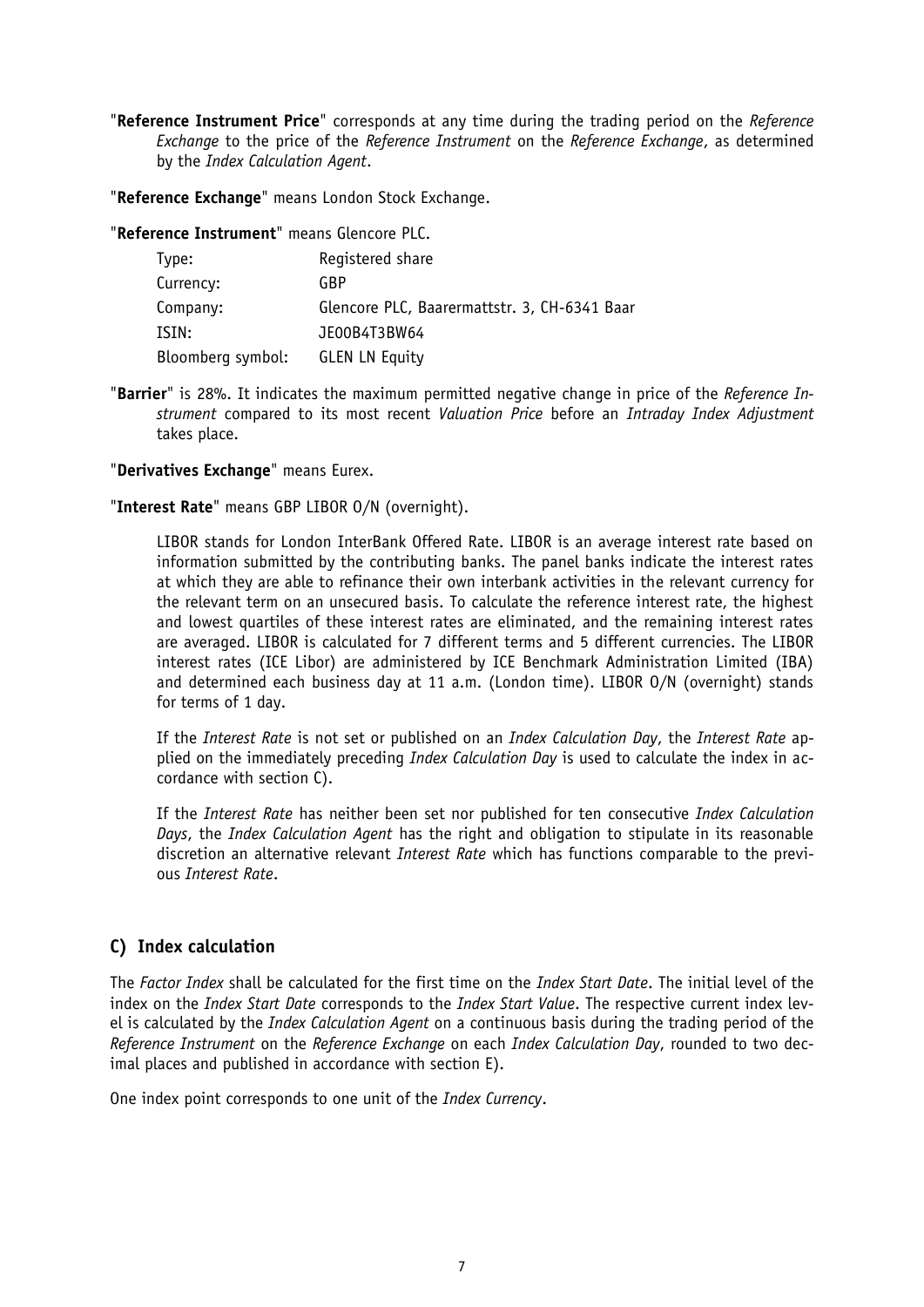### **C) 1) Index formula**

The *Factor Index* is calculated for each time t during an *Index Calculation Day* T in accordance with the following formula:

$$
IDX_{t} = IDX_{T-1} \times \left\{ 1 + L \times \left( \frac{R_{t} + divf \times div}{R_{T-1}} - 1 \right) - \left[ (L-1) \times \left( IR_{T-1} + FS_{T} \right) + IG \right] \times \frac{d}{360} \right\}
$$
  
leverage component

where:

| T               |     | = current Index Calculation Day                                                                                                    |
|-----------------|-----|------------------------------------------------------------------------------------------------------------------------------------|
| IDX.            |     | $=$ Index Value at time t on Index Calculation Day T                                                                               |
|                 |     | $IDX_{T-1}$ = Index Closing Value on Index Calculation Day T-1 which immediately pre-<br>cedes the current Index Calculation Day T |
| L.              | $=$ | Leverage (Factor): 3                                                                                                               |
| $R_{t}$         | $=$ | Reference Instrument Price at time t                                                                                               |
| $R_{T-1}$       | $=$ | Valuation Price on Index Calculation Day T-1                                                                                       |
| divf            | $=$ | Dividend Tax Factor                                                                                                                |
| div             |     | = Dividend on Index Calculation Day T. This amount is 0, except on the Ex-<br>Dividend Date                                        |
| $IRT-1$         | $=$ | Interest Rate on Index Calculation Day T-1                                                                                         |
| FS <sub>T</sub> | $=$ | Financing Spread on Index Calculation Day T                                                                                        |
| ΙG              | $=$ | Index Fee                                                                                                                          |
| d               | $=$ | Number of calendar days between Index Calculation Days T-1 and T                                                                   |
|                 |     |                                                                                                                                    |

#### **C) 2) Intraday Index Adjustment**

If at time s on *Index Calculation Day* T the *Reference Instrument Price* (on an *Ex-Dividend Date*, plus *Dividend* multiplied by the *Dividend Tax Factor*:  $R_s + divf \times div$  ) falls below the most recent *Valuation Price* of the *Reference Instrument* by more than 28% (*Barrier*), an "**Intraday Index Adjustment**" takes place, simulating a new day:

s = T, i.e.  $IDX_{T-1}$  (new) =  $IDX_s$  $R_{T-1}$  (new) =  $R_{T-1}$  (old) x 0.72 – divf x div  $d = 0$ 

A new *Valuation Price* valid after time s  $(R<sub>T-1</sub>$  (new)) is calculated by multiplying the previous *Valuation Price* (R<sub>T-1</sub> (old)) by 0.72. If the *Index Calculation Day* T is an *Ex-Dividend Date*, the net dividend shall be deducted.

If the *Index Calculation Day* T is an *Ex-Dividend Date*, the newly simulated *Index Calculation Day* shall no longer be treated as an *Ex-Dividend Date*, i.e. *Dividend* and *Dividend Tax Factor* shall not be considered in the index calculation in section C) 1) on that simulated day.

The *financing component* remains unchanged. No additional interest or costs are incurred for the newly simulated day.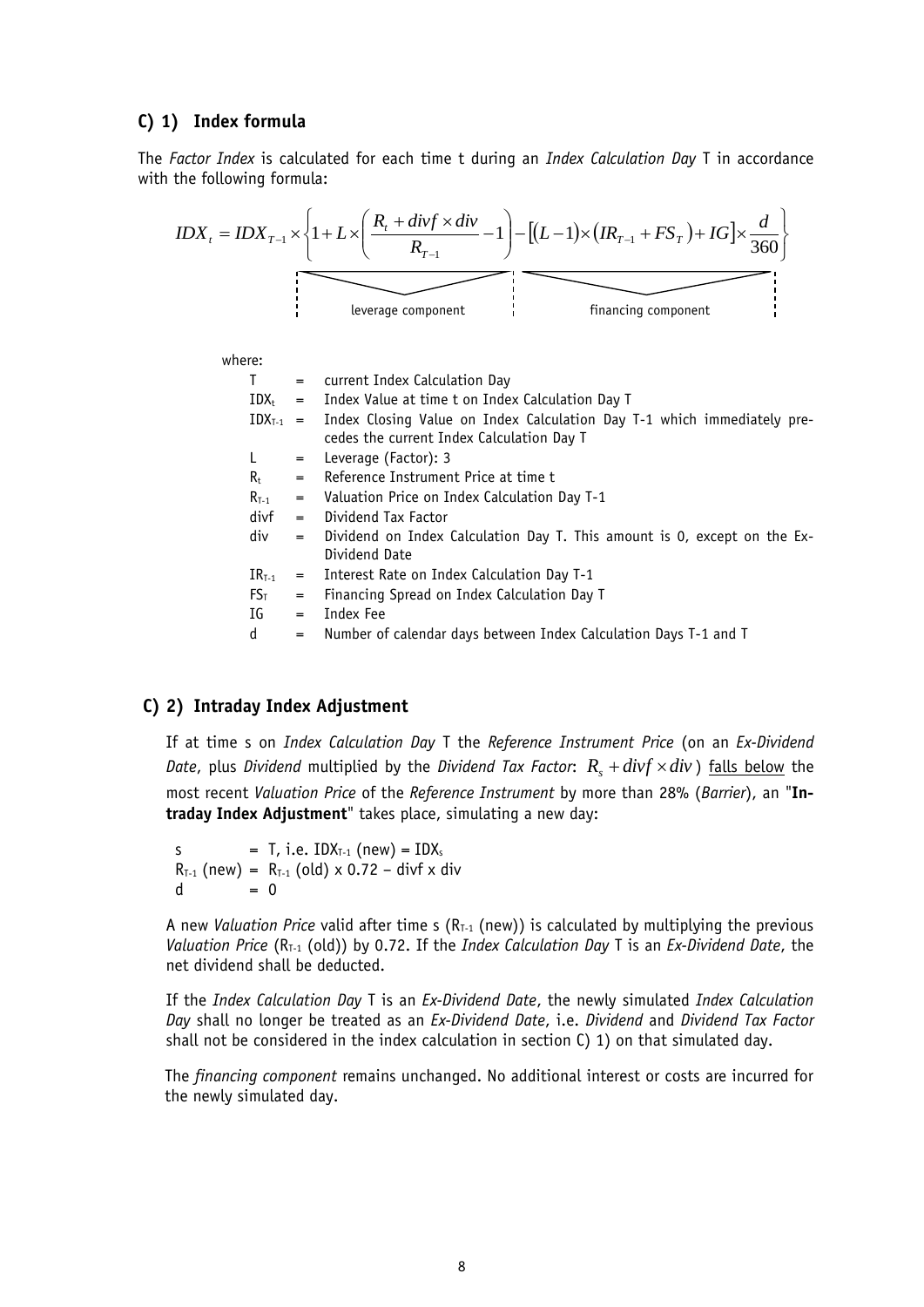## **D) Extraordinary adjustment of the index calculation**

In the event of an *Extraordinary Adjustment Event* occurring in relation to the *Reference Instrument*, the *Index Calculation Agent* will adjust the index calculation on the *Reference Date* (as defined below). The *Index Calculation Agent* will – to the extent possible – endeavor to calculate the leverage component as if no *Extraordinary Adjustment Event* had occurred.

The *Index Calculation Agent* will generally modify the index calculation by correcting at its due discretion the relevant *Valuation Price* for the *Reference Instrument* on *Index Calculation Day* T-1 on the *Reference Date*, in order to factor into the index calculation the adjustments made on the *Derivatives Exchange* for futures and options linked to the *Reference Instrument* traded there.

The *Index Calculation Agent* may adapt the Index Calculation in some other manner if it deems this necessary in its due discretion in order to account for differences between this *Factor Index* and the futures and options traded on the *Derivatives Exchange*. Such adjustments may in particular relate to the *Reference Instrument* being replaced by a basket of shares, securities representing shares or other dividend-bearing securities or in the event of a merger by an appropriate number of shares, securities representing shares or other dividend-bearing securities issued by the absorbing or newly formed company and where necessary stipulating a different Reference Exchange, Derivatives Exchange and Reference Instrument Price.

The list of *Extraordinary Adjustment Events* listed in section B) is not exhaustive. A deciding factor is whether the *Derivatives Exchange* considers it expedient to adjust the contract size, an underlying or involving the relevant *Reference Exchange* which determines the price of the *Reference Instrument*. If neither futures nor options linked to the *Reference Instrument* are traded on the *Derivatives Exchange*, the adjustment shall be made in such a manner in which the *Derivatives Exchange* would do so if corresponding futures or options were traded there. If doubts arise in this event relating to the application of the modification rules of the *Derivatives Exchange*, the *Index Calculation Agent* shall decide such questions in its reasonable discretion. The rules and regulations of the *Derivatives Exchange* shall apply in addition to the provisions set out above.

In the event that the company issuing the *Reference Instrument* underlying the *Factor Index* is liquidated or if insolvency, winding-up or similar proceedings are instituted against the assets of the company or if the possibility that such proceedings will be initiated becomes known, the price of the *Reference Instrument* will continue to be factored into the index calculation for as long as the price of the *Reference Instrument* continues to be determined on the *Reference Exchange*. However, if pricing in such a case is temporarily or permanently suspended, the leverage component shall remain unchanged and the index level will be determined solely on the basis of the other components of the index formula.

"**Reference Date**" within the meaning of this index description means the first *Index Calculation Day* on which the relevant futures or options are traded on the *Derivatives Exchange* after taking the adjustment into account, or would be so traded if corresponding futures or options were traded on the *Derivatives Exchange*.

Adjustments relating to the *Factor Index* and all other measures taken under this section will be published by the *Index Calculation Agent* in accordance with section E).

## **E) Notices**

All notices pertaining to the *Factor Index* will be published on the *Information Page*. Such notices shall be deemed to have been given on the date on which they are first published.

Notices are made for informational purposes only and do not represent a precondition for legal effectiveness.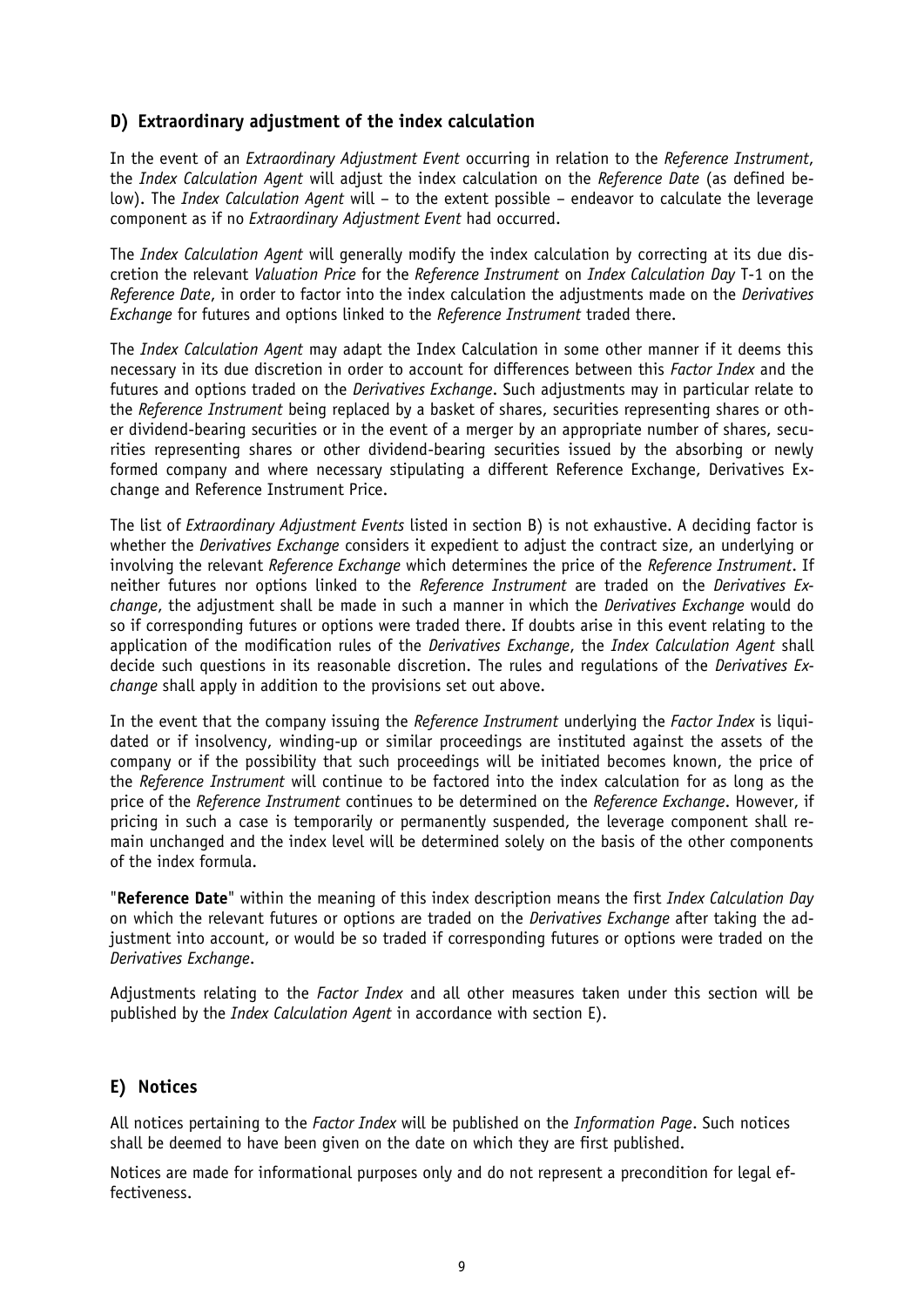### **IV. FURTHER INFORMATION ON THE OFFER OF THE SECURITIES**

#### *1. Stock exchange listing and trading arrangements*

Stock exchange listing: Application is made for the Securities to be admitted to trading on the Nordic Growth Market (Nordic Derivatives Exchange Sweden, NDX). Expected first trading date: 23 October 2015

### *2. Terms of the offer*

The Issue Price and the Value Date of the Securities and the start of the Public Offer are specified below.

| Issue Price:  | SEK 124.10                               |  |
|---------------|------------------------------------------|--|
| Value Date:   | 23 October 2015                          |  |
| Public Offer: | in Sweden starting from: 22 October 2015 |  |

The Public Offer will end with the term of the Securities, but at the latest with the expiry of the validity of the Base Prospectus. The end of term is specified in chapter II. Terms and Conditions.

### *3. Publication of post-issuance information*

With the exception of the notices specified in the Terms and Conditions, the Issuer does not intend to publish any post-issuance information.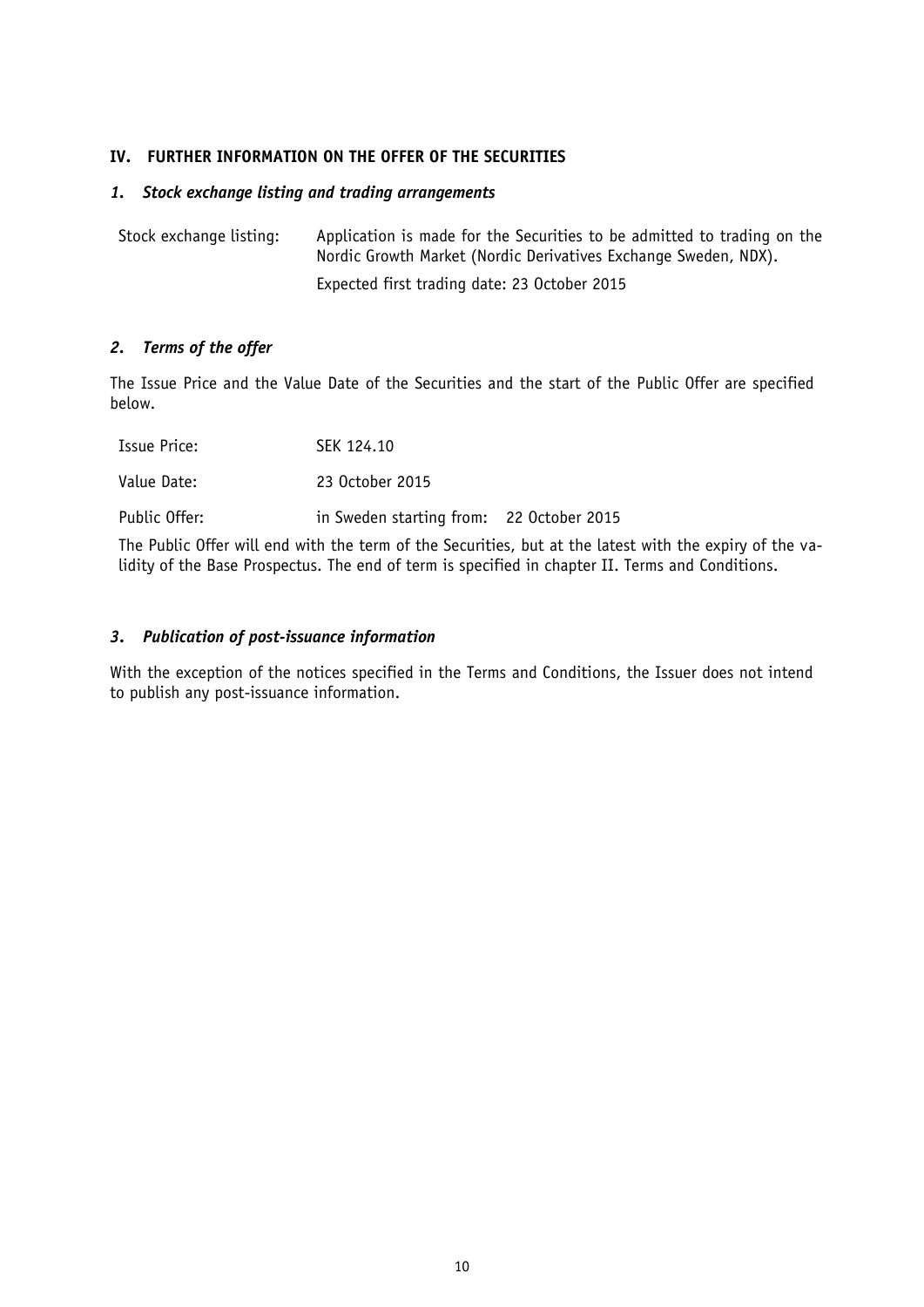### **APPENDIX - ISSUE-SPECIFIC SUMMARY**

**Summaries are made up of disclosure requirements known as** *"***Elements***"***. These Elements are numbered in Sections A – E (A.1 – E.7).**

**This summary contains all the Elements required to be included in a summary for this type of securities and Issuer. Because some Elements are not required to be addressed, there may be gaps in the numbering sequence of the Elements.**

**Even though an Element may be required to be inserted in the summary because of the type of securities and Issuer, it is possible that no relevant information can be given regarding the Element. In this case a short description of the Element is included in the summary with the mention of** *"***not applicable***"***.**

|     | Section A - Introduction and warnings                                             |                                                                                                                                                                                                                                                                                                                                                                                                                                                                  |  |  |
|-----|-----------------------------------------------------------------------------------|------------------------------------------------------------------------------------------------------------------------------------------------------------------------------------------------------------------------------------------------------------------------------------------------------------------------------------------------------------------------------------------------------------------------------------------------------------------|--|--|
| A.1 | Warnings                                                                          | The summary should be read as introduction to the base prospectus dated<br>4 December 2014, as supplemented by the supplements dated 9 December<br>2014, 11 December 2014, 14 January 2015, 20 January 2015, 19 February<br>2015, 23 March 2015, 6 May 2015, 26 May 2015, 18 June 2015, 28 July<br>2015, 10 August 2015, 24 August 2015, 3 September 2015 and 6 October<br>2015, and as further supplemented (the "Base Prospectus" or the "Pro-<br>spectus").   |  |  |
|     |                                                                                   | Any decision to invest in the securities (the "Securities") should be based<br>on a consideration of the Base Prospectus as a whole, including the in-<br>formation incorporated by reference together with any supplements and<br>the Final Terms published in connection with the issue of the Securities.                                                                                                                                                     |  |  |
|     |                                                                                   | In the event that claims relating to the information contained in the Base<br>Prospectus are brought before a court, the plaintiff investor might, under<br>the national legislation of the states of the European Economic Area, have<br>to bear the costs of translating the Base Prospectus before the legal pro-<br>ceedings are initiated.                                                                                                                  |  |  |
|     |                                                                                   | Vontobel Financial Products GmbH (the "Issuer"), Bank Vontobel Europe<br>AG (the "Offeror") and Vontobel Holding AG (the "Guarantor") have as-<br>sumed responsibility for this summary including the translation thereof.<br>Vontobel Holding AG, however, has assumed responsibility only with re-<br>spect to the information relating to itself and to the guarantee (the<br>"Guarantee").                                                                   |  |  |
|     |                                                                                   | Those persons which have assumed responsibility for this summary includ-<br>ing any translation thereof, or persons responsible for the issue, can be<br>held liable, but only in the event that the summary is misleading, inaccu-<br>rate or inconsistent when read together with the other parts of the Base<br>Prospectus, or if, when read together with the other parts of the Base Pro-<br>spectus, it does not provide all the key information required. |  |  |
| A.2 | Consent to the<br>use of the pro-<br>spectus/                                     | The Issuer and the Offeror consent to the use of the Base Prospectus for a<br>public offer of the Securities in Sweden ("Public Offer") (general con-<br>sent).                                                                                                                                                                                                                                                                                                  |  |  |
|     | offer period<br>for<br>resale by financial<br>intermediaries/<br>conditions<br>to | The subsequent resale and final placing of the Securities by financial in-<br>termediaries may take place during the period of validity of the Base Pro-<br>spectus in accordance with section 9 of the German Securities Prospectus<br>Act (Wertpapierprospektgesetz, "WpPG").                                                                                                                                                                                  |  |  |
|     | which consent is<br>linked/<br>statement that in-                                 | This consent by the Issuer and the Offeror is subject to the conditions (i)<br>that the Base Prospectus and the Final Terms are provided to potential in-<br>vestors only together with all supplements published up to the time of<br>such provision and (ii) that, in making use of the Base Prospectus and the                                                                                                                                                |  |  |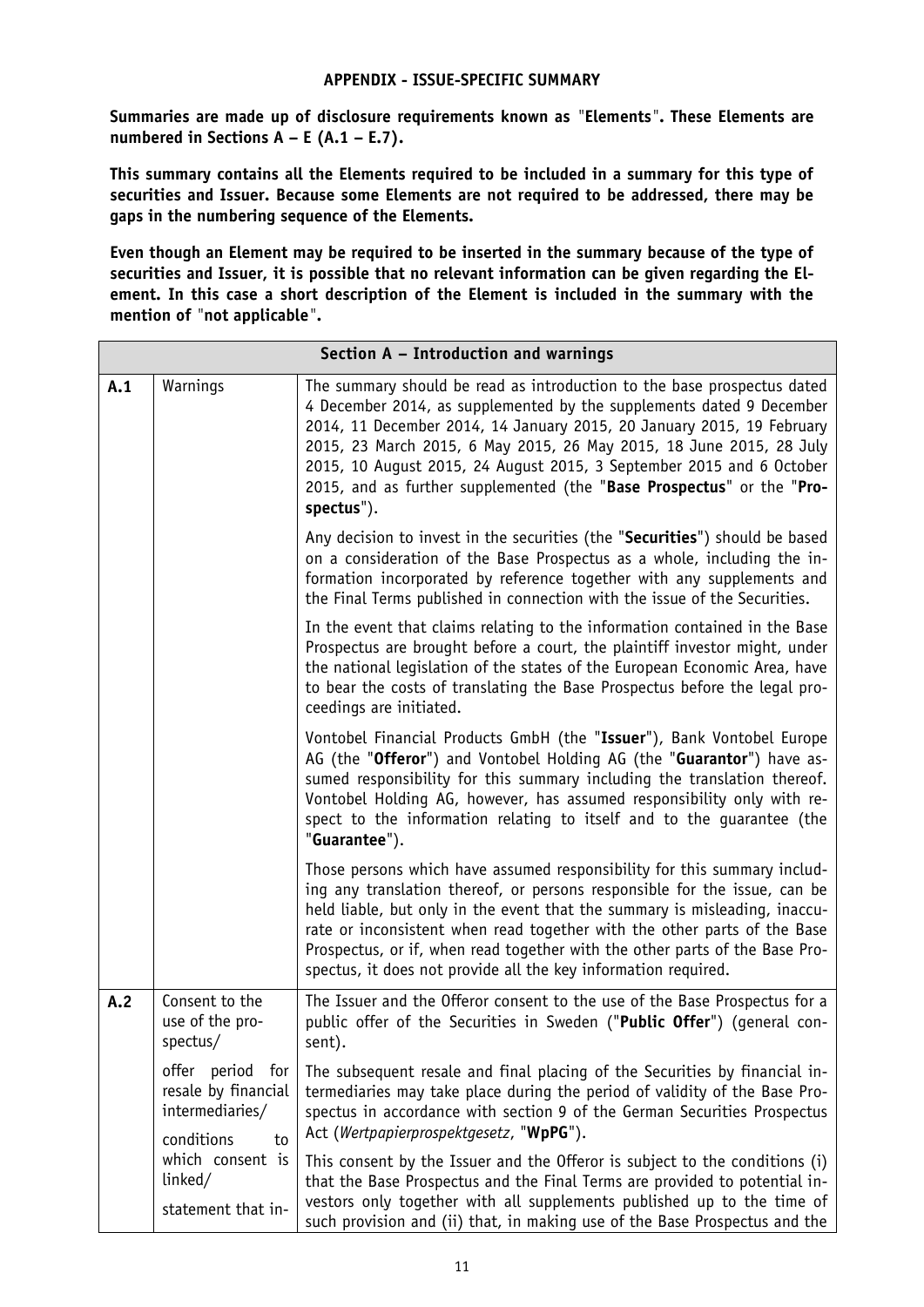| formation about    |
|--------------------|
| the terms and      |
| conditions of the  |
| offer made by a    |
| financial interme- |
| diary must be      |
| made available by  |
| the latter         |
|                    |

Final Terms, the financial intermediary ensures that it complies with all applicable laws and legal requirements in force in the respective jurisdictions.

**If the offer for the purchase of the Securities is made by a financial intermediary, the information about the terms and conditions of the offer must be made available by the respective financial intermediary at the time the offer is made.**

|                                                               | Section B - Issuer and Guarantor                                                                                                                                  |                                                                                                                                                                                                                                                                                                                                                                                                                                                                                                                                                                                                                                                                                                                                                                                                 |                                |                                |
|---------------------------------------------------------------|-------------------------------------------------------------------------------------------------------------------------------------------------------------------|-------------------------------------------------------------------------------------------------------------------------------------------------------------------------------------------------------------------------------------------------------------------------------------------------------------------------------------------------------------------------------------------------------------------------------------------------------------------------------------------------------------------------------------------------------------------------------------------------------------------------------------------------------------------------------------------------------------------------------------------------------------------------------------------------|--------------------------------|--------------------------------|
| B.1                                                           | Legal and com-<br>mercial name                                                                                                                                    | The legal and commercial name of the Issuer is Vontobel Financial Prod-<br>ucts GmbH.                                                                                                                                                                                                                                                                                                                                                                                                                                                                                                                                                                                                                                                                                                           |                                |                                |
| B.2<br>Domicile, legal<br>form, applicable<br>legislation and | The domicile of the Issuer is Frankfurt am Main. Its business address is:<br>Bockenheimer Landstraße 24, 60323 Frankfurt am Main, Federal Republic<br>of Germany. |                                                                                                                                                                                                                                                                                                                                                                                                                                                                                                                                                                                                                                                                                                                                                                                                 |                                |                                |
|                                                               | country of incor-<br>poration                                                                                                                                     | The Issuer is a limited liability company (Gesellschaft mit beschränkter Haf-<br>tung, "GmbH") incorporated under German law in the Federal Republic of<br>Germany and is registered with the commercial register of the local court<br>(Amtsgericht) at Frankfurt am Main under the register number HRB 58515.                                                                                                                                                                                                                                                                                                                                                                                                                                                                                 |                                |                                |
| <b>B.4b</b>                                                   | Known trends                                                                                                                                                      | The Issuer's business activities continue to be affected by the political and<br>economic environment on the financial markets and especially the sus-<br>tainability of the current stabilisation of the euro crisis. The political situ-<br>ation will also affect the Issuer's operations. Furthermore, the regulation<br>on "packaged retail and insurance-based investment products" ("so-called<br>PRIIPs Regulation") which is still expected to enter into force in 2014 will<br>also entail an increase in costs for the issue of securities. In addition the<br>consequences of the introduction of a financial transaction tax, as already<br>resolved by the ECOFIN Council on 22 January 2013 under the enhanced<br>cooperation procedure, cannot be foreseen at the present time. |                                |                                |
| B.5                                                           | Group structure<br>and position of<br>the Issuer within<br>the group                                                                                              | All of the shares in the Issuer are held by Vontobel Holding AG, the parent<br>company of the Vontobel group (the "Vontobel Group"). Established in<br>1924 and headquartered in Zurich, the Vontobel Group is a Swiss private<br>banking group with international activities.                                                                                                                                                                                                                                                                                                                                                                                                                                                                                                                  |                                |                                |
| Profit forecasts or<br><b>B.9</b><br>estimates                | - not applicable -                                                                                                                                                |                                                                                                                                                                                                                                                                                                                                                                                                                                                                                                                                                                                                                                                                                                                                                                                                 |                                |                                |
|                                                               | A profit forecast or estimate has not been included.                                                                                                              |                                                                                                                                                                                                                                                                                                                                                                                                                                                                                                                                                                                                                                                                                                                                                                                                 |                                |                                |
| <b>B.10</b>                                                   | Qualifications in<br>the audit report<br>on the historical<br>financial infor-<br>mation                                                                          | - not applicable -                                                                                                                                                                                                                                                                                                                                                                                                                                                                                                                                                                                                                                                                                                                                                                              |                                |                                |
|                                                               |                                                                                                                                                                   | There are no such qualifications.                                                                                                                                                                                                                                                                                                                                                                                                                                                                                                                                                                                                                                                                                                                                                               |                                |                                |
| <b>B.12</b>                                                   | Selected key his-<br>torical financial<br>information                                                                                                             | The selected financial information below has been taken from the Issuer's<br>audited annual financial statements as at 31 December 2012 and 2013 (in<br>accordance with the requirements of German Commercial Code (Han-<br>delsgesetzbuch, "HGB") in each case).                                                                                                                                                                                                                                                                                                                                                                                                                                                                                                                               |                                |                                |
|                                                               |                                                                                                                                                                   | <b>Balance sheet</b><br>(HGB)                                                                                                                                                                                                                                                                                                                                                                                                                                                                                                                                                                                                                                                                                                                                                                   | 31 December 2012<br><b>EUR</b> | 31 December 2013<br><b>EUR</b> |
|                                                               |                                                                                                                                                                   | Receivables from affiliated compa-<br>nies (current assets)                                                                                                                                                                                                                                                                                                                                                                                                                                                                                                                                                                                                                                                                                                                                     | 686,378,466                    | 934,601,744                    |
|                                                               |                                                                                                                                                                   | Bank balances (current assets)                                                                                                                                                                                                                                                                                                                                                                                                                                                                                                                                                                                                                                                                                                                                                                  | 3,107,151                      | 2,537,632                      |
|                                                               |                                                                                                                                                                   | Issuance liabilities (liabilities)                                                                                                                                                                                                                                                                                                                                                                                                                                                                                                                                                                                                                                                                                                                                                              | 686,266,607                    | 934,157,166                    |
|                                                               |                                                                                                                                                                   | Capital reserves<br>(equity)                                                                                                                                                                                                                                                                                                                                                                                                                                                                                                                                                                                                                                                                                                                                                                    | 2,000,000                      | 2,000,000                      |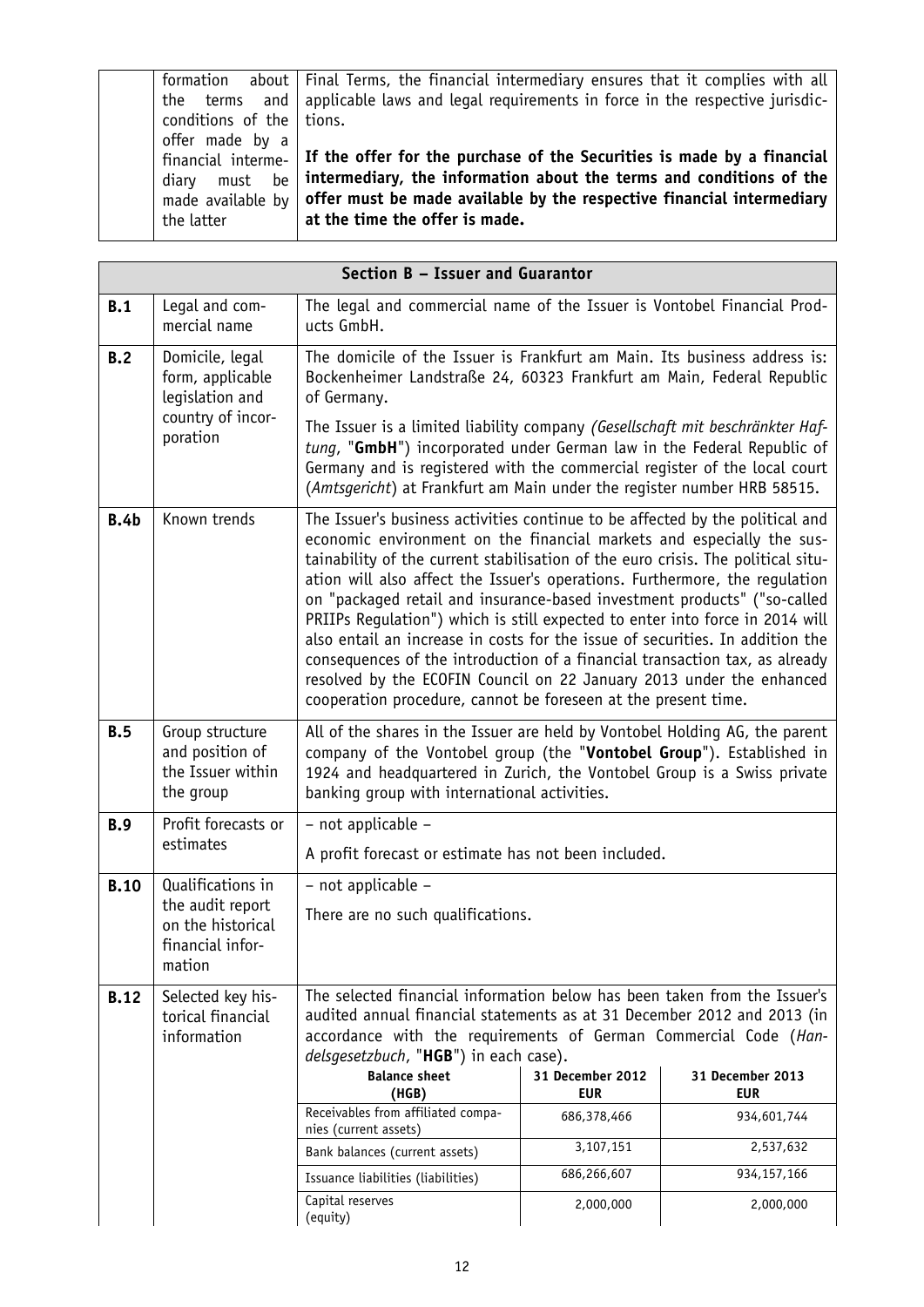|             |                                                                                                                                    | Total assets                                                                                                                                                                                 | 700,443,003                     | 949,401,625                     |
|-------------|------------------------------------------------------------------------------------------------------------------------------------|----------------------------------------------------------------------------------------------------------------------------------------------------------------------------------------------|---------------------------------|---------------------------------|
|             |                                                                                                                                    | <b>Income statement</b><br>(HGB)                                                                                                                                                             | 1/1 to 31/12/2012<br><b>EUR</b> | 1/1 to 31/12/2013<br><b>EUR</b> |
|             |                                                                                                                                    | Realised and unrealised gains and<br>losses from the issuance business                                                                                                                       | $-82,393,445$                   | $-40,008,600$                   |
|             |                                                                                                                                    | Realised and unrealised gains and<br>losses from hedging transactions                                                                                                                        | 84,436,941                      | 42,250,568                      |
|             |                                                                                                                                    | Other operating<br>expenses                                                                                                                                                                  | 1,709,316                       | 1,954,504                       |
|             |                                                                                                                                    | Net income for the year                                                                                                                                                                      | 92,838                          | 85,161                          |
|             |                                                                                                                                    | The following selected financial information has been taken from the Is-<br>suer's unaudited interim financial statements as at 30 June 2014 (in ac-<br>cordance with HGB).                  |                                 |                                 |
|             |                                                                                                                                    | <b>Balance sheet</b><br>(HGB)                                                                                                                                                                | 31 December 2013<br><b>EUR</b>  | 30 June 2014<br><b>EUR</b>      |
|             |                                                                                                                                    | Receivables from affiliated compa-<br>nies (Assets/ Current assets)                                                                                                                          | 934,601,744                     | 1,005,387,004                   |
|             |                                                                                                                                    | <b>Bank balances</b><br>(Assets/ Current assets)                                                                                                                                             | 2,537,632                       | 2,819,062                       |
|             |                                                                                                                                    | Issuance liabilities<br>(Equity and liabilities/ Liabilities)                                                                                                                                | 934,157,166                     | 1,005,387,004                   |
|             |                                                                                                                                    | Capital reserves<br>(Equity and liabilities/ Equity)                                                                                                                                         | 2,000,000                       | 2,000,000                       |
|             |                                                                                                                                    | Total assets                                                                                                                                                                                 | 949,401,625                     | 1,022,817,396                   |
|             |                                                                                                                                    |                                                                                                                                                                                              |                                 |                                 |
|             |                                                                                                                                    | <b>Income statement</b><br>(HGB)                                                                                                                                                             | 1/1 to 30/06/2013<br><b>EUR</b> | 1/1 to 30/06/2014<br><b>EUR</b> |
|             |                                                                                                                                    | Realised and unrealised gains and<br>losses from the issuance business                                                                                                                       | $-20,807,113$                   | $-5,613,654$                    |
|             |                                                                                                                                    | Realised and unrealised gains and<br>losses from hedging transactions                                                                                                                        | 22,104,832                      | 6,807,814                       |
|             |                                                                                                                                    | Other operating expenses                                                                                                                                                                     | 1,021,730                       | 790,581                         |
|             |                                                                                                                                    | Net income for the half-year                                                                                                                                                                 | 102,460                         | 191,243                         |
|             | Statement about<br>the Issuer's pro-<br>spects                                                                                     | There has been no material adverse change in the prospects of the Issuer<br>since the date for its last published audited financial statements (31 De-<br>cember 2013).                      |                                 |                                 |
|             | Statement about                                                                                                                    | - not applicable -                                                                                                                                                                           |                                 |                                 |
|             | changes in the Is-<br>suer's position                                                                                              | There have been no significant changes in the financial or trading posi-<br>tion of the Issuer subsequent to the period covered by the historical fi-<br>nancial information (30 June 2014). |                                 |                                 |
| <b>B.13</b> | Recent events                                                                                                                      | - not applicable -                                                                                                                                                                           |                                 |                                 |
|             | particular to the<br>Issuer which are<br>to a material ex-<br>tent relevant to<br>the evaluation of<br>the Issuer's sol-<br>vency. | There have been no recent events particular to the Issuer which are to a<br>material extent relevant to the evaluation of the Issuer's solvency.                                             |                                 |                                 |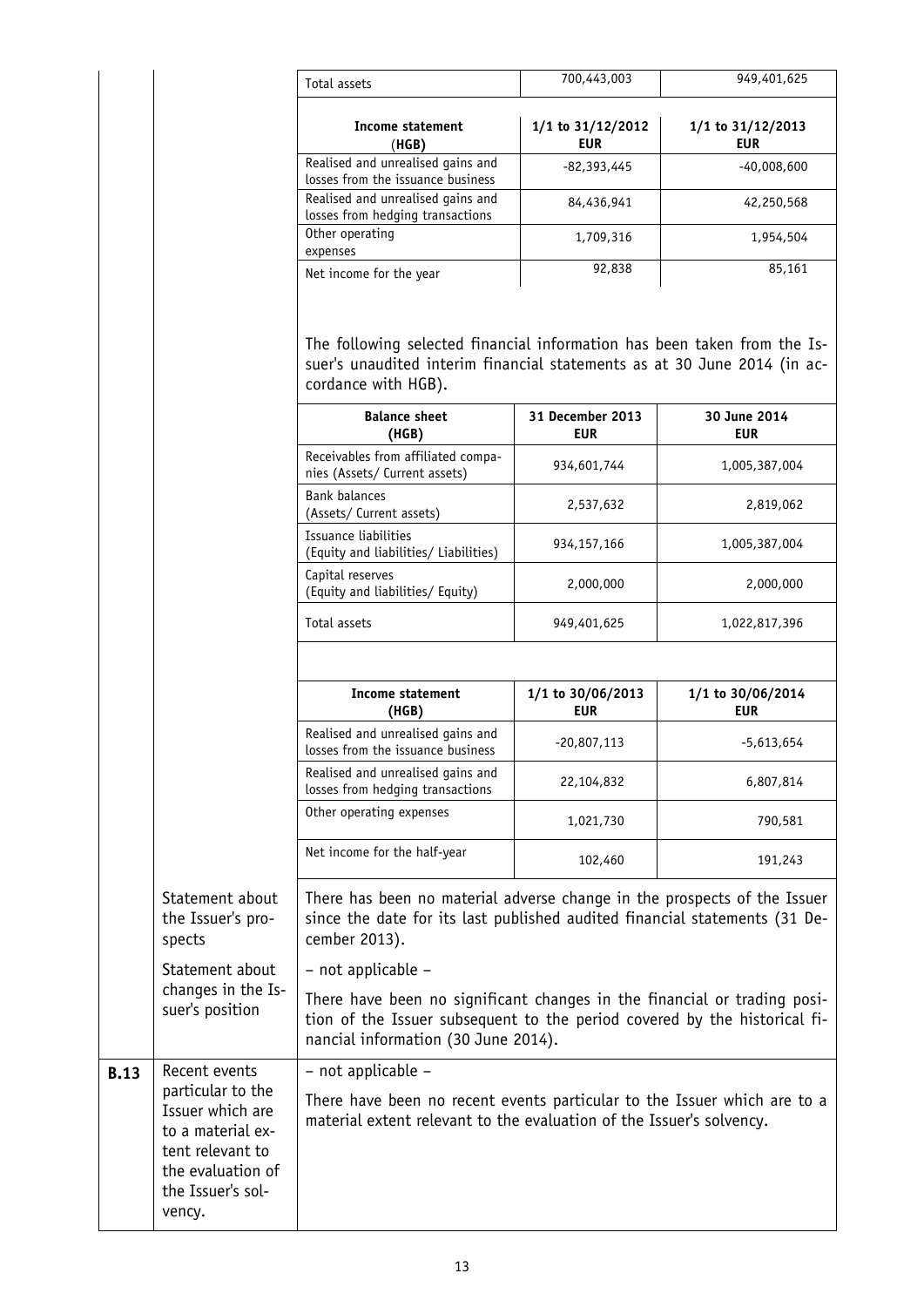| <b>B.14</b>                                                               | With respect to the organizational structure, see B.5.<br>Group structure |                                                                                                                                                                                                                                                                                                                                                                                                                                                                                                                                                                                                                                          |  |
|---------------------------------------------------------------------------|---------------------------------------------------------------------------|------------------------------------------------------------------------------------------------------------------------------------------------------------------------------------------------------------------------------------------------------------------------------------------------------------------------------------------------------------------------------------------------------------------------------------------------------------------------------------------------------------------------------------------------------------------------------------------------------------------------------------------|--|
|                                                                           | and position of<br>the Issuer within                                      | - not applicable -                                                                                                                                                                                                                                                                                                                                                                                                                                                                                                                                                                                                                       |  |
| the group/                                                                |                                                                           | The Issuer has no subsidiaries.                                                                                                                                                                                                                                                                                                                                                                                                                                                                                                                                                                                                          |  |
|                                                                           | dependence of                                                             |                                                                                                                                                                                                                                                                                                                                                                                                                                                                                                                                                                                                                                          |  |
|                                                                           | the Issuer on oth-<br>er entities within                                  |                                                                                                                                                                                                                                                                                                                                                                                                                                                                                                                                                                                                                                          |  |
|                                                                           | the group                                                                 |                                                                                                                                                                                                                                                                                                                                                                                                                                                                                                                                                                                                                                          |  |
| <b>B.15</b>                                                               | Description of the                                                        | The Issuer's principal activity is to issue securities and derivative securities                                                                                                                                                                                                                                                                                                                                                                                                                                                                                                                                                         |  |
|                                                                           | Issuer's principal<br>activities                                          | and to carry out financial transactions and auxiliary transactions of finan-<br>cial transactions. Activities that require authorisation under the German<br>Banking Act (Gesetz über das Kreditwesen) are excluded. The Issuer may fur-<br>thermore conduct all business activities that are directly or indirectly relat-<br>ed to its main purpose and also carry out all activities that could directly or<br>indirectly serve to promote the main purpose of the Issuer. The Issuer may<br>also set up, acquire, or dispose of subsidiaries or branches in Germany and<br>other countries, or acquire interests in other companies. |  |
| <b>B.16</b>                                                               | Interests in and<br>control of the Is-<br>suer                            | All of the shares in the Issuer are held by Vontobel Holding AG, the parent<br>company of the Vontobel Group. There is no control agreement and no prof-<br>it and loss transfer agreement between the Issuer and Vontobel Holding AG.                                                                                                                                                                                                                                                                                                                                                                                                   |  |
|                                                                           |                                                                           | With respect to interests in and control of Vontobel Holding AG, see B.19<br>with B.16.                                                                                                                                                                                                                                                                                                                                                                                                                                                                                                                                                  |  |
| <b>B.18</b>                                                               | Description of the<br>nature and scope<br>of the guarantee                | The proper payment by the Issuer of all amounts payable in accordance with<br>the terms and conditions (the "Terms and Conditions") of the Securities is-<br>sued under the Base Prospectus is guaranteed by the Guarantor.                                                                                                                                                                                                                                                                                                                                                                                                              |  |
|                                                                           |                                                                           | The Guarantee represents an independent, unsecured and unsubordinated<br>obligation of the Guarantor.                                                                                                                                                                                                                                                                                                                                                                                                                                                                                                                                    |  |
|                                                                           |                                                                           | Upon first demand by the respective security holders (the "Security Hold-<br>ers") and their written confirmation that an amount under the Securities<br>has not been paid when due by the Issuer, the Guarantor will pay to them<br>immediately all amounts required to fulfil the intent and purpose of the<br>Guarantee.                                                                                                                                                                                                                                                                                                              |  |
|                                                                           |                                                                           | The intent and purpose of the Guarantee is to ensure that, under all factu-<br>al or legal circumstances and irrespective of motivations, defences, or ob-<br>jections on the grounds of which payments may fail to be made by the Is-<br>suer, and irrespective of the effectiveness and enforceability of the obliga-<br>tions of the Issuer under the Securities, the Security Holders receive the<br>amounts payable on the redemption date and in the manner specified in<br>the Terms and Conditions.                                                                                                                              |  |
|                                                                           |                                                                           | The Guarantee represents an independent guarantee under Swiss law. All<br>rights and obligations arising from the Guarantee are subject in all re-<br>spects to Swiss law. The courts of law of the Canton of Zurich have exclu-<br>sive jurisdiction over all actions and legal disputes relating to the Guaran-<br>tee. The place of jurisdiction is Zurich 1.                                                                                                                                                                                                                                                                         |  |
| <b>B.19</b><br>with<br>B.1                                                | Legal and com-<br>mercial name                                            | The Guarantor's legal and commercial name is Vontobel Holding AG.                                                                                                                                                                                                                                                                                                                                                                                                                                                                                                                                                                        |  |
| <b>B.19</b>                                                               | Domicile, legal                                                           | domiciled<br>Guarantor is<br>in<br>Zurich.<br>Its<br>The<br>business<br>address<br>is:                                                                                                                                                                                                                                                                                                                                                                                                                                                                                                                                                   |  |
| form, applicable<br>Gotthardstrasse 43, 8002 Zurich, Switzerland.<br>with |                                                                           |                                                                                                                                                                                                                                                                                                                                                                                                                                                                                                                                                                                                                                          |  |
|                                                                           | legislation and                                                           | The Guarantor is a stock corporation (Aktiengesellschaft) under Swiss law                                                                                                                                                                                                                                                                                                                                                                                                                                                                                                                                                                |  |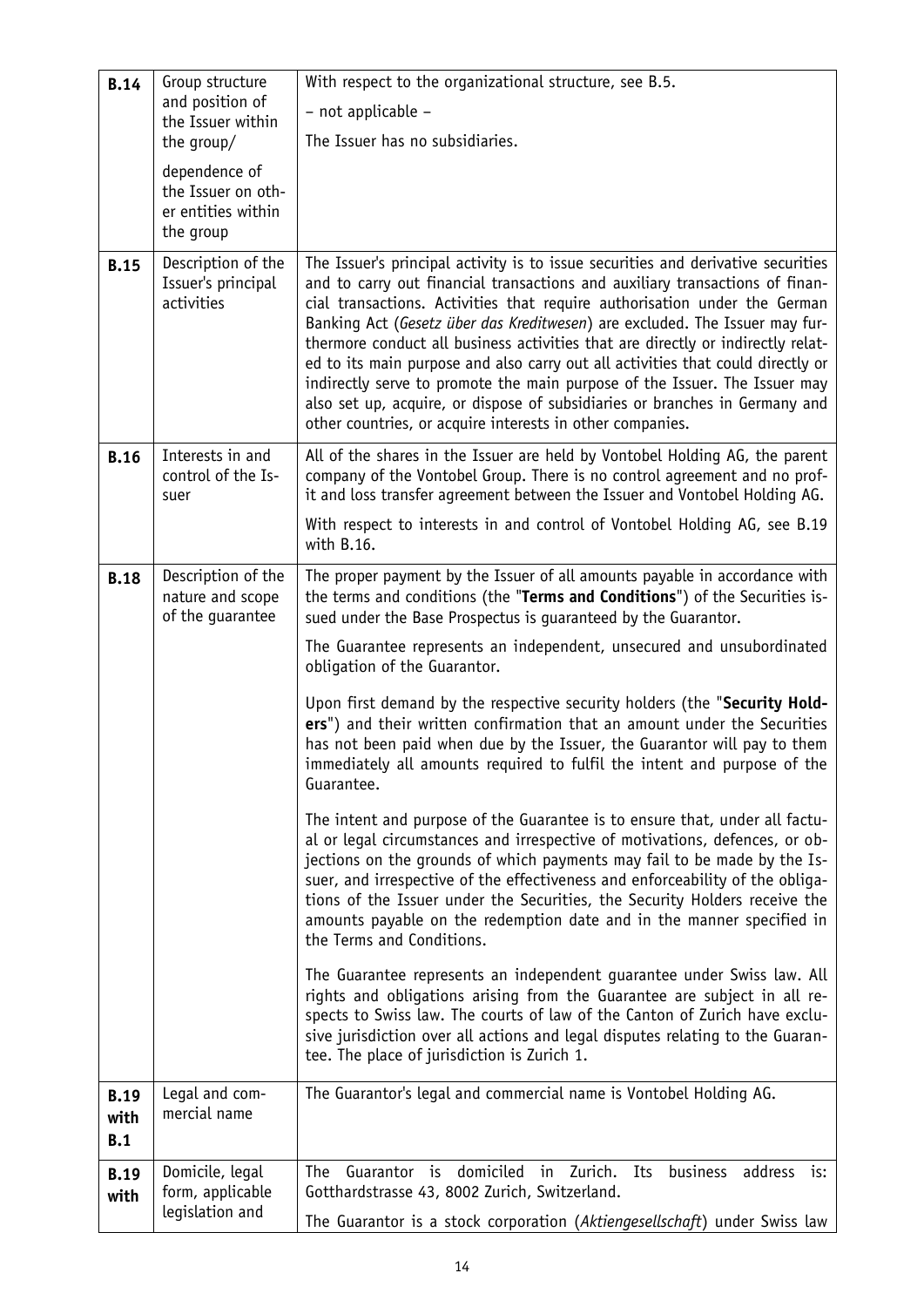| B.2                                | country of incor-<br>poration                                           | listed on the SIX Swiss Exchange AG and was incorporated in Switzerland.<br>The Guarantor is entered in the commercial register of the Canton of Zur-<br>ich under register number CH-020.3.928.014-4.                                                                                                                                                                                                                                                                                                                                                                                                                                                                                                                  |                                                                    |                                                          |
|------------------------------------|-------------------------------------------------------------------------|-------------------------------------------------------------------------------------------------------------------------------------------------------------------------------------------------------------------------------------------------------------------------------------------------------------------------------------------------------------------------------------------------------------------------------------------------------------------------------------------------------------------------------------------------------------------------------------------------------------------------------------------------------------------------------------------------------------------------|--------------------------------------------------------------------|----------------------------------------------------------|
| <b>B.19</b><br>with<br><b>B.4b</b> | Known trends                                                            | The prospects of Vontobel Holding AG are influenced in context of the<br>continuing business operations of the companies of Vontobel-Group, by<br>changes in the environment (markets, regulations), as well as by market,<br>liquidity, credit and operational risks usually assumed with the launch of<br>new activities (new products and services, new markets) and by reputa-<br>tional risks. In addition to the various market factors such as interest<br>rates, credit spreads, exchange rates, prices of shares, prices of commodi-<br>ties and corresponding volatilities, the current monetary and interest rate<br>policies of central banks are particularly to be mentioned as key influence<br>factors. |                                                                    |                                                          |
| <b>B.19</b><br>with<br>B.5         | Group structure<br>and position of<br>the Guarantor<br>within the group | The Guarantor is the parent company of the Vontobel Group which consists<br>of banks, capital markets companies and other Swiss and foreign compa-<br>nies. The Guarantor holds all of the shares in the Issuer.                                                                                                                                                                                                                                                                                                                                                                                                                                                                                                        |                                                                    |                                                          |
| <b>B.19</b>                        | Profit forecasts or                                                     | - not applicable -                                                                                                                                                                                                                                                                                                                                                                                                                                                                                                                                                                                                                                                                                                      |                                                                    |                                                          |
| with<br><b>B.9</b>                 | estimates                                                               | A profit forecast or estimate has not been included.                                                                                                                                                                                                                                                                                                                                                                                                                                                                                                                                                                                                                                                                    |                                                                    |                                                          |
| <b>B.19</b>                        | Qualifications in                                                       | - not applicable -                                                                                                                                                                                                                                                                                                                                                                                                                                                                                                                                                                                                                                                                                                      |                                                                    |                                                          |
| with<br><b>B.10</b>                | the audit report<br>on historical fi-<br>nancial infor-<br>mation       | There are no such qualifications.                                                                                                                                                                                                                                                                                                                                                                                                                                                                                                                                                                                                                                                                                       |                                                                    |                                                          |
| <b>B.19</b><br>with<br><b>B.12</b> | Selected key his-<br>torical financial<br>information                   | The selected financial information below has been taken from the Guaran-<br>tor's audited consolidated annual financial statements as at 31 December<br>2012 and 2013 (in accordance with IFRSs in each case).                                                                                                                                                                                                                                                                                                                                                                                                                                                                                                          |                                                                    |                                                          |
|                                    |                                                                         | <b>Income statement</b>                                                                                                                                                                                                                                                                                                                                                                                                                                                                                                                                                                                                                                                                                                 | <b>Financial year</b><br>ended<br>31/12/2012<br><b>CHF million</b> | Financial year ended<br>31/12/2013<br><b>CHF million</b> |
|                                    |                                                                         |                                                                                                                                                                                                                                                                                                                                                                                                                                                                                                                                                                                                                                                                                                                         | (audited)                                                          | (audited)                                                |
|                                    |                                                                         | Total operating income                                                                                                                                                                                                                                                                                                                                                                                                                                                                                                                                                                                                                                                                                                  | 775.0                                                              | 849.3                                                    |
|                                    |                                                                         | Operating expense                                                                                                                                                                                                                                                                                                                                                                                                                                                                                                                                                                                                                                                                                                       | 618.7                                                              | 695.9                                                    |
|                                    |                                                                         | Group net profit                                                                                                                                                                                                                                                                                                                                                                                                                                                                                                                                                                                                                                                                                                        | 130.6                                                              | 122.3                                                    |
|                                    |                                                                         | <b>Balance sheet</b>                                                                                                                                                                                                                                                                                                                                                                                                                                                                                                                                                                                                                                                                                                    | 31/12/2012<br><b>CHF million</b><br>(audited)                      | 31/12/2013<br><b>CHF million</b><br>(audited)            |
|                                    |                                                                         | Total assets                                                                                                                                                                                                                                                                                                                                                                                                                                                                                                                                                                                                                                                                                                            | 21,089.2                                                           | 19,643.2                                                 |
|                                    |                                                                         | Shareholders' equity                                                                                                                                                                                                                                                                                                                                                                                                                                                                                                                                                                                                                                                                                                    | 1,573.6                                                            | 1,626.0                                                  |
|                                    |                                                                         | (excluding minority interests)                                                                                                                                                                                                                                                                                                                                                                                                                                                                                                                                                                                                                                                                                          |                                                                    |                                                          |
|                                    |                                                                         | Due from customers<br>Due to customers                                                                                                                                                                                                                                                                                                                                                                                                                                                                                                                                                                                                                                                                                  | 2,478.6<br>8,658.9                                                 | 1,839.7<br>9,303.8                                       |
|                                    |                                                                         | Due from banks                                                                                                                                                                                                                                                                                                                                                                                                                                                                                                                                                                                                                                                                                                          | 2,631.1                                                            | 1,197.8                                                  |
|                                    |                                                                         | Due to banks                                                                                                                                                                                                                                                                                                                                                                                                                                                                                                                                                                                                                                                                                                            | 2,817.6                                                            | 694.1                                                    |
|                                    |                                                                         | BIS capital ratios <sup>1</sup>                                                                                                                                                                                                                                                                                                                                                                                                                                                                                                                                                                                                                                                                                         | 31/12/2012                                                         | 31/12/2013                                               |
|                                    |                                                                         | CET 1 capital ratio <sup>2</sup> (%)                                                                                                                                                                                                                                                                                                                                                                                                                                                                                                                                                                                                                                                                                    | 27.2                                                               | 25.5                                                     |
|                                    |                                                                         | Tier 1 capital ratio <sup>3</sup> (%)                                                                                                                                                                                                                                                                                                                                                                                                                                                                                                                                                                                                                                                                                   | 27.2                                                               | 25.5                                                     |
|                                    |                                                                         | Total capital ratio (%)                                                                                                                                                                                                                                                                                                                                                                                                                                                                                                                                                                                                                                                                                                 | 27.2                                                               | 25.5                                                     |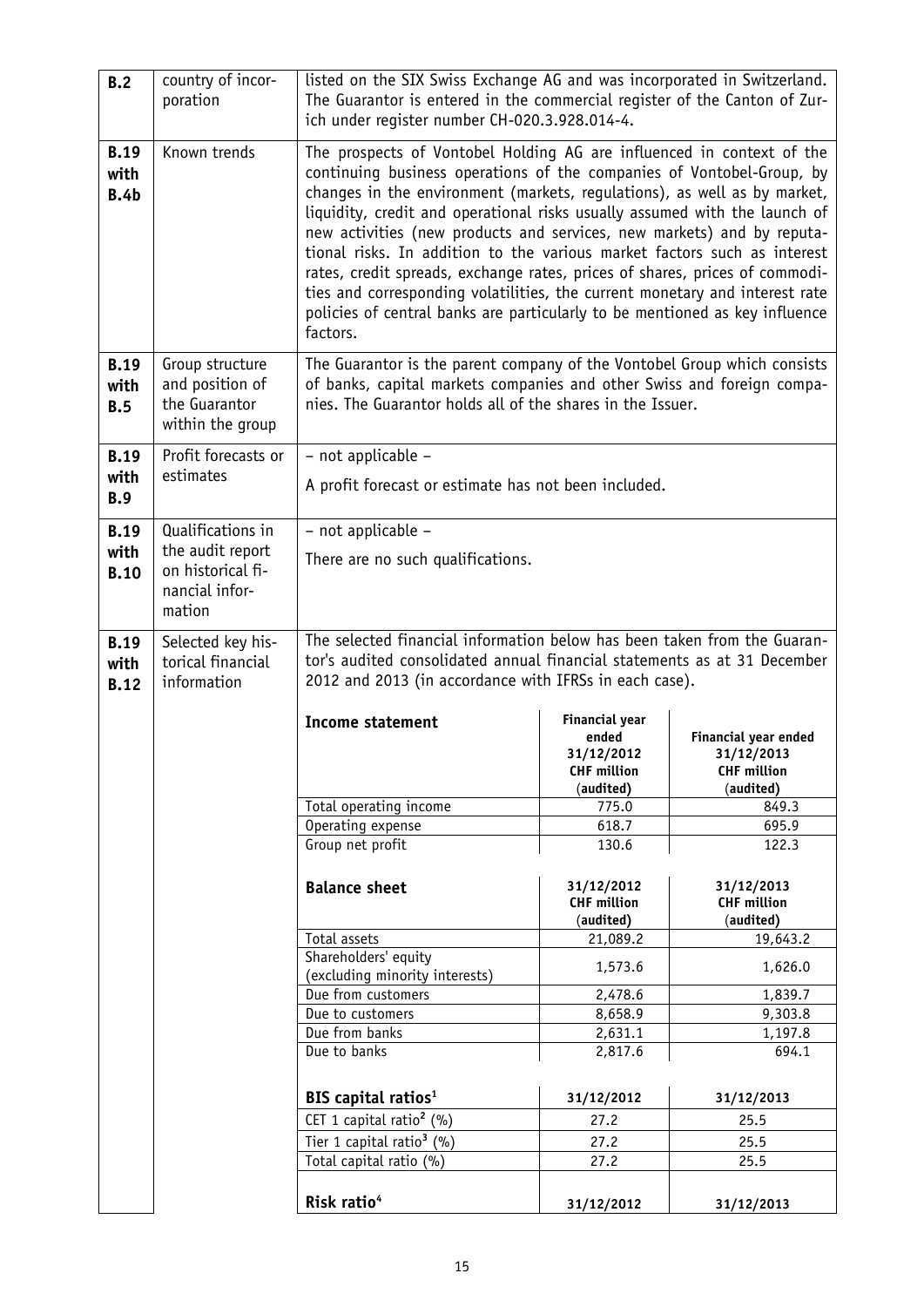| Average Value at Risk (market risk) | 14.1 | 8.0 |
|-------------------------------------|------|-----|
| (CHF million)                       |      |     |

- <sup>1)</sup> The Bank for International Settlements (BIS) is the oldest international organisation in the area of finance. It manages parts of the international foreign exchange reserves and is thus de facto regarded as the bank of the world's central banks. The BIS is based in Basel (Switzerland). It publishes capital adequacy requirements and related equity ratios.
- <sup>2)</sup> At the present time, the Vontobel Group only has Common Equity Tier 1 (CET1) capital.
- <sup>3)</sup> Tier 1 capital is also referred to as core capital. It is a component of a bank's capital and consists primarily of paid-in capital (share capital) and retained earnings (revenue reserves, liability reserve, fund for general banking risks).
- 4) Average Value at Risk 12 months for positions in the Financial Products division of the Investment Banking business unit. Historical simulation of Value at Risk; 99% confidence level; 1-day holding period; 4-year historical observation period.

The following selected financial information has been taken from the unaudited consolidated interim financial information as of 30 June 2014 (in accordance with IFRS).

|                                                        | <b>Income statement</b>                                 | 6 month ending<br>30/06/2013<br><b>CHF million</b>                 | 6 month ending 30/06/2014<br><b>CHF million</b>                                                                                                                                                      |
|--------------------------------------------------------|---------------------------------------------------------|--------------------------------------------------------------------|------------------------------------------------------------------------------------------------------------------------------------------------------------------------------------------------------|
|                                                        | Total operating income                                  | 450.2                                                              | 437.3                                                                                                                                                                                                |
|                                                        | Operating expense                                       | 361.4                                                              | 348.5                                                                                                                                                                                                |
|                                                        | Group net profit                                        | 76.1                                                               | 73.5                                                                                                                                                                                                 |
|                                                        | <b>Balance sheet</b>                                    | 31/12/2013<br><b>CHF million</b>                                   | 30/06/2014<br><b>CHF million</b>                                                                                                                                                                     |
|                                                        | Total assets                                            | 19,643,2                                                           | 19,791.2                                                                                                                                                                                             |
|                                                        | Shareholders' equity<br>(excl. minority inter-<br>ests) | 1,626.0                                                            | 1,620.4                                                                                                                                                                                              |
|                                                        | Due from customers                                      | 1,839.7                                                            | 2,254.5                                                                                                                                                                                              |
|                                                        | Due to customers                                        | 9,303.8                                                            | 8,466.2                                                                                                                                                                                              |
|                                                        | <b>BIS capital ratios</b>                               | 31/12/2013                                                         | 30/06/2014                                                                                                                                                                                           |
|                                                        | Tier-1-capital ratio (%)                                | 25.5                                                               | 26.1                                                                                                                                                                                                 |
|                                                        | Net eligible BIS tier 1<br>capital (CHF m)              | 1,348.2                                                            | 1,387.1                                                                                                                                                                                              |
|                                                        | Total risk weighted po-<br>sitions (CHF m)              | 5,294.1                                                            | 5,312.9                                                                                                                                                                                              |
|                                                        | Risk ratio                                              | $31/12/20131$ )                                                    | $30/06/2014^2$                                                                                                                                                                                       |
|                                                        | Average Value at Risk<br>(market risk)<br>(CHF million) | 8.0                                                                | 6.0                                                                                                                                                                                                  |
|                                                        |                                                         | level; 1-day holding period; 4-year historical observation period. | <sup>1</sup> ) Average Value at Risk (12 months) for positions in the Financial Products division of the<br>Investment Banking business unit. Historical simulation of Value at Risk; 99% confidence |
|                                                        |                                                         | level; 1-day holding period; 4-year historical observation period. | <sup>2</sup> ) Average Value at Risk (6 months) for positions in the Financial Products division of the<br>Investment Banking business unit. Historical simulation of Value at Risk; 99% confidence  |
| Statement about<br>the Guarantor's<br>prospects        | December 2013).                                         |                                                                    | There has been no material adverse change in the prospects of the Guar-<br>antor since the date of its last published audited financial statements (31                                               |
| Statement about<br>changes in the<br>Guarantor's posi- | - not applicable -                                      |                                                                    | There have been no significant changes in the financial or trading posi-                                                                                                                             |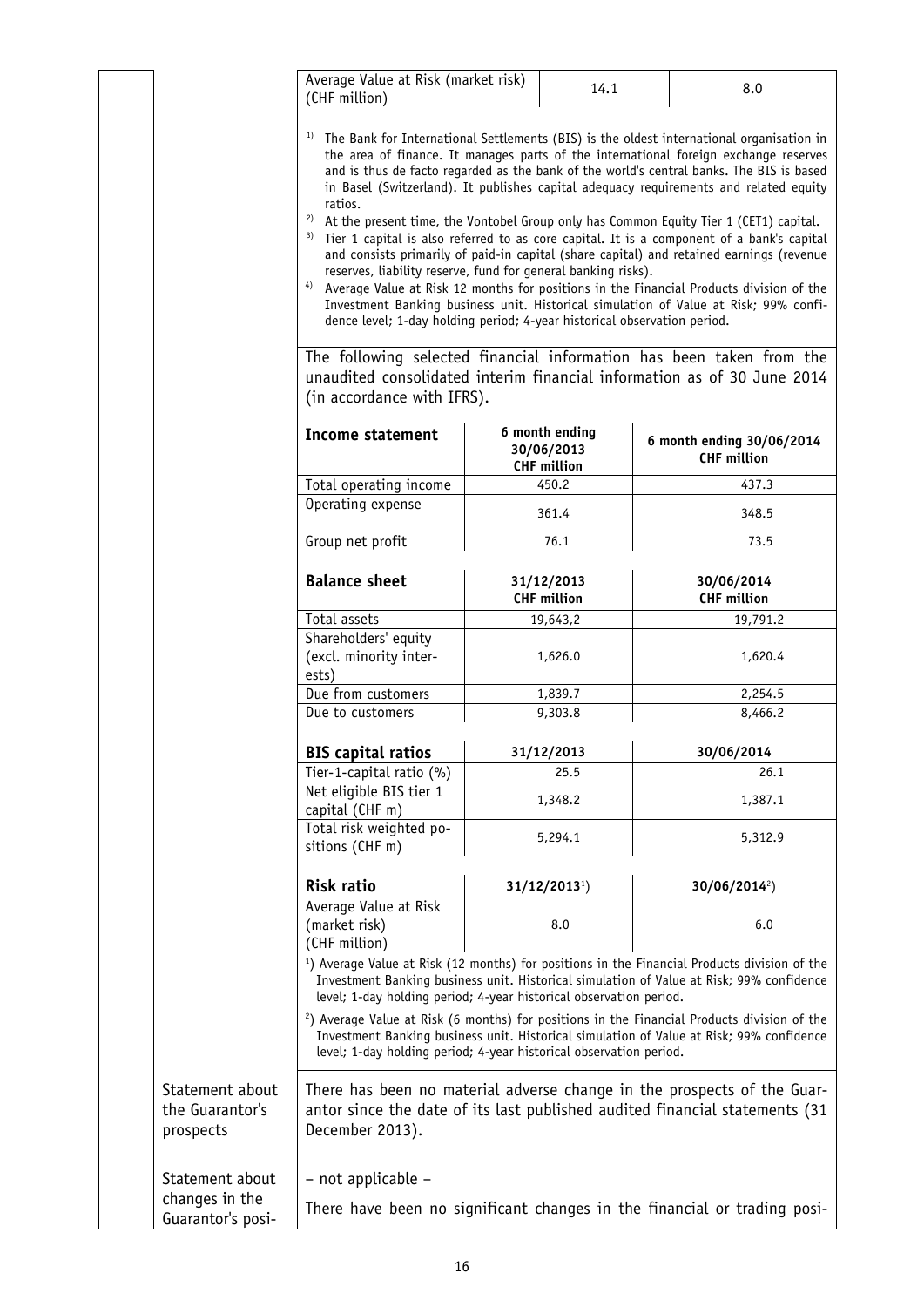|                                    | tion                                                                                                                                | tion of the Guarantor subsequent to the period covered by the historical<br>financial information (30 June 2014).                                                                                                                                                                                                                                                                                                 |
|------------------------------------|-------------------------------------------------------------------------------------------------------------------------------------|-------------------------------------------------------------------------------------------------------------------------------------------------------------------------------------------------------------------------------------------------------------------------------------------------------------------------------------------------------------------------------------------------------------------|
| <b>B.19</b>                        | Recent events                                                                                                                       | - not applicable -                                                                                                                                                                                                                                                                                                                                                                                                |
| with<br><b>B.13</b>                | particular to the<br>Guarantor which<br>are to a material<br>extent relevant to<br>the evaluation of<br>the Guarantor's<br>solvency | There have been no recent events particular to the Guarantor which are to<br>a material extent relevant to the evaluation of the Guarantor's solvency.                                                                                                                                                                                                                                                            |
| <b>B.19</b><br>with                | Group structure<br>and position of                                                                                                  | The Guarantor is the parent company of the Vontobel Group. With respect to<br>other aspects of the organisational structure, see B.19 with B.5 above.                                                                                                                                                                                                                                                             |
| <b>B.14</b>                        | the Guarantor<br>within the group/                                                                                                  | The business activities of the Guarantor are therefore affected in particular<br>by the situation and activities of the operating (consolidated) Vontobel                                                                                                                                                                                                                                                         |
|                                    | dependence of<br>the Guarantor on<br>other entities<br>within the group                                                             | companies.                                                                                                                                                                                                                                                                                                                                                                                                        |
| <b>B.19</b><br>with<br><b>B.15</b> | Description of the<br>principal activities<br>of the Guarantor                                                                      | Pursuant to Article 2 of the Articles of Association, the object of the Guar-<br>antor is to invest in companies of all types in both Switzerland and abroad.<br>The Guarantor is the parent company of the Vontobel Group, which includes<br>in particular Bank Vontobel AG.                                                                                                                                     |
|                                    |                                                                                                                                     | The Vontobel Group is a Swiss private banking group with international ac-<br>tivities headquartered in Zurich. It specialises in asset management for pri-<br>vate and institutional clients and partners and carries out its activities in<br>three business units, Private Banking, Investment Banking and Asset Man-<br>agement.                                                                              |
| <b>B.19</b><br>with<br><b>B.16</b> | Interests in and<br>control of the<br>Guarantor                                                                                     | The principal shareholders in the Guarantor are Dr. Hans Vontobel, Ruth de<br>la Cour-Vontobel, Vontrust AG, other family shareholders, the Vontobel<br>Foundation, Pellegrinus Holding AG, Vontobel Holding AG itself including all<br>of the subsidiaries (own shares with no voting rights) and executive mem-<br>bers (the "Pool Members").                                                                   |
|                                    |                                                                                                                                     | The Pool Members are parties to a shareholder pooling agreement covering<br>specific shares in the Guarantor which are defined in the agreement. As at<br>31 December 2013, 40% of all shares issued are bound by the shareholder<br>pooling agreement. Sales of pooled shares in the Guarantor require prior ap-<br>proval by the Pool Members. The Pool Members can freely dispose of any<br>other shares held. |
|                                    |                                                                                                                                     | In the context of long-term cooperation arrangements, the Pool Members<br>signed a participation agreement with the Raiffeisen Switzerland Genossen-<br>schaft on 7 June 2004 under which Raiffeisen Switzerland Genossenschaft<br>holds a total of 12.5% of the shares in the Guarantor.                                                                                                                         |
|                                    |                                                                                                                                     | On 20 June 2014, Raiffeisen Schweiz Genossenschaft announced the termi-<br>nation of this cooperation agreement with effect from 30 June 2017. In this<br>context the Guarantor expressed its intention to repurchase the 12.5%<br>shares in the Guarantor held by Raiffeisen Schweiz Genossenschaft for the<br>purposes of cancellation.                                                                         |
|                                    |                                                                                                                                     | The Guarantor had formally exercised its repurchase right on 29 July 2014.<br>The repurchase of 8.125 million shares of the Guarantor was eventually ef-<br>fected as of 29 August 2014. Vontobel will submit a proposal regarding the<br>cancellation of the 8.125 million shares repurchased from Raiffeisen Schweiz<br>Genossenschaft to the ordinary general meeting of the Guarantor to be held              |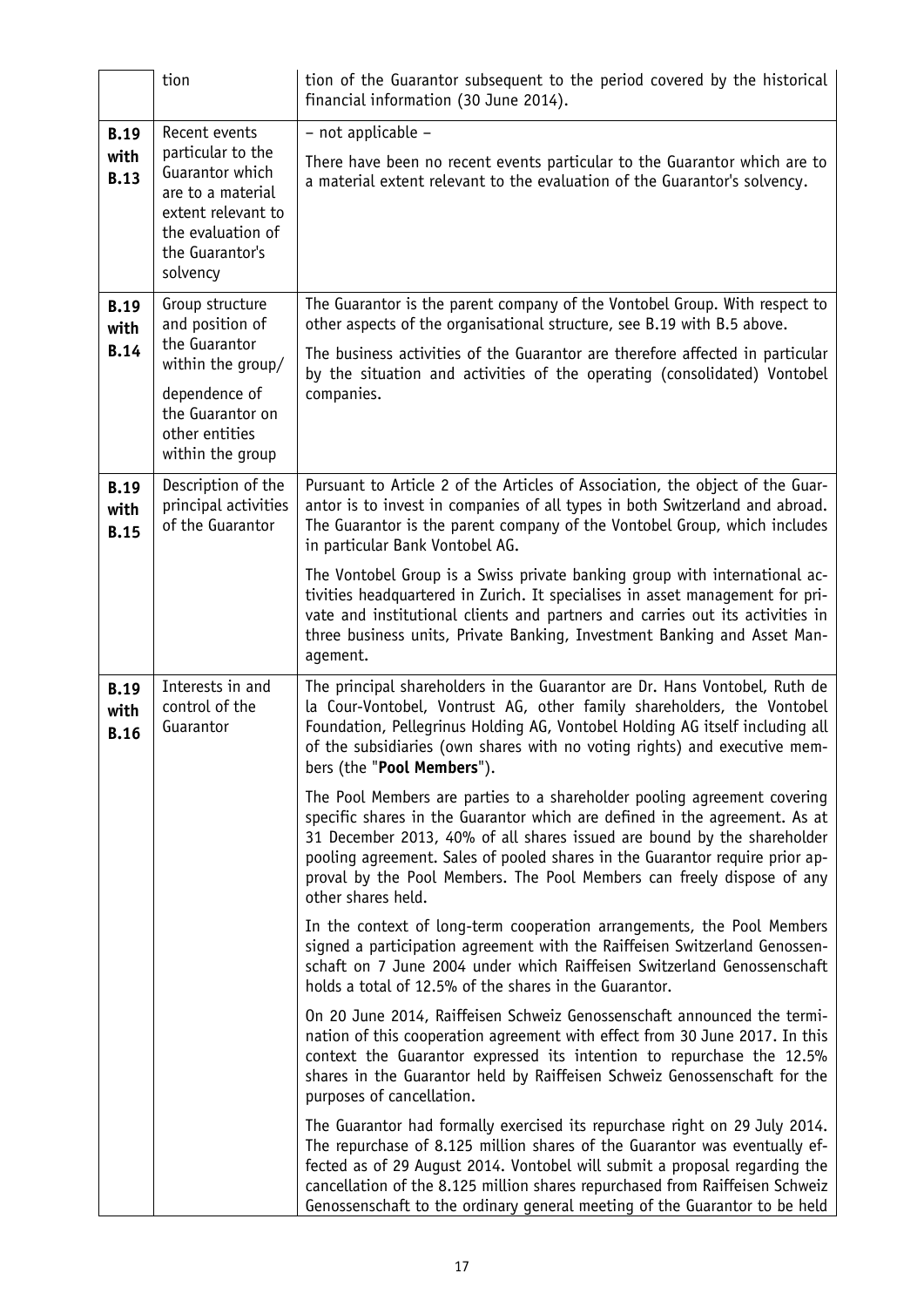| $\sim$ $\sim$ $\sim$ $\sim$<br>ററ<br>$\sim$ $\sim$ $\sim$ $\sim$<br>on<br>.<br>-40<br>$\sim$ $\angle$ 0.15.<br>.<br>____ |  |
|--------------------------------------------------------------------------------------------------------------------------|--|
|--------------------------------------------------------------------------------------------------------------------------|--|

| Section C - Securities |                                                                                   |                                                                                                                                                                                                                                                                                                                                                                                                                                                                                  |  |
|------------------------|-----------------------------------------------------------------------------------|----------------------------------------------------------------------------------------------------------------------------------------------------------------------------------------------------------------------------------------------------------------------------------------------------------------------------------------------------------------------------------------------------------------------------------------------------------------------------------|--|
| C.1                    | Type and class of<br>the securities, se-<br>curities identifica-                  | The Securities (Constant Leverage Certificates) are tradeable and may be<br>freely transferred.                                                                                                                                                                                                                                                                                                                                                                                  |  |
|                        | tion numbers                                                                      | Form of the Securities                                                                                                                                                                                                                                                                                                                                                                                                                                                           |  |
|                        |                                                                                   | The Securities will be in dematerialised form and will only be evidenced by<br>book entries in the system of the Central Securities Depository (as defined<br>below) for registration of securities and settlement of securities transac-<br>tions in accordance with Chapter 4 of the Swedish Financial Instruments<br>Accounts Act (lag (1998:1479) om kontoföring av finansiella instrument)<br>(the "SFIA Act") to the effect that there will be no certificated securities. |  |
|                        |                                                                                   | No definitive securities will be issued.                                                                                                                                                                                                                                                                                                                                                                                                                                         |  |
|                        |                                                                                   | <b>Central Securities Depository</b>                                                                                                                                                                                                                                                                                                                                                                                                                                             |  |
|                        |                                                                                   | Euroclear Sweden AB, Klarabergsviadukten 63, Box 191, SE-101 23 Stock-<br>holm, Sweden                                                                                                                                                                                                                                                                                                                                                                                           |  |
|                        |                                                                                   | Securities identification numbers                                                                                                                                                                                                                                                                                                                                                                                                                                                |  |
|                        |                                                                                   | ISIN:<br>DE000VS0B3P3                                                                                                                                                                                                                                                                                                                                                                                                                                                            |  |
|                        |                                                                                   | WKN:<br>VSOB3P                                                                                                                                                                                                                                                                                                                                                                                                                                                                   |  |
|                        |                                                                                   | Valor:<br>30077601                                                                                                                                                                                                                                                                                                                                                                                                                                                               |  |
|                        |                                                                                   | NGM Symbol: BULL GLEN X3 VON                                                                                                                                                                                                                                                                                                                                                                                                                                                     |  |
| C.2                    | Currency of the is-<br>sue                                                        | The currency of the Securities is SEK (the "Settlement Currency").                                                                                                                                                                                                                                                                                                                                                                                                               |  |
| C.5                    | Description of any<br>restrictions on the                                         | - not applicable -                                                                                                                                                                                                                                                                                                                                                                                                                                                               |  |
|                        | transferability of<br>the securities                                              | The Securities are freely transferable.                                                                                                                                                                                                                                                                                                                                                                                                                                          |  |
| C.8                    | Description of the                                                                | Redemption on exercise or termination                                                                                                                                                                                                                                                                                                                                                                                                                                            |  |
|                        | rights attached to<br>the securities in-<br>cluding ranking<br>and limitations to | The Securities grant the Security Holder the right to require the Issuer to<br>redeem the Securities on exercise or termination by the payment of a Cash<br>Amount, as described in C.15.                                                                                                                                                                                                                                                                                        |  |
|                        | those rights                                                                      | <b>Governing law</b>                                                                                                                                                                                                                                                                                                                                                                                                                                                             |  |
|                        |                                                                                   | The form and content of the Securities as well as all rights and obligations<br>of the Issuer and of the Security Holders are determined in accordance with<br>German law, except that the registration of Swedish Registered Securities is<br>governed by Swedish law.                                                                                                                                                                                                          |  |
|                        |                                                                                   | The form and content of the Guarantee and all rights and obligations aris-<br>ing from it are determined in accordance with Swiss law.                                                                                                                                                                                                                                                                                                                                           |  |
|                        |                                                                                   | <b>Ranking of the Securities</b>                                                                                                                                                                                                                                                                                                                                                                                                                                                 |  |
|                        |                                                                                   | The obligations arising from the Securities constitute direct and unsecured<br>obligations of the Issuer that rank pari passu in relation to one another and<br>in relation to all other unsecured and unsubordinated obligations of the Is-<br>suer, with the exception of obligations that have priority due to mandatory<br>statutory requirements.                                                                                                                           |  |
|                        |                                                                                   | Limitations to the rights                                                                                                                                                                                                                                                                                                                                                                                                                                                        |  |
|                        |                                                                                   | In accordance with the Terms and Conditions, the Issuer may make adjust-                                                                                                                                                                                                                                                                                                                                                                                                         |  |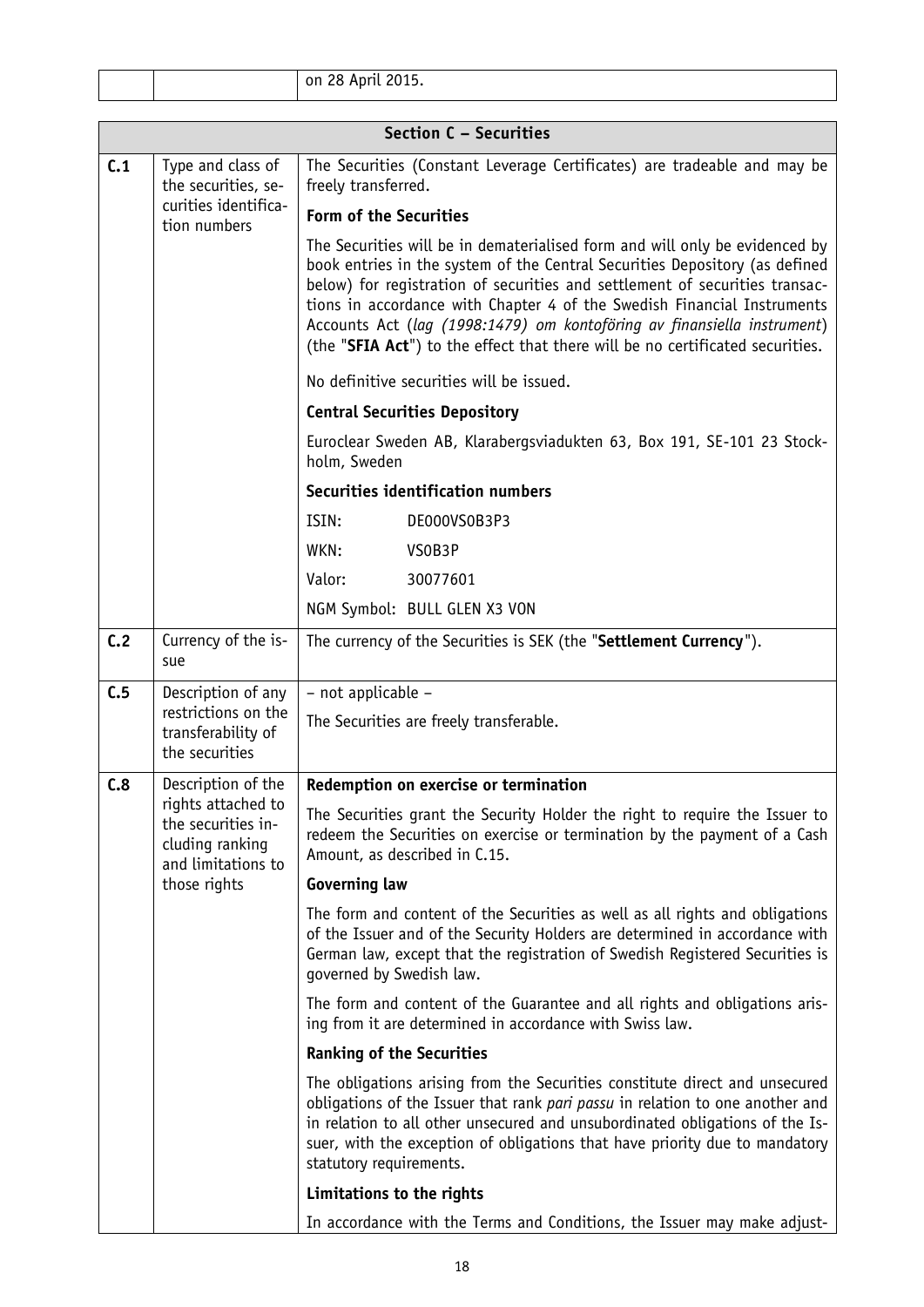|      |                                                                                                                            | ments upon the occurrence of defined events in order to reflect relevant<br>changes or events relating to the respective Underlying (as defined in Ele-<br>ment C.20 below), or may terminate the Securities extraordinarily.                                                                                                                                                                                                                                                                                                                                                                                                                                                                                       |
|------|----------------------------------------------------------------------------------------------------------------------------|---------------------------------------------------------------------------------------------------------------------------------------------------------------------------------------------------------------------------------------------------------------------------------------------------------------------------------------------------------------------------------------------------------------------------------------------------------------------------------------------------------------------------------------------------------------------------------------------------------------------------------------------------------------------------------------------------------------------|
|      |                                                                                                                            | In the event that a market disruption occurs, there may be a delay in valu-<br>ing the Security in relation to the Underlying, and this may affect the value<br>of the Securities and/or delay the payment of the Cash Amount. In such<br>cases, the Issuer may, in its reasonable discretion, determine a rate, level or<br>price for the Underlying that is relevant for the purposes of valuing the Se-<br>curities.                                                                                                                                                                                                                                                                                             |
|      |                                                                                                                            | The Issuer has the right to terminate all of the Securities ordinarily by the<br>payment of the ordinary termination amount (which is calculated in the<br>same way as the Cash Amount) and to end the term of the Securities.                                                                                                                                                                                                                                                                                                                                                                                                                                                                                      |
| C.11 | Admission to trad-<br>ing on a regulated                                                                                   | Application will be made for the Securities to be admitted to trading on<br>the Nordic Growth Market (Nordic Derivatives Exchange Sweden, NDX).                                                                                                                                                                                                                                                                                                                                                                                                                                                                                                                                                                     |
|      | market or other<br>equivalent mar-<br>kets                                                                                 | The date on which the Securities are expected to be admitted to trading is<br>23 October 2015.                                                                                                                                                                                                                                                                                                                                                                                                                                                                                                                                                                                                                      |
| C.15 | Description of<br>how the value of<br>the investment is<br>affected by the<br>value of the un-<br>derlying instru-<br>ment | On the basis of the Securities, investors can participate in the perfor-<br>mance of a particular underlying without having to purchase the respec-<br>tive underlying (the "Factor Index") or the financial instrument to which<br>it is linked (the "Reference Instrument") directly. The Reference Instru-<br>ment is a share, a security representing shares (ADR/GDR) or other divi-<br>dend-bearing security, for more detailed information see C.20. Because of<br>various features of the Securities, an investment in the Securities is not<br>comparable to a direct investment in the underlying or the Reference In-<br>strument.                                                                       |
|      |                                                                                                                            | The principal characteristic of Constant Leverage Certificates is that, after<br>allowing for the ratio, they reproduce the performance of the underlying,<br>i.e. the Factor Index, on a one-to-one basis. The Factor Index is com-<br>posed, calculated and published by Bank Vontobel AG, Zurich, a company<br>affiliated to the Issuer. It consists of a leverage component and a financ-<br>ing component.                                                                                                                                                                                                                                                                                                     |
|      |                                                                                                                            | The leverage component tracks an investment in the Reference Instru-<br>ment, whereby movements in the price of the Reference Instrument are<br>multiplied by the leverage ("Factor"). The Factor is specified at the start<br>of a new Factor Index and always remains unchanged for the entire calcu-<br>lation period of the Factor Index. Factor Indices therefore replicate a the-<br>oretical investment in a Reference Instrument, but movements in the<br>price of the Reference Instrument are multiplied by the Factor. This lever-<br>age effect has a disproportionate effect on the value of the Factor Index<br>in the case of both positive and negative movements in the Reference In-<br>strument. |
|      |                                                                                                                            | The financing component reflects the capital costs that would be incurred<br>to finance the corresponding investment in the Reference Instrument. Ad-<br>ditionally, a fee is charged by the index calculation agent for the calcula-<br>tion and administration of the index (index fee). The financing compo-<br>nent therefore reduces the value of the Factor Index.                                                                                                                                                                                                                                                                                                                                            |
|      |                                                                                                                            | The Cash Amount for the Constant Leverage Certificates is dependent on<br>the performance of the Underlying and corresponds to the Reference Price<br>(as defined in C.19) under consideration of the Ratio.                                                                                                                                                                                                                                                                                                                                                                                                                                                                                                        |
|      |                                                                                                                            | Underlying:<br>3X Long Index linked to Glencore PLC (for further de-<br>tails, see C.20)                                                                                                                                                                                                                                                                                                                                                                                                                                                                                                                                                                                                                            |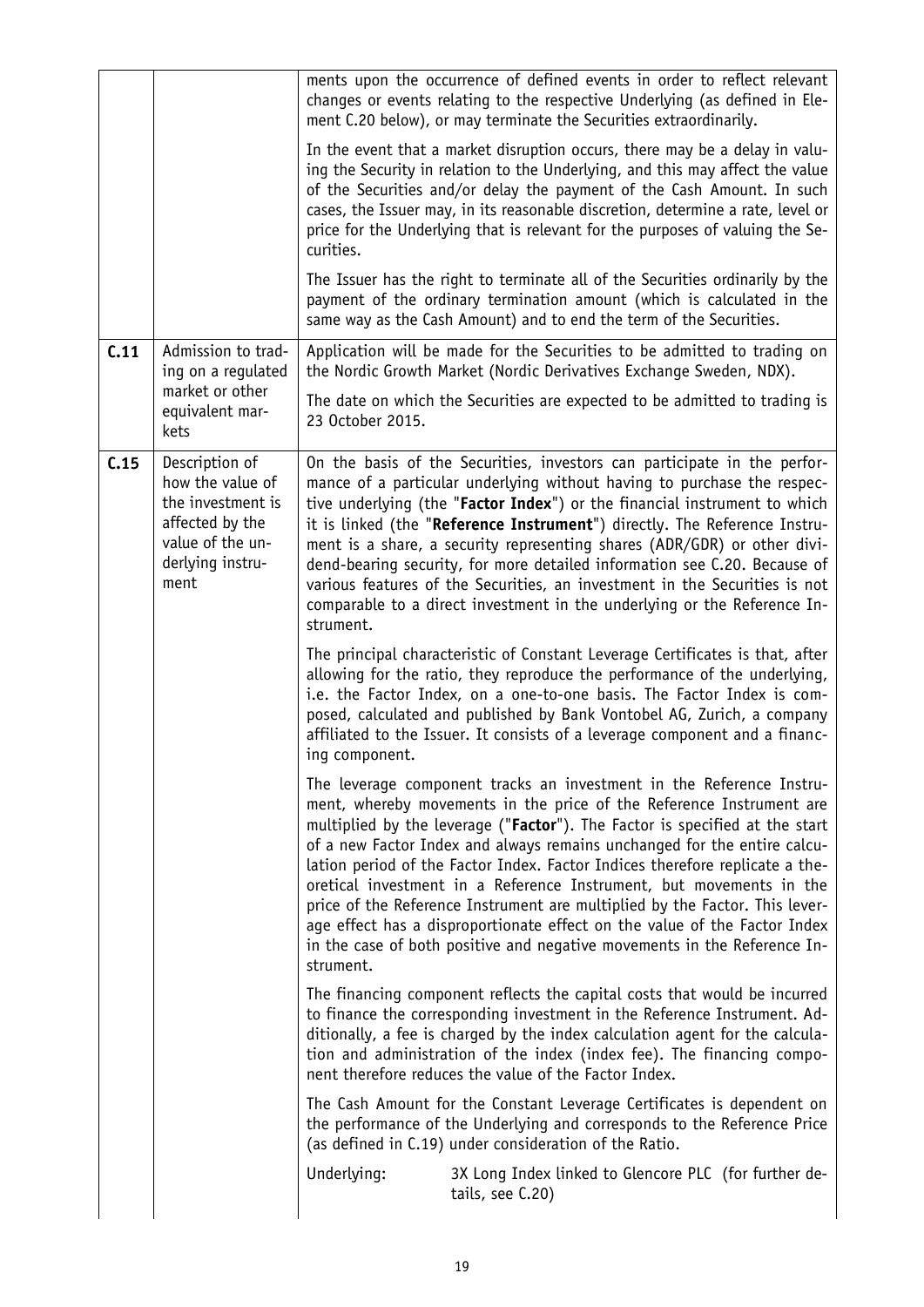|      |                                                               | Ratio:                             | 100:1                                                                                                                                                                                                                                                                                                                                                                                                                                                             |
|------|---------------------------------------------------------------|------------------------------------|-------------------------------------------------------------------------------------------------------------------------------------------------------------------------------------------------------------------------------------------------------------------------------------------------------------------------------------------------------------------------------------------------------------------------------------------------------------------|
|      |                                                               |                                    | See also the issue-specific information under C.16.                                                                                                                                                                                                                                                                                                                                                                                                               |
| C.16 | Expiration or ma-<br>turity date                              | nates the Securities.              | Constant Leverage Certificates do not have a fixed term and therefore do<br>not grant the Security Holder the right to demand payment of the Cash<br>Amount on a particular date, specified in advance at the time of issue,<br>based on a particular price of the Underlying. The calculation and (subse-<br>quent) payment of the Cash Amount takes place when the Security Holder<br>exercises the Securities effectively or when the Issuer ordinarily termi- |
|      |                                                               | Valuation Date:                    | (a) in the event of an exercise by the Security Holder,<br>the respective exercise date;                                                                                                                                                                                                                                                                                                                                                                          |
|      |                                                               |                                    | (b) in the event of an ordinary termination by the Is-<br>suer, the ordinary termination date.                                                                                                                                                                                                                                                                                                                                                                    |
|      |                                                               | Maturity Date:                     | the ninth $(9th)$ business day following the Valuation<br>Date.                                                                                                                                                                                                                                                                                                                                                                                                   |
| C.17 | Description of the<br>settlement proce-<br>dure               |                                    | Amounts due are calculated by the Calculation Agent and made available to<br>the Central Securities Depository by the Issuer on the Maturity Date via the<br>Paying Agents for credit to the relevant Security Holders. The transfer by<br>the Central Securities Depository or pursuant to the Central Securities De-<br>pository's instruction shall release the Issuer from its payment obligations<br>under the Securities in the amount of such payment.     |
|      |                                                               |                                    | If a due payment is required to be made on a day that is not a Business<br>Day, the payment may be postponed until the next following Business Day.                                                                                                                                                                                                                                                                                                               |
|      |                                                               | Calculation Agent:                 | Bank Vontobel AG, Gotthardstrasse 43, 8002 Zurich,<br>Switzerland                                                                                                                                                                                                                                                                                                                                                                                                 |
|      |                                                               | Paying Agents:                     | Bank Vontobel AG, Gotthardstrasse 43, 8002 Zurich,<br>Switzerland; and<br>Svenska Handelsbanken AB (publ), SE-106 70 Stock-<br>holm, Sweden                                                                                                                                                                                                                                                                                                                       |
| C.18 | Description of re-<br>demption for de-<br>rivative securities | be found under C.15 to C.17.       | The Securities are redeemed by the payment of the Cash Amount. Further<br>details of the timing of redemption and how the amount is calculated can                                                                                                                                                                                                                                                                                                                |
|      |                                                               |                                    | The Cash Amount is converted into the Settlement Currency of the Securi-<br>ties on the Valuation Date in accordance with the relevant conversion rate.                                                                                                                                                                                                                                                                                                           |
| C.19 | Exercise price/ fi-<br>nal reference price                    | derlying on the Valuation Date.    | The amount of the Cash Amount depends on the Reference Price of the Un-                                                                                                                                                                                                                                                                                                                                                                                           |
|      | of the underlying                                             |                                    | The Reference Price is the closing price of the Underlying on the Valuation<br>Date, as calculated and published in accordance with the index description.                                                                                                                                                                                                                                                                                                        |
| C.20 | Description of the<br>underlying and<br>where information     | ed by the index calculation agent. | The underlying to which the Securities are linked is the 3X Long Index<br>linked to Glencore PLC (the "Underlying") which is composed and calculat-                                                                                                                                                                                                                                                                                                               |
|      | on the underlying<br>can be found                             | ISIN Underlying:                   | CH0301695604                                                                                                                                                                                                                                                                                                                                                                                                                                                      |
|      |                                                               | Reference Instrument:              | Glencore PLC                                                                                                                                                                                                                                                                                                                                                                                                                                                      |
|      |                                                               | Index calculation agent:           | Bank Vontobel AG, Gotthardstrasse 43, 8002 Zur-<br>ich, Switzerland                                                                                                                                                                                                                                                                                                                                                                                               |
|      |                                                               | https://indices.vontobel.com/.     | Further information about the Underlying is available on the internet at                                                                                                                                                                                                                                                                                                                                                                                          |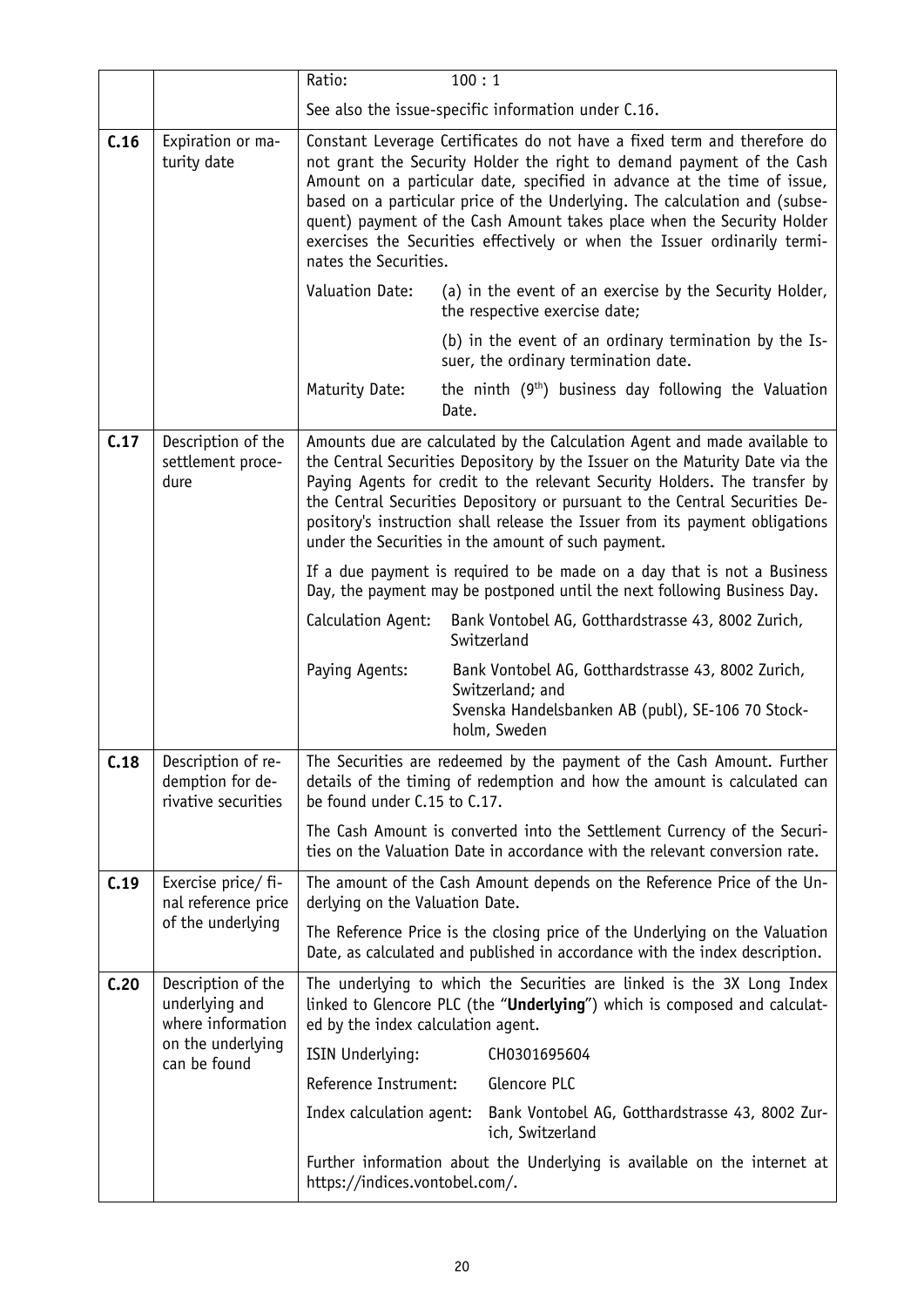|     | Section D - Risks                                                    |                                                                                                                                                                                                                                                                                                                                                                                                                                                                                                                                                                                                         |  |
|-----|----------------------------------------------------------------------|---------------------------------------------------------------------------------------------------------------------------------------------------------------------------------------------------------------------------------------------------------------------------------------------------------------------------------------------------------------------------------------------------------------------------------------------------------------------------------------------------------------------------------------------------------------------------------------------------------|--|
| D.2 | Key information                                                      | Insolvency risk of the Issuer                                                                                                                                                                                                                                                                                                                                                                                                                                                                                                                                                                           |  |
|     | on the key risks<br>relating to the Is-<br>suer and the<br>Guarantor | The investors are exposed to the risk of the insolvency and therefore the il-<br>liquidity of the Issuer. There is therefore a general risk that the Issuer will<br>be unable to fulfil all or some of its obligations arising from the Securities.<br>In this event there is a threat of financial loss up to and including a total<br>loss, irrespective of the performance of the Underlying.                                                                                                                                                                                                        |  |
|     |                                                                      | The Securities are not covered by a deposit protection scheme. Furthermore,<br>the Issuer is also not a member of a deposit protection fund or similar pro-<br>tection system, which would reimburse the Security Holders' claims in full or<br>in part if the Issuer became insolvent.                                                                                                                                                                                                                                                                                                                 |  |
|     |                                                                      | For this reason, investors should take into consideration the creditworthi-<br>ness of the Issuer when making their investment decisions. The Issuer's lia-<br>ble share capital amounts to only EUR 50,000. A purchase of the Securities<br>therefore exposes the investor to a significantly greater credit risk than in<br>the case of an issuer with a higher level of capital resources.                                                                                                                                                                                                           |  |
|     |                                                                      | The Issuer enters into OTC hedging transactions (hedging transactions ne-<br>gotiated individually between two parties) exclusively with other companies<br>within the Vontobel Group. As a result of this lack of diversification, the Is-<br>suer is exposed to cluster risk with respect to the possible insolvency of its<br>counterparties, which would not be the case with a more widely diversified<br>selection of contractual partners. Illiquidity or insolvency on the part of<br>companies affiliated to the Issuer could therefore result directly in the il-<br>liquidity of the Issuer. |  |
|     |                                                                      | Market risk of the Issuer                                                                                                                                                                                                                                                                                                                                                                                                                                                                                                                                                                               |  |
|     |                                                                      | A difficult macroeconomic situation may lead to a lower issue size and have<br>a negative impact on the Issuer's results of operations. In this regard, the<br>general market performance of securities depends in particular on the per-<br>formance of the capital markets, which is in turn influenced by the general<br>situation of the global economy and the economic and political framework<br>in the respective countries (known as market risk).                                                                                                                                             |  |
|     |                                                                      | <b>Insolvency risk of the Guarantor</b>                                                                                                                                                                                                                                                                                                                                                                                                                                                                                                                                                                 |  |
|     |                                                                      | The investor bears the risk of the insolvency of the Guarantor. There is a<br>general risk that the Guarantor will be unable to fulfil all or some of the ob-<br>ligations arising under the Guarantee undertaking. For this reason, investors<br>should take into consideration not only the creditworthiness of the Issuer,<br>but also the creditworthiness of the Guarantor when making their invest-<br>ment decisions.                                                                                                                                                                            |  |
|     |                                                                      | The Guarantor is not a member of a deposit protection fund or similar pro-<br>tection system, which would reimburse the Security Holders' claims in full or<br>in part if the Guarantor became insolvent.                                                                                                                                                                                                                                                                                                                                                                                               |  |
|     |                                                                      | <b>Business risks relating to the Guarantor</b>                                                                                                                                                                                                                                                                                                                                                                                                                                                                                                                                                         |  |
|     |                                                                      | The Guarantor's business is influenced by the prevailing market conditions<br>and the impact they have on the operating (consolidated) Vontobel compa-<br>nies. The factors influencing the Guarantor's business may be caused by<br>general market risks arising as a result of unfavourable movements in mar-<br>ket prices, such as interest rates, exchange rates, share prices, commodity<br>prices and the related volatilities, and have a negative impact on the valua-<br>tion of the underlyings and/or derivative financial products.                                                        |  |
|     |                                                                      | The Guarantor's financial condition may also be impacted by liquidity bot-<br>tlenecks that may be caused, for example, by cash outflows when loan                                                                                                                                                                                                                                                                                                                                                                                                                                                      |  |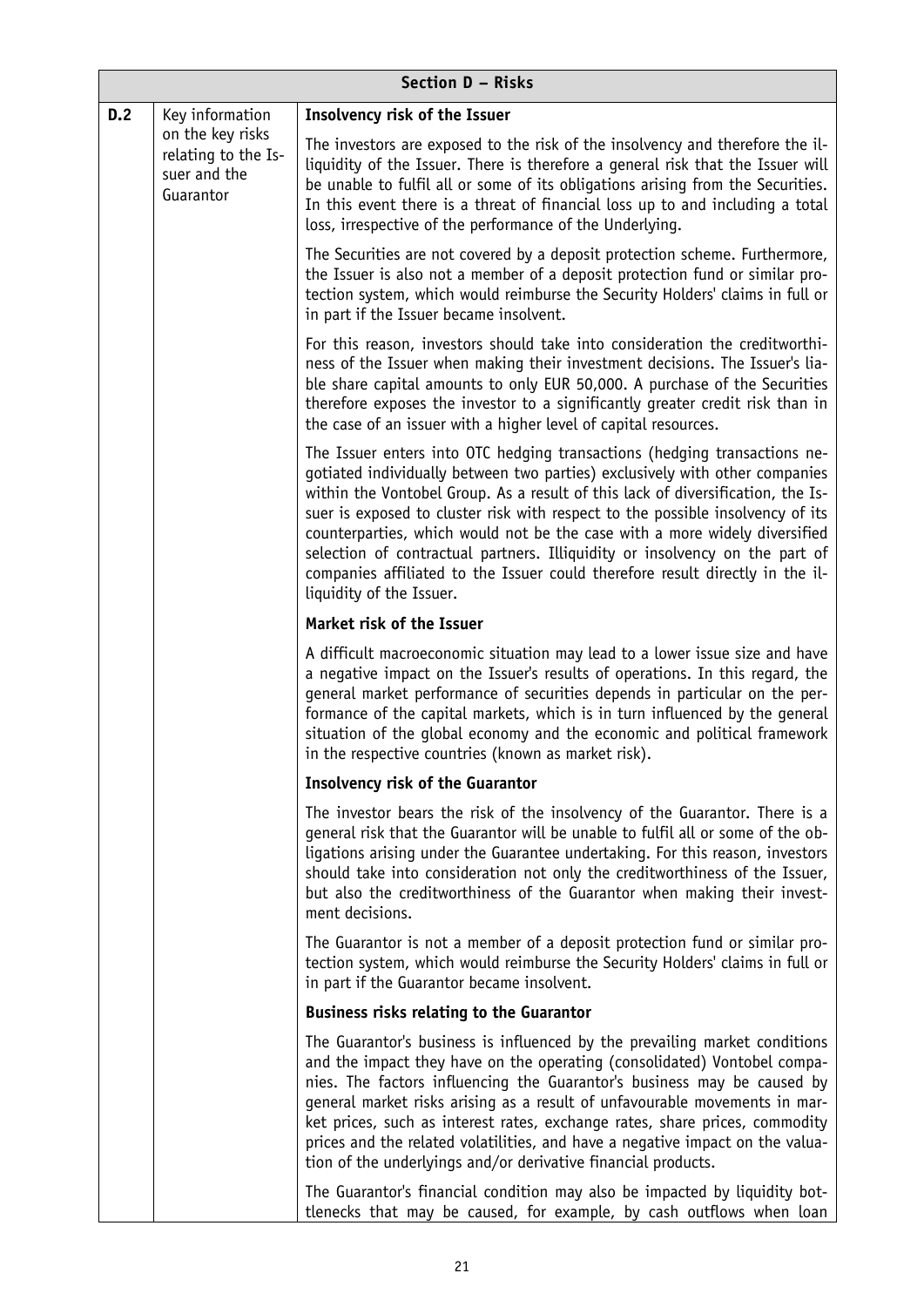|     |                                                                            | commitments are drawn down or when it is not possible to renew deposits,<br>with the result that the Guarantor might be temporarily unable to meet<br>short-term financing requirements.                                                                                                                                                                                                                                                                                                                                                                                                                                                                                                                                                                                                                                                                                     |
|-----|----------------------------------------------------------------------------|------------------------------------------------------------------------------------------------------------------------------------------------------------------------------------------------------------------------------------------------------------------------------------------------------------------------------------------------------------------------------------------------------------------------------------------------------------------------------------------------------------------------------------------------------------------------------------------------------------------------------------------------------------------------------------------------------------------------------------------------------------------------------------------------------------------------------------------------------------------------------|
| D.3 | Key information                                                            | Risk of loss due to dependence on the performance of the Underlying                                                                                                                                                                                                                                                                                                                                                                                                                                                                                                                                                                                                                                                                                                                                                                                                          |
| D.6 | on the key risks<br>relating to the se-<br>curities/<br>Risk of total loss | The Securities are financial instruments whose value is derived from the val-<br>ue of another reference object, the Underlying. The Underlying is a Factor<br>Index whose performance is largely dependent in turn on the performance<br>of another financial instrument, the Reference Instrument.                                                                                                                                                                                                                                                                                                                                                                                                                                                                                                                                                                         |
|     |                                                                            | In the case of Securities linked to Factor Indices of the long type, a de-<br>crease of the Reference Instrument is disadvantageous for the investor.                                                                                                                                                                                                                                                                                                                                                                                                                                                                                                                                                                                                                                                                                                                        |
|     |                                                                            | Investors should also bear in mind that the Underlying is designed in such a<br>way that the performance of the Reference Instrument is incorporated in<br>the calculation of the Underlying together with a leverage effect. A change<br>in the Reference Instrument results in a disproportionate change in the<br>price of the Underlying and therefore also in the price of the Securities.<br>Consequently, these Securities entail disproportionate risks of loss if the<br>Reference Instrument and therefore also the Underlying moves in a direc-<br>tion that is unfavourable from the point of view of the investor. As a result<br>of the particular method of calculating the Factor Index, sideways move-<br>ments in the Reference Instrument can also result in significant decrease of<br>the price of the Factor Index and therefore also of the Security. |
|     |                                                                            | There is no guarantee that the performance of the Underlying or its Refer-<br>ence Instrument will match the investor's expectations. If the Reference In-<br>strument of the Underlying moves in a direction that is disadvantageous for<br>the investor, there is a risk of loss up to and including a total loss.                                                                                                                                                                                                                                                                                                                                                                                                                                                                                                                                                         |
|     |                                                                            | Market price risks                                                                                                                                                                                                                                                                                                                                                                                                                                                                                                                                                                                                                                                                                                                                                                                                                                                           |
|     |                                                                            | The price of a Security depends primarily on the price of the respective un-<br>derlying to which it is linked and replicates its performance after adjusting<br>for the ratio. All of the positive and negative factors affecting an underlying<br>(especially those relating to the relevant Reference Instrument and the risks<br>entailed in an investment in such a Reference Instrument) are therefore al-<br>so reflected in principle in the price of a Security.                                                                                                                                                                                                                                                                                                                                                                                                    |
|     |                                                                            | The price of the Securities may perform negatively. This may be caused $-$ as<br>described above - by the price of the underlying to which the Security is<br>linked moving in the unfavourable direction or by other factors affecting<br>the price (such as the volatility, a deterioration in the Issuer's credit rating<br>and the performance of the economy as a whole).                                                                                                                                                                                                                                                                                                                                                                                                                                                                                               |
|     |                                                                            |                                                                                                                                                                                                                                                                                                                                                                                                                                                                                                                                                                                                                                                                                                                                                                                                                                                                              |
|     |                                                                            | Option risks                                                                                                                                                                                                                                                                                                                                                                                                                                                                                                                                                                                                                                                                                                                                                                                                                                                                 |
|     |                                                                            | An investment in the Securities may be subject to very pronounced fluctu-<br>ations in value and in some circumstances the embedded option will be<br>completely worthless on expiry.                                                                                                                                                                                                                                                                                                                                                                                                                                                                                                                                                                                                                                                                                        |
|     |                                                                            | <b>Volatility risk</b>                                                                                                                                                                                                                                                                                                                                                                                                                                                                                                                                                                                                                                                                                                                                                                                                                                                       |
|     |                                                                            | An investment in Securities with underlyings (linked to Reference Instru-<br>ments) with a high volatility is fundamentally more risky since it entails<br>greater potential for incurring losses.                                                                                                                                                                                                                                                                                                                                                                                                                                                                                                                                                                                                                                                                           |
|     |                                                                            | Risks relating to historical performance                                                                                                                                                                                                                                                                                                                                                                                                                                                                                                                                                                                                                                                                                                                                                                                                                                     |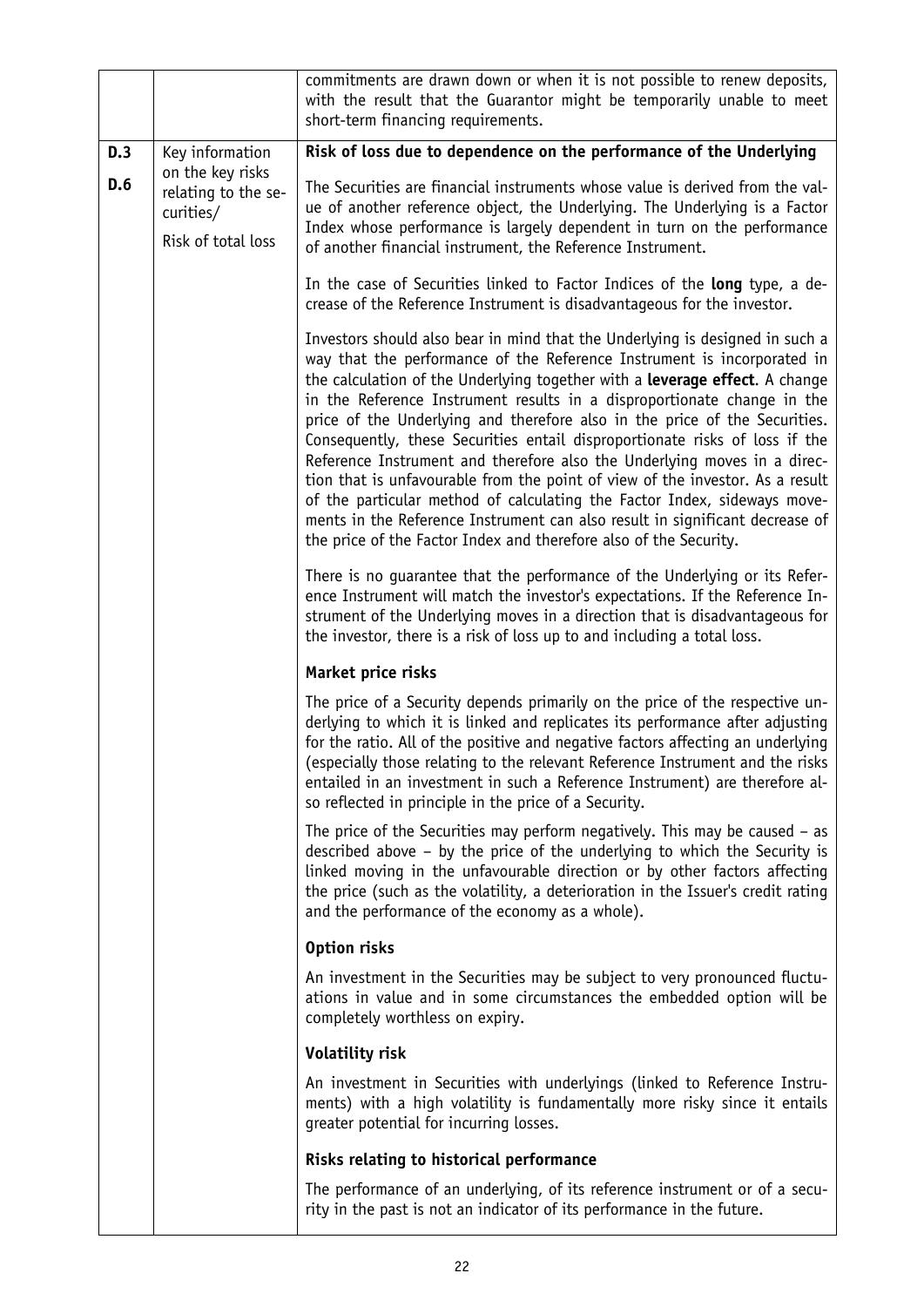| Since the Securities do not provide any current income (such as interest or<br>dividends), investors must not assume that they will be able to use such<br>current income to service any loan interest falling due during the term of<br>the Securities.<br>Transactions designed to exclude or limit risk<br>Investors may not be able to hedge adequately against the risks associat-<br>ed with the Securities.<br><b>Inflation risk</b><br>Inflation has a negative effect on the real value of assets held and on the<br>return generated in real terms.<br>Risks due to the economic cycle<br>Losses from price falls may arise because investors do not take the cyclical<br>performance of the economy with its corresponding upward and downward<br>phases into account, or do not do so correctly, when making their invest-<br>ment decisions and consequently make investments, or hold or sell Securi-<br>ties, at phases of the economic cycle that are unfavourable from their<br>point of view.<br>Psychological market risk<br>Factors of a psychological nature may also have a significant influence on<br>the price of the Underlying and therefore on the performance of the Secu-<br>rities.<br>Risks relating to trading in the Securities, liquidity risk<br>The Issuer and/or the Market Maker has no obligation to the Security<br>Holders to quote buying and selling prices on a regular basis. There is a<br>risk that the investor may not be able to sell the Securities in the market<br>at fair market prices or not be able to sell at all.<br>Risks relating to the Issue Price and the effect of transaction costs<br>and commissions<br>The Issue Price (as defined in E.3) and the selling price for the Securities<br>quoted in the secondary market may include a premium over the original<br>mathematical value of the Securities (so-called fair value) that is not appar-<br>ent to the investor.<br>Risk relating to the taxation of the Securities<br>The payment of taxes, levies, fees, deductions or other amounts incurred<br>in connection with the Securities is the responsibility of the respective<br>Security Holder and not of the Issuer. All payments made by the Issuer<br>may be subject to taxes, levies, fees, deductions or other payments re-<br>quired to be made, paid, withheld or deducted.<br>Risks relating to the effect of hedging transactions by companies of<br>the Vontobel Group<br>Hedging and trading transactions performed by the Issuer and by compa-<br>nies of the Vontobel Group in a Reference Instrument of a Factor Index<br>may have a negative impact on the value of the Securities.<br>Risks in connection with adjustments and market disruptions |  | Risks relating to financing the purchase of the Security with debt |
|-------------------------------------------------------------------------------------------------------------------------------------------------------------------------------------------------------------------------------------------------------------------------------------------------------------------------------------------------------------------------------------------------------------------------------------------------------------------------------------------------------------------------------------------------------------------------------------------------------------------------------------------------------------------------------------------------------------------------------------------------------------------------------------------------------------------------------------------------------------------------------------------------------------------------------------------------------------------------------------------------------------------------------------------------------------------------------------------------------------------------------------------------------------------------------------------------------------------------------------------------------------------------------------------------------------------------------------------------------------------------------------------------------------------------------------------------------------------------------------------------------------------------------------------------------------------------------------------------------------------------------------------------------------------------------------------------------------------------------------------------------------------------------------------------------------------------------------------------------------------------------------------------------------------------------------------------------------------------------------------------------------------------------------------------------------------------------------------------------------------------------------------------------------------------------------------------------------------------------------------------------------------------------------------------------------------------------------------------------------------------------------------------------------------------------------------------------------------------------------------------------------------------------------------------------------------------------------------------------------------------------------------------------------------------------------------------------------------------------------------------|--|--------------------------------------------------------------------|
|                                                                                                                                                                                                                                                                                                                                                                                                                                                                                                                                                                                                                                                                                                                                                                                                                                                                                                                                                                                                                                                                                                                                                                                                                                                                                                                                                                                                                                                                                                                                                                                                                                                                                                                                                                                                                                                                                                                                                                                                                                                                                                                                                                                                                                                                                                                                                                                                                                                                                                                                                                                                                                                                                                                                                 |  |                                                                    |
|                                                                                                                                                                                                                                                                                                                                                                                                                                                                                                                                                                                                                                                                                                                                                                                                                                                                                                                                                                                                                                                                                                                                                                                                                                                                                                                                                                                                                                                                                                                                                                                                                                                                                                                                                                                                                                                                                                                                                                                                                                                                                                                                                                                                                                                                                                                                                                                                                                                                                                                                                                                                                                                                                                                                                 |  |                                                                    |
|                                                                                                                                                                                                                                                                                                                                                                                                                                                                                                                                                                                                                                                                                                                                                                                                                                                                                                                                                                                                                                                                                                                                                                                                                                                                                                                                                                                                                                                                                                                                                                                                                                                                                                                                                                                                                                                                                                                                                                                                                                                                                                                                                                                                                                                                                                                                                                                                                                                                                                                                                                                                                                                                                                                                                 |  |                                                                    |
|                                                                                                                                                                                                                                                                                                                                                                                                                                                                                                                                                                                                                                                                                                                                                                                                                                                                                                                                                                                                                                                                                                                                                                                                                                                                                                                                                                                                                                                                                                                                                                                                                                                                                                                                                                                                                                                                                                                                                                                                                                                                                                                                                                                                                                                                                                                                                                                                                                                                                                                                                                                                                                                                                                                                                 |  |                                                                    |
|                                                                                                                                                                                                                                                                                                                                                                                                                                                                                                                                                                                                                                                                                                                                                                                                                                                                                                                                                                                                                                                                                                                                                                                                                                                                                                                                                                                                                                                                                                                                                                                                                                                                                                                                                                                                                                                                                                                                                                                                                                                                                                                                                                                                                                                                                                                                                                                                                                                                                                                                                                                                                                                                                                                                                 |  |                                                                    |
|                                                                                                                                                                                                                                                                                                                                                                                                                                                                                                                                                                                                                                                                                                                                                                                                                                                                                                                                                                                                                                                                                                                                                                                                                                                                                                                                                                                                                                                                                                                                                                                                                                                                                                                                                                                                                                                                                                                                                                                                                                                                                                                                                                                                                                                                                                                                                                                                                                                                                                                                                                                                                                                                                                                                                 |  |                                                                    |
|                                                                                                                                                                                                                                                                                                                                                                                                                                                                                                                                                                                                                                                                                                                                                                                                                                                                                                                                                                                                                                                                                                                                                                                                                                                                                                                                                                                                                                                                                                                                                                                                                                                                                                                                                                                                                                                                                                                                                                                                                                                                                                                                                                                                                                                                                                                                                                                                                                                                                                                                                                                                                                                                                                                                                 |  |                                                                    |
|                                                                                                                                                                                                                                                                                                                                                                                                                                                                                                                                                                                                                                                                                                                                                                                                                                                                                                                                                                                                                                                                                                                                                                                                                                                                                                                                                                                                                                                                                                                                                                                                                                                                                                                                                                                                                                                                                                                                                                                                                                                                                                                                                                                                                                                                                                                                                                                                                                                                                                                                                                                                                                                                                                                                                 |  |                                                                    |
|                                                                                                                                                                                                                                                                                                                                                                                                                                                                                                                                                                                                                                                                                                                                                                                                                                                                                                                                                                                                                                                                                                                                                                                                                                                                                                                                                                                                                                                                                                                                                                                                                                                                                                                                                                                                                                                                                                                                                                                                                                                                                                                                                                                                                                                                                                                                                                                                                                                                                                                                                                                                                                                                                                                                                 |  |                                                                    |
|                                                                                                                                                                                                                                                                                                                                                                                                                                                                                                                                                                                                                                                                                                                                                                                                                                                                                                                                                                                                                                                                                                                                                                                                                                                                                                                                                                                                                                                                                                                                                                                                                                                                                                                                                                                                                                                                                                                                                                                                                                                                                                                                                                                                                                                                                                                                                                                                                                                                                                                                                                                                                                                                                                                                                 |  |                                                                    |
|                                                                                                                                                                                                                                                                                                                                                                                                                                                                                                                                                                                                                                                                                                                                                                                                                                                                                                                                                                                                                                                                                                                                                                                                                                                                                                                                                                                                                                                                                                                                                                                                                                                                                                                                                                                                                                                                                                                                                                                                                                                                                                                                                                                                                                                                                                                                                                                                                                                                                                                                                                                                                                                                                                                                                 |  |                                                                    |
|                                                                                                                                                                                                                                                                                                                                                                                                                                                                                                                                                                                                                                                                                                                                                                                                                                                                                                                                                                                                                                                                                                                                                                                                                                                                                                                                                                                                                                                                                                                                                                                                                                                                                                                                                                                                                                                                                                                                                                                                                                                                                                                                                                                                                                                                                                                                                                                                                                                                                                                                                                                                                                                                                                                                                 |  |                                                                    |
|                                                                                                                                                                                                                                                                                                                                                                                                                                                                                                                                                                                                                                                                                                                                                                                                                                                                                                                                                                                                                                                                                                                                                                                                                                                                                                                                                                                                                                                                                                                                                                                                                                                                                                                                                                                                                                                                                                                                                                                                                                                                                                                                                                                                                                                                                                                                                                                                                                                                                                                                                                                                                                                                                                                                                 |  |                                                                    |
|                                                                                                                                                                                                                                                                                                                                                                                                                                                                                                                                                                                                                                                                                                                                                                                                                                                                                                                                                                                                                                                                                                                                                                                                                                                                                                                                                                                                                                                                                                                                                                                                                                                                                                                                                                                                                                                                                                                                                                                                                                                                                                                                                                                                                                                                                                                                                                                                                                                                                                                                                                                                                                                                                                                                                 |  |                                                                    |
|                                                                                                                                                                                                                                                                                                                                                                                                                                                                                                                                                                                                                                                                                                                                                                                                                                                                                                                                                                                                                                                                                                                                                                                                                                                                                                                                                                                                                                                                                                                                                                                                                                                                                                                                                                                                                                                                                                                                                                                                                                                                                                                                                                                                                                                                                                                                                                                                                                                                                                                                                                                                                                                                                                                                                 |  |                                                                    |
|                                                                                                                                                                                                                                                                                                                                                                                                                                                                                                                                                                                                                                                                                                                                                                                                                                                                                                                                                                                                                                                                                                                                                                                                                                                                                                                                                                                                                                                                                                                                                                                                                                                                                                                                                                                                                                                                                                                                                                                                                                                                                                                                                                                                                                                                                                                                                                                                                                                                                                                                                                                                                                                                                                                                                 |  |                                                                    |
|                                                                                                                                                                                                                                                                                                                                                                                                                                                                                                                                                                                                                                                                                                                                                                                                                                                                                                                                                                                                                                                                                                                                                                                                                                                                                                                                                                                                                                                                                                                                                                                                                                                                                                                                                                                                                                                                                                                                                                                                                                                                                                                                                                                                                                                                                                                                                                                                                                                                                                                                                                                                                                                                                                                                                 |  |                                                                    |
|                                                                                                                                                                                                                                                                                                                                                                                                                                                                                                                                                                                                                                                                                                                                                                                                                                                                                                                                                                                                                                                                                                                                                                                                                                                                                                                                                                                                                                                                                                                                                                                                                                                                                                                                                                                                                                                                                                                                                                                                                                                                                                                                                                                                                                                                                                                                                                                                                                                                                                                                                                                                                                                                                                                                                 |  |                                                                    |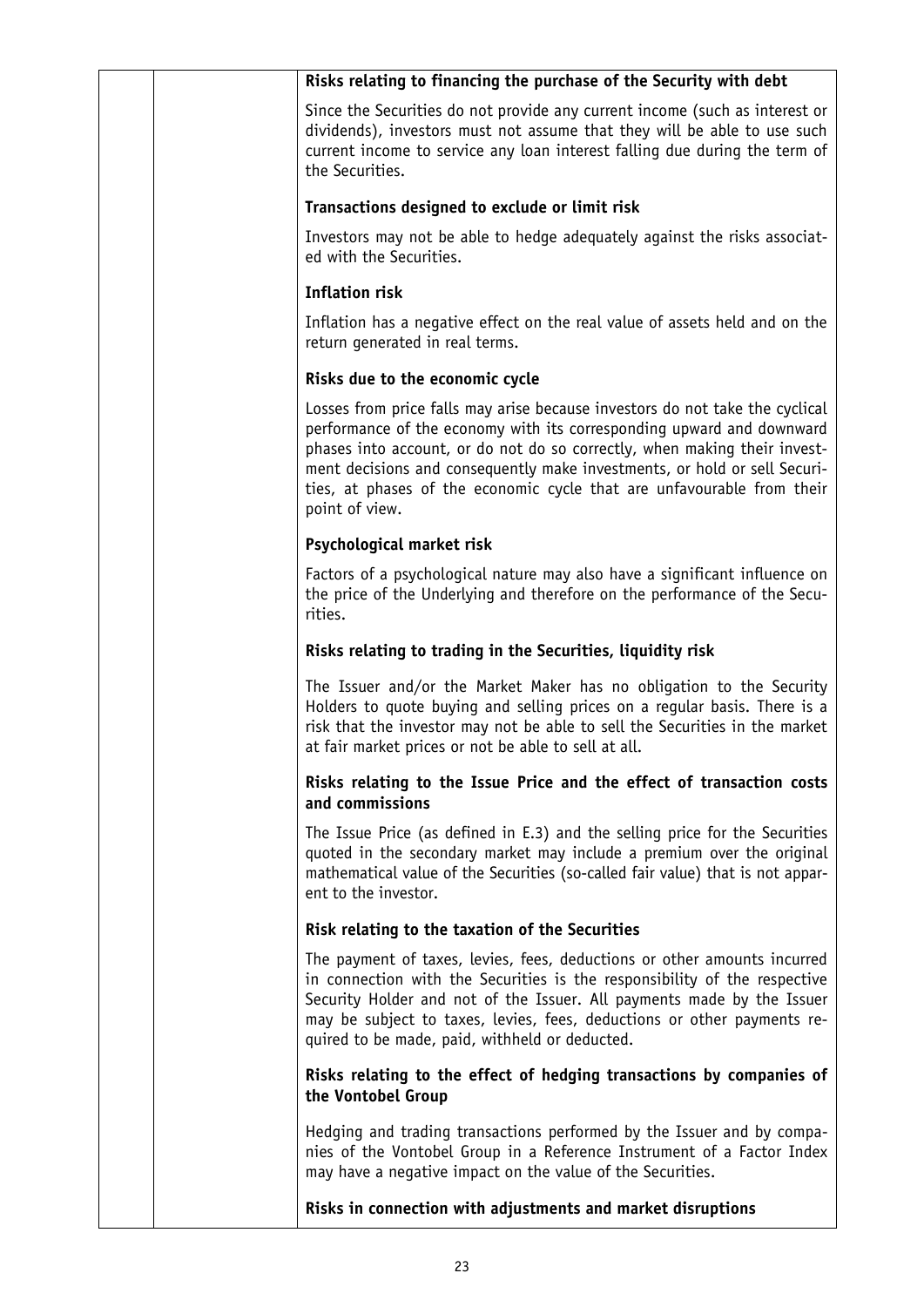|  | The Issuer or the index calculation agent may make adjustments in order to<br>reflect relevant changes or events relating to the Underlying or its Refer-<br>ence Instrument. The possibility cannot be excluded in this context that<br>an adjustment may prove to be disadvantageous for the investor. The Is-<br>suer may also be entitled to terminate the Securities extraordinarily. In<br>the least favourable case, a total loss of the capital invested may occur. |
|--|-----------------------------------------------------------------------------------------------------------------------------------------------------------------------------------------------------------------------------------------------------------------------------------------------------------------------------------------------------------------------------------------------------------------------------------------------------------------------------|
|  | Risk of termination by the Issuer                                                                                                                                                                                                                                                                                                                                                                                                                                           |
|  | The Issuer has an ordinary right of termination, and the investor therefore<br>faces the risk that the Issuer may terminate and redeem the Securities at a<br>time at which the investor would not otherwise have sold or exercised the<br>Securities. This may result in the investor not achieving the desired return<br>and may entail a loss up to and including a total loss.                                                                                          |
|  | In this event, the Security Holders bear the risk that their expectations<br>with respect to an increase in the value of the Securities can no longer be<br>met due to their termination. In such cases investors may no longer be<br>able to reinvest or may only be able to reinvest on less favourable terms<br>and conditions.                                                                                                                                          |
|  | The Issuer also has an extraordinary termination right involving the same<br>risks for investors as in the case of ordinary termination.                                                                                                                                                                                                                                                                                                                                    |
|  | Risks with respect to potential conflicts of interest                                                                                                                                                                                                                                                                                                                                                                                                                       |
|  | Conflicts of interest may exist among the companies of the Vontobel<br>Group (in particular with respect to their function as index calculation<br>agent) and third parties to the detriment of the investor. The principal<br>possible conflicts of interest are set out under E.4.                                                                                                                                                                                        |
|  | <b>Information risk</b>                                                                                                                                                                                                                                                                                                                                                                                                                                                     |
|  | There is a possibility that investors may make incorrect decisions because<br>of missing, incomplete or incorrect information, which may be outside the<br>Issuer's control.                                                                                                                                                                                                                                                                                                |
|  | Currency risk                                                                                                                                                                                                                                                                                                                                                                                                                                                               |
|  | Potential investors should be clear that an investment in the Securities is<br>associated with exchange rate risks since the rate of exchange between the<br>currency of the Underlying and the Settlement Currency of the Securities<br>may move in a direction that is to their disadvantage.                                                                                                                                                                             |
|  | If the Settlement Currency of the Securities is different from the domestic<br>currency of the investor or the currency in which an investor wishes to re-<br>ceive payments, potential investors bear exchange rate risks.                                                                                                                                                                                                                                                 |
|  | Risks relating to the calculation and design of the Underlying                                                                                                                                                                                                                                                                                                                                                                                                              |
|  | In addition to the leverage effect described above, costs (e.g. securities<br>lending costs) and fees (e.g. an index fee) may be incurred, depending on<br>the structure of the Factor Index and of the Underlying Reference Instru-<br>ment, that also have the effect of reducing the value of the Factor Index<br>and therefore the level of the Underlying.                                                                                                             |
|  | <b>Risk of total loss</b>                                                                                                                                                                                                                                                                                                                                                                                                                                                   |
|  | The Securities are particularly risky investment instruments, which com-<br>bine features of derivatives transactions with those of leveraged products.<br>The Securities are therefore associated with disproportionate risks of loss<br>(risk of total loss).                                                                                                                                                                                                             |
|  | If a loss arises, it will consist of the price paid for the Security and the                                                                                                                                                                                                                                                                                                                                                                                                |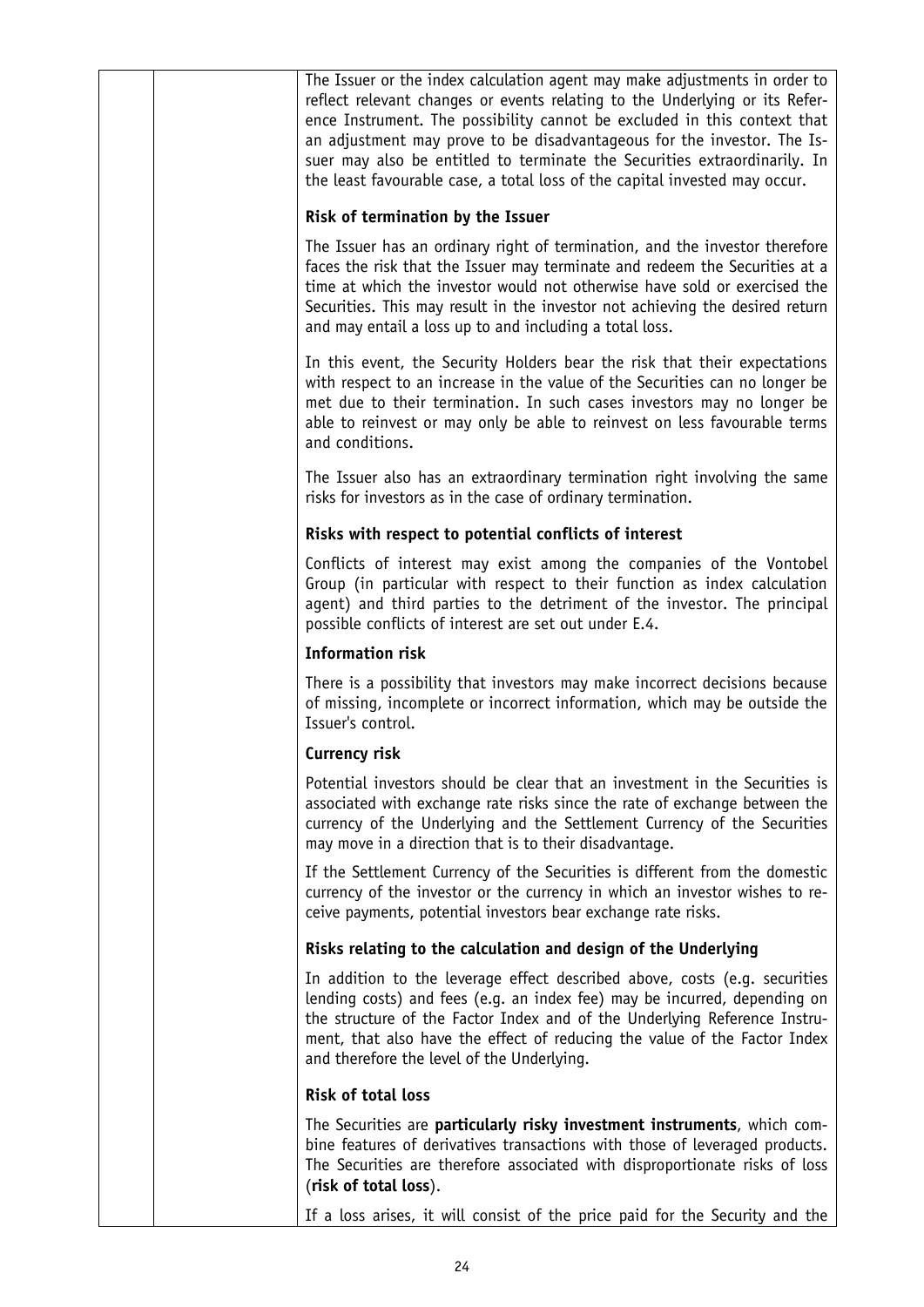| costs incurred, such as custodian fees or brokerage and/or stock exchange<br>commissions. This risk of loss exists irrespective of the financial condition<br>of the Issuer and of the Guarantor.                                                           |
|-------------------------------------------------------------------------------------------------------------------------------------------------------------------------------------------------------------------------------------------------------------|
| There is no provision for regular distributions, payments of interest or a<br>minimum repayment amount. The loss of capital may be substantial<br>with the result that in certain circumstances investors may suffer a to-<br>tal loss of their investment. |

|      | Section E - Offer                                                                                                                                                                                                                                                                                                                                                                                                                                                                                                                                                                                                      |                                                                                                                                                                                                                                                                                                                                                                                                                                                                                                                                                                                                                                     |  |
|------|------------------------------------------------------------------------------------------------------------------------------------------------------------------------------------------------------------------------------------------------------------------------------------------------------------------------------------------------------------------------------------------------------------------------------------------------------------------------------------------------------------------------------------------------------------------------------------------------------------------------|-------------------------------------------------------------------------------------------------------------------------------------------------------------------------------------------------------------------------------------------------------------------------------------------------------------------------------------------------------------------------------------------------------------------------------------------------------------------------------------------------------------------------------------------------------------------------------------------------------------------------------------|--|
| E.2b | Reasons for the<br>offer and use of<br>proceeds                                                                                                                                                                                                                                                                                                                                                                                                                                                                                                                                                                        | The proceeds from the issue of the Securities will be used to finance the Is-<br>suer's general business activities. The Issuer intends to generate profits<br>from the issue and will also use the issue proceeds to hedge against risks<br>arising from the issue.                                                                                                                                                                                                                                                                                                                                                                |  |
| E.3  | Description of the                                                                                                                                                                                                                                                                                                                                                                                                                                                                                                                                                                                                     | <b>Issue Price:</b><br>SEK 124.10                                                                                                                                                                                                                                                                                                                                                                                                                                                                                                                                                                                                   |  |
|      | terms and condi-<br>tions of the offer                                                                                                                                                                                                                                                                                                                                                                                                                                                                                                                                                                                 | Issue Date:<br>23 October 2015                                                                                                                                                                                                                                                                                                                                                                                                                                                                                                                                                                                                      |  |
|      |                                                                                                                                                                                                                                                                                                                                                                                                                                                                                                                                                                                                                        | Value Date:<br>23 October 2015                                                                                                                                                                                                                                                                                                                                                                                                                                                                                                                                                                                                      |  |
|      |                                                                                                                                                                                                                                                                                                                                                                                                                                                                                                                                                                                                                        | Offer Size:<br>250,000 Securities                                                                                                                                                                                                                                                                                                                                                                                                                                                                                                                                                                                                   |  |
|      |                                                                                                                                                                                                                                                                                                                                                                                                                                                                                                                                                                                                                        | Minimum Trading Volume:<br>1 Security                                                                                                                                                                                                                                                                                                                                                                                                                                                                                                                                                                                               |  |
|      |                                                                                                                                                                                                                                                                                                                                                                                                                                                                                                                                                                                                                        | in Sweden starting from:<br>Public Offer:<br>22 October 2015                                                                                                                                                                                                                                                                                                                                                                                                                                                                                                                                                                        |  |
|      |                                                                                                                                                                                                                                                                                                                                                                                                                                                                                                                                                                                                                        | The Issue Price of the Securities was determined by the Market Maker.                                                                                                                                                                                                                                                                                                                                                                                                                                                                                                                                                               |  |
| E.4  | Interests that are<br>material to the is-<br>sue/offer (includ-<br>ing conflicts of                                                                                                                                                                                                                                                                                                                                                                                                                                                                                                                                    | Conflicts of interest may exist among the companies of the Vontobel<br>Group that may have a negative effect on the value of the Underlying and<br>therefore the value of the Securities.                                                                                                                                                                                                                                                                                                                                                                                                                                           |  |
|      | interest)                                                                                                                                                                                                                                                                                                                                                                                                                                                                                                                                                                                                              | Trading transactions relating to the Reference Instrument                                                                                                                                                                                                                                                                                                                                                                                                                                                                                                                                                                           |  |
|      | During the term of the Securities, the companies of the Vontobel Group<br>may be involved in trading transactions, for their own account or for a<br>customer's account, that directly or indirectly relate to the Reference In-<br>strument. The companies of the Vontobel Group may also become counter-<br>parties in hedging transactions relating to the Issuer's obligations arising<br>from the Securities. Such trading or hedging transactions may have a neg-<br>ative impact on the value of the Reference Instrument and thus have a<br>negative impact on the Underlying and the value of the Securities. |                                                                                                                                                                                                                                                                                                                                                                                                                                                                                                                                                                                                                                     |  |
|      |                                                                                                                                                                                                                                                                                                                                                                                                                                                                                                                                                                                                                        | <b>Exercise of other functions by companies of the Vontobel Group</b>                                                                                                                                                                                                                                                                                                                                                                                                                                                                                                                                                               |  |
|      | The Underlying of the Securities is a proprietary index composed and cal-<br>culated by Bank Vontobel AG, Zurich, a company affiliated to the Issuer as<br>Index Calculation Agent. The index calculation agent consequently has a<br>direct influence on the Underlying and therefore - due to the dependence<br>of the Securities on the performance of the Underlying – also on the value<br>of the Securities.                                                                                                                                                                                                     |                                                                                                                                                                                                                                                                                                                                                                                                                                                                                                                                                                                                                                     |  |
|      |                                                                                                                                                                                                                                                                                                                                                                                                                                                                                                                                                                                                                        | The Issuer and other companies of the Vontobel Group may also exercise<br>other functions in relation to the Securities, e.g. as calculation agent with<br>respect to payments due under the Securities or for the purpose of deter-<br>mining adjustment or disruption events, or as market maker. These func-<br>tions may also lead to conflicts of interest, both among the respective<br>companies of the Vontobel Group and between these companies and the<br>investors, in determining the prices of the Securities and in making other<br>associated determinations.<br><b>Activity as Market Maker for the Securities</b> |  |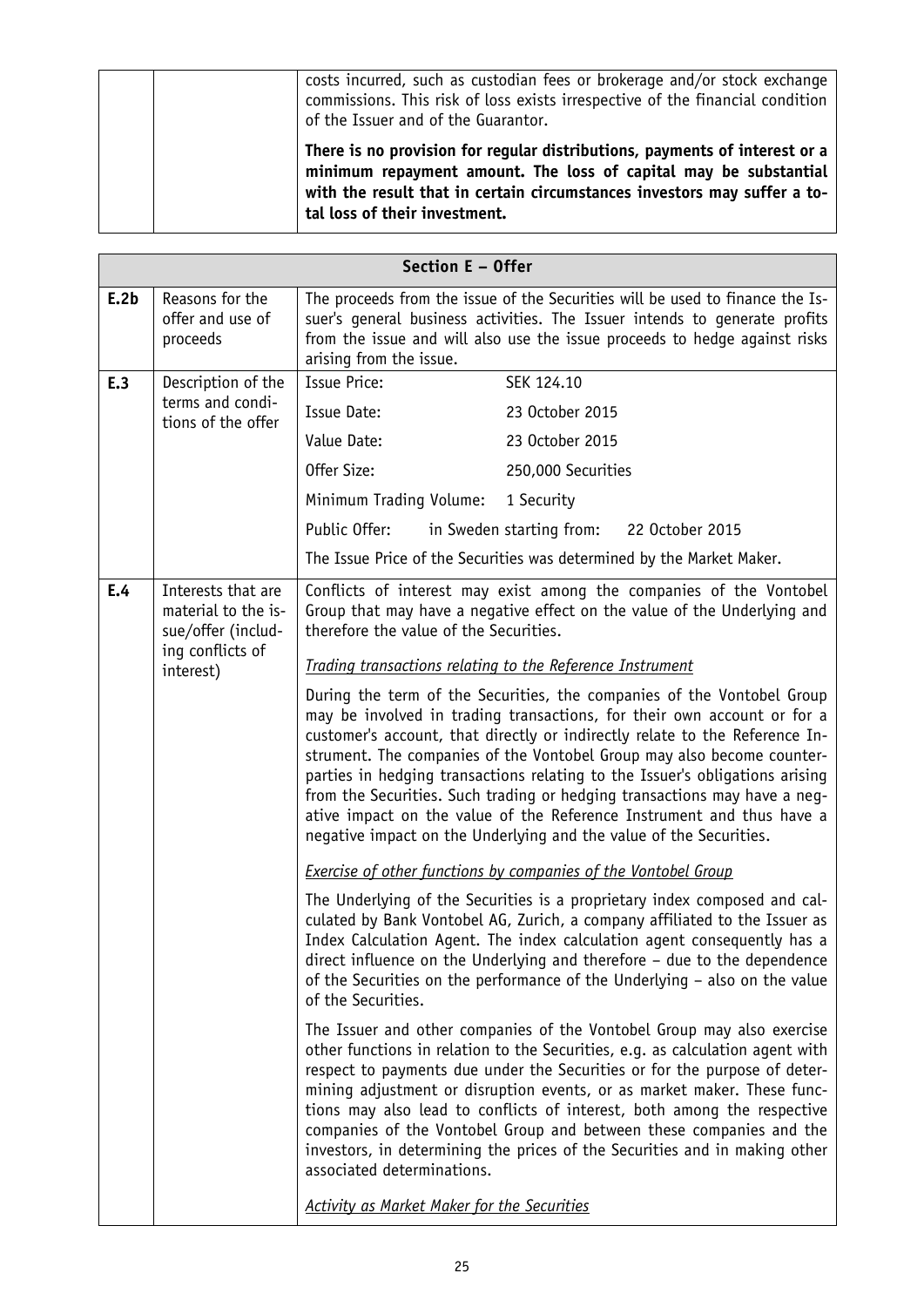|     |                                                                                         | Bank Vontobel Europe AG will act as market maker (the "Market Maker")<br>for the Securities. Through such liquidity providing activities, the Market<br>Maker - supported by other companies of the Vontobel Group - will<br>determine the price of the Securities on the basis of internal pricing<br>models and a number of other factors.                                                                                                                                                                                                                                      |
|-----|-----------------------------------------------------------------------------------------|-----------------------------------------------------------------------------------------------------------------------------------------------------------------------------------------------------------------------------------------------------------------------------------------------------------------------------------------------------------------------------------------------------------------------------------------------------------------------------------------------------------------------------------------------------------------------------------|
|     |                                                                                         | As a result, the prices set by the Market Maker may differ significantly<br>from the fair value of the Securities or the value they would be expected<br>to have in economic terms at a particular point in time. In addition, the<br>Market Maker may at any time revise the method it uses to determine the<br>prices quoted, e.g. by widening or narrowing the spreads between bid and<br>offer prices.                                                                                                                                                                        |
|     |                                                                                         | Payment of commissions, own interests of third parties                                                                                                                                                                                                                                                                                                                                                                                                                                                                                                                            |
|     |                                                                                         | In connection with the placing and/or the Public Offer of the Securities,<br>the Issuer or other companies of the Vontobel Group may pay commissions<br>to third parties. It is possible that these third parties may pursue their<br>own interests in the course of making an investment decision or invest-<br>ment recommendation.                                                                                                                                                                                                                                             |
| E.7 | Estimated expens-<br>es charged to the<br>investor by the<br>Issuer or the Offe-<br>ror | $-$ not applicable $-$<br>The investor may purchase the Securities at the Issue Price or at the sell-<br>ing prices quoted by the Market Maker during the term of the Securities.<br>These prices include all costs incurred by the Issuer, Offeror and Market<br>Maker for the issue and distribution of the Securities (e.g. sales and dis-<br>tribution costs, structuring and hedging costs, including a profit margin)<br>(with respect to the reduction in value of the Securities due to the index<br>fee and, where applicable, the financing component, see C.15 above). |
|     |                                                                                         | Details of any transaction costs should be requested from the relevant<br>sales partner or from the investor's house bank or broker. No further ex-<br>penses will be charged to the investor by the Issuer or the Offeror beyond<br>the Issue Price or the selling price.                                                                                                                                                                                                                                                                                                        |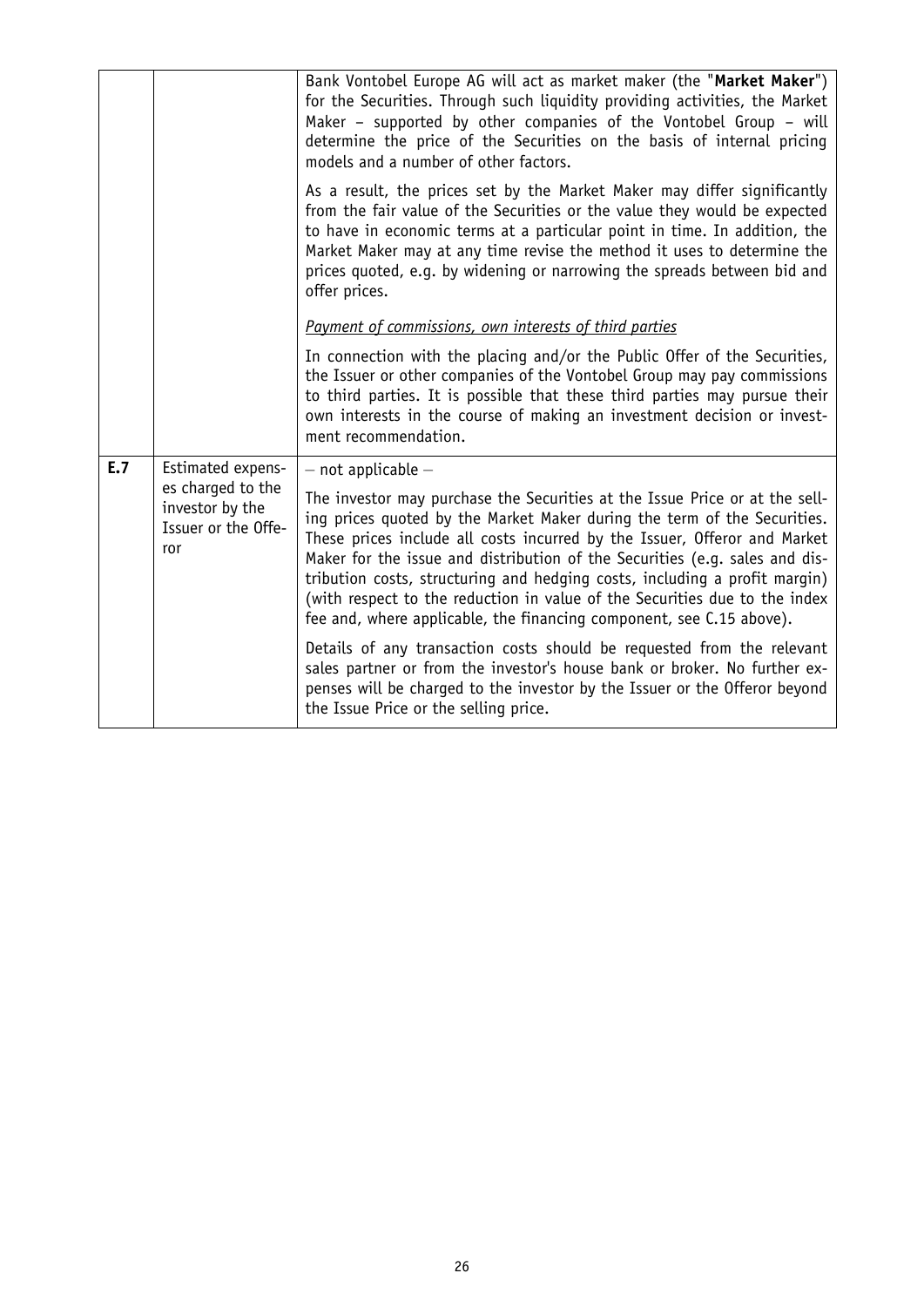## **Svensk översättning av sammanfattningen**

**Sammanfattningar består av informationskrav som kallas "Element". Elementen är numrerade i avsnitten A–E (A.1–E.7).**

**Den här sammanfattningen innehåller alla Element som ska ingå i en sammanfattning för dessa sorters värdepapper och Emittent. Eftersom det inte krävs att vissa Element behandlas kan det förekomma luckor i numreringen av Elementen.**

**Även om det krävs att ett Element ska ingå i sammanfattningen på grund av den aktuella typen av värdepapper eller Emittent, är det möjligt att ingen relevant information finns att ge om det specifika Elementet. I så fall ges en kort beskrivning av Elementet i sammanfattningen, med angivelsen "ej tillämpligt".**

|     | Avsnitt A - Inledning och varningar                               |                                                                                                                                                                                                                                                                                                                                                                                                                                                                         |  |
|-----|-------------------------------------------------------------------|-------------------------------------------------------------------------------------------------------------------------------------------------------------------------------------------------------------------------------------------------------------------------------------------------------------------------------------------------------------------------------------------------------------------------------------------------------------------------|--|
| A.1 | Varningar                                                         | Sammanfattningen ska läsas som en inledning till grundprospektet<br>som är daterat 4 december 2014, jämte bilaga bilagorna som är date-<br>rade 9 december 2014, 11 december 2014, 14 januari 2015, 20 janu-<br>ari 2015, 19 februari 2015, 23 mars 2015, 6 maj 2015, 26 maj 2015,<br>18 juni 2015, 28 jul 2015, 10 augusti 2015, 24 augusti 2015, 3 sep-<br>tember 2015 och 6 oktober 2015, jämte ytterligare bilaga ("Grund-<br>prospektet" eller "Prospektet").      |  |
|     |                                                                   | Varje beslut att investera i Värdepapperna ("Värdepappren") ska ba-<br>seras på en bedömning av Grundprospektet i sin helhet, inklusive den<br>information som införlivats genom hänvisning samt eventuella bila-<br>gor och de Slutliga Villkor som publiceras i samband med emissionen<br>av Värdepappren.                                                                                                                                                            |  |
|     |                                                                   | Om krav med anknytning till information som ingår i detta Grundpro-<br>spekt hamnar inför domstol, kan käranden enligt den nationella lag-<br>stiftningen i medlemsstaterna inom Europeiska ekonomiska samar-<br>betsområdet åläggas att bekosta översättningen av Grundprospektet<br>innan rättsprocessen inleds.                                                                                                                                                      |  |
|     |                                                                   | Vontobel Financial Products GmbH ("Emittenten"), Bank Vontobel<br>Europe AG ("Anbudsgivaren") och Vontobel Holding AG ("Garantigi-<br>varen") har påtagit sig ansvaret för sammanfattningen, inklusive<br>översättningen av densamma. Däremot har Vontobel Holding AG en-<br>bart påtagit sig ansvar vad beträffar den information om sig själv och<br>Garantin ("Garantin").                                                                                           |  |
|     |                                                                   | De personer som har påtagit sig ansvar för sammanfattningen, inklu-<br>sive översättningen av den, eller de personer som ansvarar för emiss-<br>ionen, kan bli skadeståndsansvariga, men endast om sammanfatt-<br>ningen är vilseledande, felaktig eller inkonsekvent när den läses till-<br>sammans med Grundprospektets andra delar, eller om den när den lä-<br>ses tillsammans med Grundprospektets andra delar inte ger all den<br>viktiga information som behövs. |  |
| A.2 | Samtycket till att<br>använda prospek-<br>tet/                    | Emittenten och Anbudsgivaren samtycker till att använda Grundpro-<br>spektet för ett allmänt erbjudande som gäller Värdepapperna i Sve-<br>rige ("Offentligt erbjudande") (allmänt samtycke).                                                                                                                                                                                                                                                                           |  |
|     | erbjudandeperiod<br>återförsäljning<br>för<br>av finansiella mel- | Finansiella mellanhänders senare återförsäljning och slutlig placering<br>av Värdepapperna får ske under Grundprospektets löptid i enlighet<br>med kapitel 9 i den tyska lagen om Värdepappersprospekt (Wertpa-                                                                                                                                                                                                                                                         |  |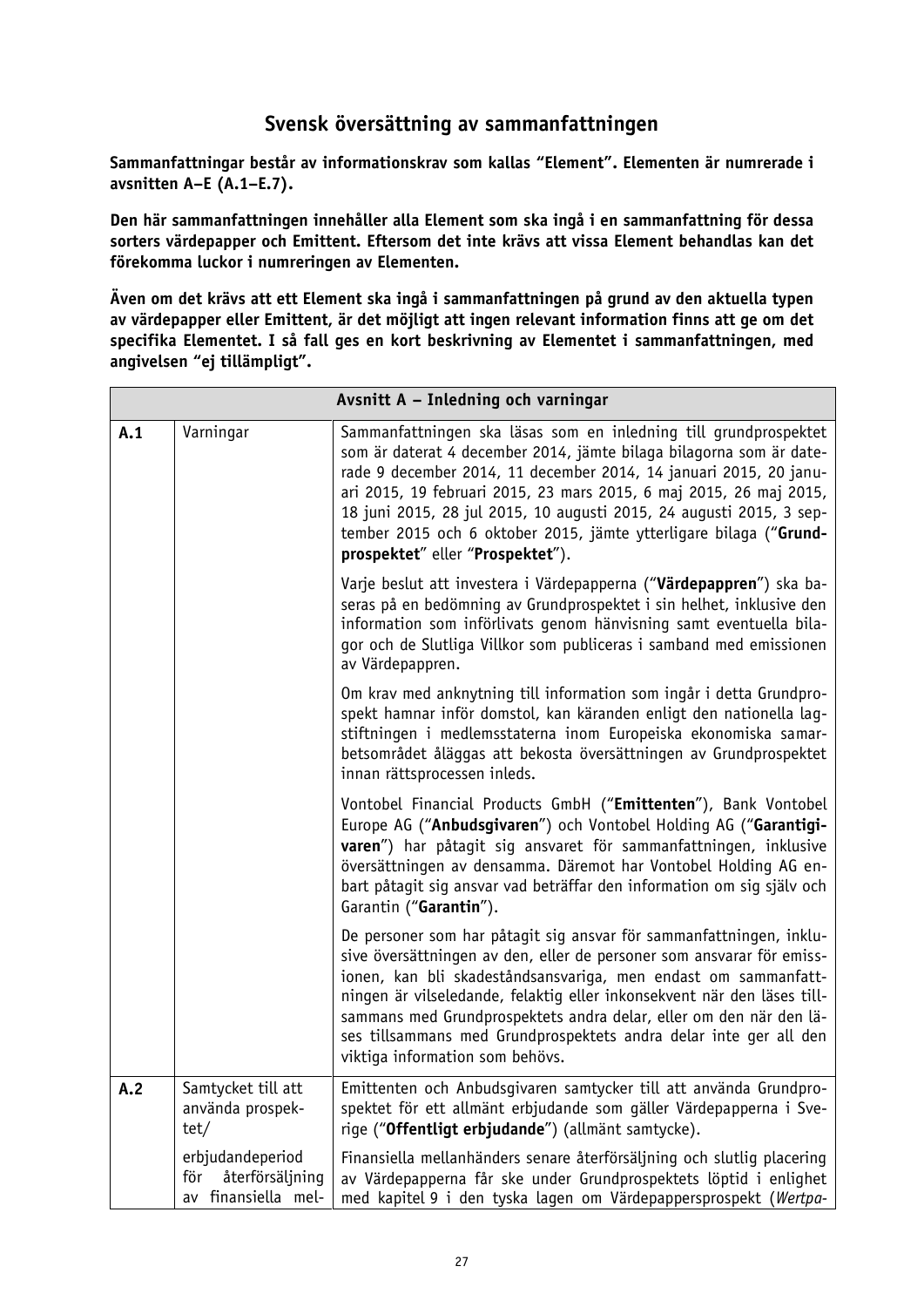| lanhänder/                                                                                                                                    | pierprospektgesetz, "WpPG").                                                                                                                                                                                                                                                                                                                                                                                                                                                    |
|-----------------------------------------------------------------------------------------------------------------------------------------------|---------------------------------------------------------------------------------------------------------------------------------------------------------------------------------------------------------------------------------------------------------------------------------------------------------------------------------------------------------------------------------------------------------------------------------------------------------------------------------|
| Villkor<br>som<br>sam-<br>tycket är förbundet<br>med/<br>meddelande om att<br>finansiella mellan-<br>händer måste till-<br>handahålla inform- | Emittentens och Anbudsgivarens samtycke är förbehållet (i) att<br>Grundprospektet och de slutliga Villkoren endast tillhandahålls möj-<br>liga investerare tillsammans med alla bilagor som publicerats före<br>den tidpunkt då dessa tillhandahålls, och (ii) att den finansiella mel-<br>lanhanden, då denne använder grundprospektet och de slutliga Vill-<br>koren, ser till att följa alla tillämpliga lagar och juridiska krav som<br>gäller i vederbörande jurisdiktion. |
| ation om de all-<br>männa Villkoren för<br>erbjudanden<br>som<br>dessa lägger fram                                                            | Om ett erbjudande om köp av Värdepappren görs av en finansiell<br>mellanhand, ska informationen om de allmänna Villkoren för er-<br>bjudandet tillhandahållas av vederbörande finansiella mellanhand<br>vid den tidpunkt då erbjudandet läggs fram.                                                                                                                                                                                                                             |

|             |                                                                                       | Avsnitt B - Emittent och Garantigivare                                                                                                                                                                                                                                                                                                                                                                                                                                                                                                                                                                                                                                                                                                                                                                                                                   |
|-------------|---------------------------------------------------------------------------------------|----------------------------------------------------------------------------------------------------------------------------------------------------------------------------------------------------------------------------------------------------------------------------------------------------------------------------------------------------------------------------------------------------------------------------------------------------------------------------------------------------------------------------------------------------------------------------------------------------------------------------------------------------------------------------------------------------------------------------------------------------------------------------------------------------------------------------------------------------------|
| B.1         | Registrerat namn<br>och handelsbeteck-<br>ning                                        | Emittentens registrerade namn och handelsbeteckning är Vontobel<br>Financial Products GmbH.                                                                                                                                                                                                                                                                                                                                                                                                                                                                                                                                                                                                                                                                                                                                                              |
| B.2         | Säte, bolagsform,<br>tillämplig lagstift-<br>ning och land där<br>registrering gjorts | Emittentens säte är i Frankfurt am Main. Företagets registrerade<br>adress är: Bockenheimer Landstraße 24, 60323 Frankfurt am Main,<br>Förbundsrepubliken Tyskland.                                                                                                                                                                                                                                                                                                                                                                                                                                                                                                                                                                                                                                                                                      |
|             |                                                                                       | Emittenten är ett aktiebolag med begränsad ansvarighet (Gesellschaft<br>mit beschränkter Haftung, "GmbH") som är registrerat enligt tysk lag<br>i Förbundsrepubliken Tyskland och registrerat i handelsregistret hos<br>den lokala domstolens (Amtsgericht) i Frankfurt am Main med regis-<br>ternummer HRB 58515.                                                                                                                                                                                                                                                                                                                                                                                                                                                                                                                                       |
| B.4b        | Kända trender                                                                         | Emittentens verksamhet påverkas fortfarande av det politiska och<br>ekonomiska klimatet på de finansiella marknaderna och särskilt av<br>hur hållbar den aktuella stabiliseringen av krisen i eurozonen är. Den<br>politiska situationen kommer också att inverka på Emittentens verk-<br>samhet. Dessutom kommer förordningen om "försäkringsbaserade in-<br>vesteringsprodukter för icke-professionella investerare" (den "så kal-<br>lade PRIIPs-förordningen") som fortfarande förväntas träda i kraft<br>2014 medföra en ökning av kostnaderna för emissioner av värdepap-<br>per. Dessutom går det inte att för närvarande förutspå vilka konse-<br>kvenser som följer av införandet av en skatt på finansiella transakt-<br>ioner enligt vad som redan beslutats i ECOFIN-rådet den 22 januari<br>2013 genom förfarandet för fördjupat samarbete. |
| B.5         | Koncernens struktur<br>och Emittentens<br>ställning inom kon-<br>cernen               | Alla aktier i Emittenten ägs av Vontobel Holding AG som är moderbo-<br>lag i Vontobelkoncernen ("Vontobelkoncernen"). Den schweiziska<br>Vontobelkoncernen grundades år 1924 och har sitt säte i Zürich. Kon-<br>cernen bedriver bankverksamhet och är även aktiv internationellt.                                                                                                                                                                                                                                                                                                                                                                                                                                                                                                                                                                       |
| <b>B.9</b>  | Resultatprognos el-                                                                   | - Ej tillämpligt -                                                                                                                                                                                                                                                                                                                                                                                                                                                                                                                                                                                                                                                                                                                                                                                                                                       |
|             | ler -beräkningar                                                                      | Ingen resultatprognos eller -beräkning innefattas.                                                                                                                                                                                                                                                                                                                                                                                                                                                                                                                                                                                                                                                                                                                                                                                                       |
| <b>B.10</b> | Anmärkningar i re-                                                                    | - Ej tillämpligt -                                                                                                                                                                                                                                                                                                                                                                                                                                                                                                                                                                                                                                                                                                                                                                                                                                       |
|             | visionsberättelsen<br>vad beträffar histo-<br>risk finansiell in-                     | Det finns inga sådana anmärkningar.                                                                                                                                                                                                                                                                                                                                                                                                                                                                                                                                                                                                                                                                                                                                                                                                                      |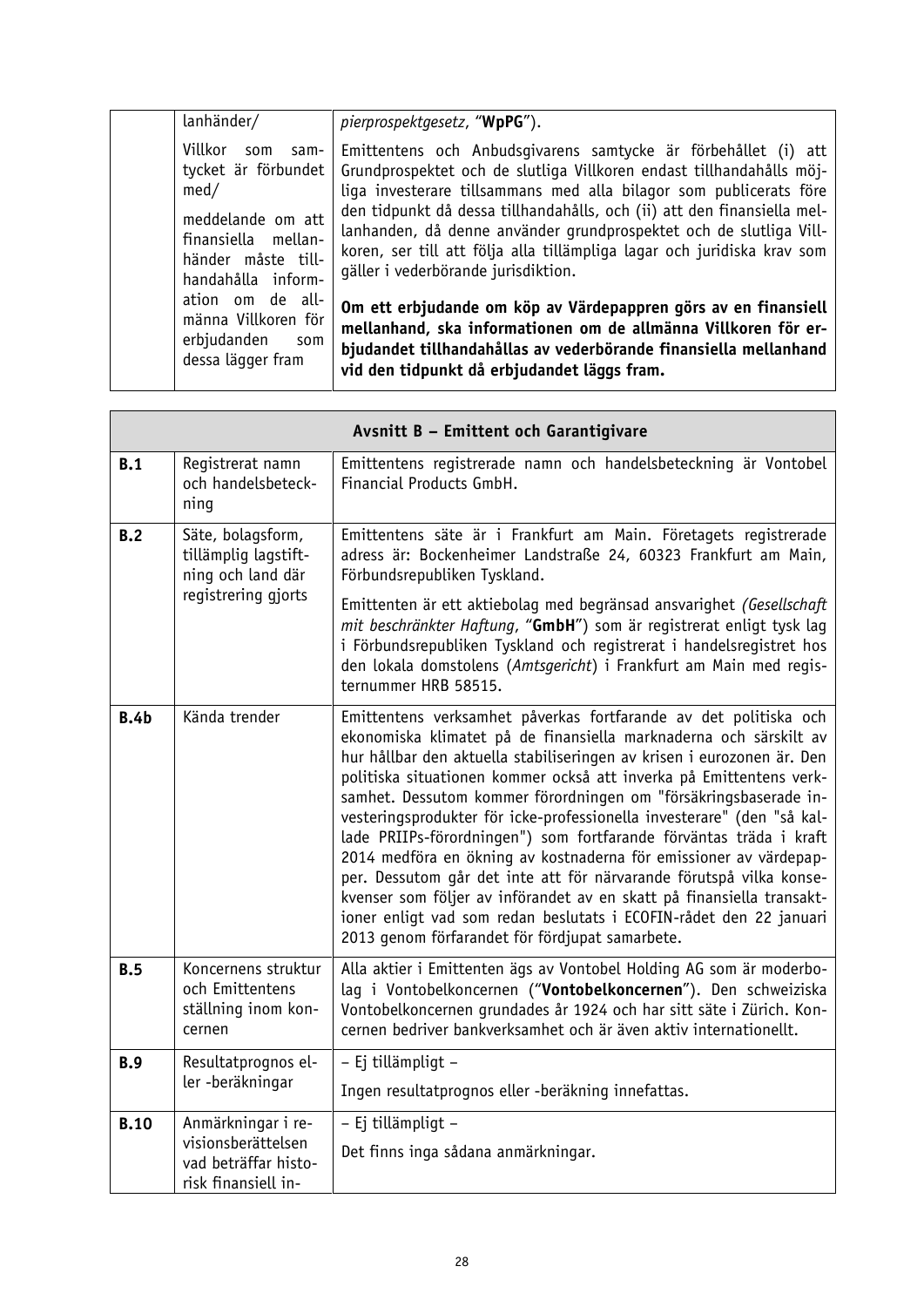|             | formation                                                 |                                                                                                                                                                                                                                                                           |                                        |                                        |
|-------------|-----------------------------------------------------------|---------------------------------------------------------------------------------------------------------------------------------------------------------------------------------------------------------------------------------------------------------------------------|----------------------------------------|----------------------------------------|
| <b>B.12</b> | Utvald central hi-<br>storisk finansiell in-<br>formation | Den utvalda finansiella informationen nedan har hämtats från Emit-<br>tentens reviderade årsredovisning för räkenskapsåren som avslutades<br>den 31 december 2012 och 2013 (enligt kraven i den tyska handels-<br>lagen (Handelsgesetzbuch, "HGB") i varje enskilt fall). |                                        |                                        |
|             |                                                           | <b>Balansräkning</b><br>(HGB)                                                                                                                                                                                                                                             | 31 december 2012<br><b>EUR</b>         | 31 december 2013<br><b>EUR</b>         |
|             |                                                           | Fordringar från koncernbolag (om-<br>sättningstillgångar)                                                                                                                                                                                                                 | 686,378,466                            | 934,601,744                            |
|             |                                                           | Banktillgodohavanden (omsätt-<br>ningstillgångar)                                                                                                                                                                                                                         | 3,107,151                              | 2,537,632                              |
|             |                                                           | Emissionsskulder (skulder)                                                                                                                                                                                                                                                | 686,266,607                            | 934, 157, 166                          |
|             |                                                           | Kapitalreserver<br>(eget kapital)                                                                                                                                                                                                                                         | 2,000,000                              | 2,000,000                              |
|             |                                                           | Tillgångar totalt                                                                                                                                                                                                                                                         | 700,443,003                            | 949,401,625                            |
|             |                                                           | Resultaträkning<br>(HGB)                                                                                                                                                                                                                                                  | 1/1 till 31/12/2012<br><b>EUR</b>      | 1/1 till 31/12/2013<br><b>EUR</b>      |
|             |                                                           | Realiserade och orealiserade vinster<br>och förluster från emissionsverk-<br>samheten                                                                                                                                                                                     | -82,393,445                            | -40,008,600                            |
|             |                                                           | Realiserade och orealiserade vinster<br>och förluster från säkringstransakt-<br>ioner                                                                                                                                                                                     | 84,436,941                             | 42,250,568                             |
|             |                                                           | Övriga rörelse-<br>kostnader                                                                                                                                                                                                                                              | 1,709,316                              | 1,954,504                              |
|             |                                                           | Årets nettoresultat                                                                                                                                                                                                                                                       | 92,838                                 | 85,161                                 |
|             |                                                           | Följande utvalda finansiella information har hämtats från Emittentens<br>icke-granskade delårsrapport för perioden som avslutades den 30 juni<br>2014 (i enlighet med HGB).                                                                                               |                                        |                                        |
|             |                                                           | Balansräkning<br>(HGB)                                                                                                                                                                                                                                                    | 31 december 2013<br><b>EUR</b>         | 30 juni 2014<br><b>EUR</b>             |
|             |                                                           | Fordringar från koncernbolag<br>(Tillgångar/Omsättningstillgångar)                                                                                                                                                                                                        | 934,601,744                            | 1,005,387,004                          |
|             |                                                           | Banktillgodohavanden<br>(Tillgångar/Omsättningstillgångar)                                                                                                                                                                                                                | 2,537,632                              | 2,819,062                              |
|             |                                                           | Emissionsskulder<br>(Eget kapital och skulder/Skulder)                                                                                                                                                                                                                    | 934, 157, 166                          | 1,005,387,004                          |
|             |                                                           | Kapitalreserver<br>(Eget kapital och skulder/Skulder)                                                                                                                                                                                                                     | 2,000,000                              | 2,000,000                              |
|             |                                                           | Tillgångar totalt                                                                                                                                                                                                                                                         | 949,401,625                            | 1,022,817,396                          |
|             |                                                           |                                                                                                                                                                                                                                                                           |                                        |                                        |
|             |                                                           | Resultaträkning<br>(HGB)                                                                                                                                                                                                                                                  | $1/1$ till<br>30/06/2013<br><b>EUR</b> | $1/1$ till<br>30/06/2014<br><b>EUR</b> |
|             |                                                           | Realiserade och orealiserade vins-<br>ter och förluster från emissions-<br>verksamheten                                                                                                                                                                                   | $-20,807,113$                          | $-5,613,654$                           |
|             |                                                           |                                                                                                                                                                                                                                                                           |                                        |                                        |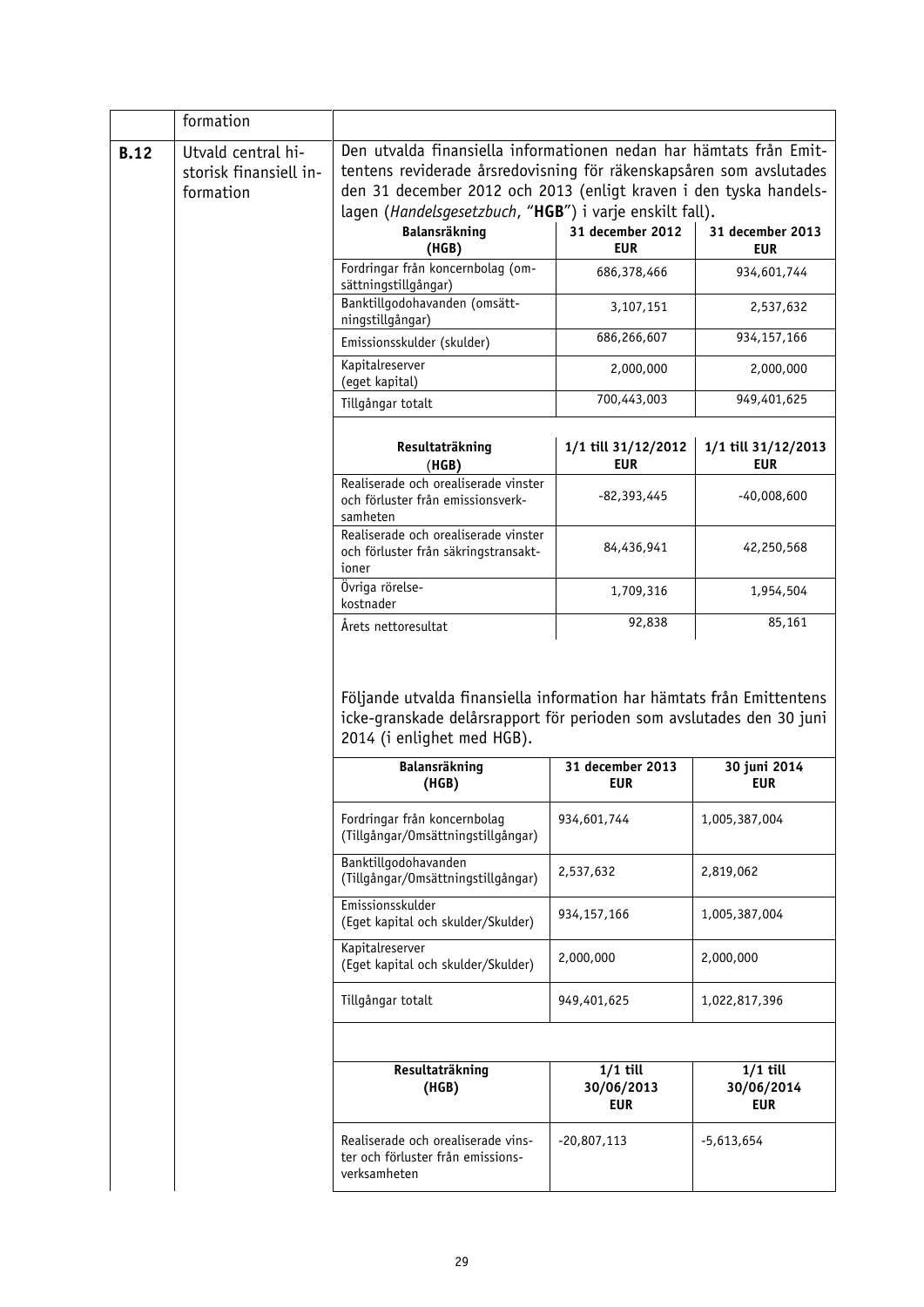|             |                                                                                         | Realiserade och orealiserade vins-<br>ter och förluster från säkrings-                                                                                                                                                                                                                                                                                                                                                                                                                                                                                                                                                                                                                                                                                        | 22,104,832 | 6,807,814 |
|-------------|-----------------------------------------------------------------------------------------|---------------------------------------------------------------------------------------------------------------------------------------------------------------------------------------------------------------------------------------------------------------------------------------------------------------------------------------------------------------------------------------------------------------------------------------------------------------------------------------------------------------------------------------------------------------------------------------------------------------------------------------------------------------------------------------------------------------------------------------------------------------|------------|-----------|
|             |                                                                                         | transaktioner                                                                                                                                                                                                                                                                                                                                                                                                                                                                                                                                                                                                                                                                                                                                                 |            |           |
|             |                                                                                         | Övriga rörelsekostnader                                                                                                                                                                                                                                                                                                                                                                                                                                                                                                                                                                                                                                                                                                                                       | 1,021,730  | 790,581   |
|             |                                                                                         | Halvårets nettoresultat                                                                                                                                                                                                                                                                                                                                                                                                                                                                                                                                                                                                                                                                                                                                       | 102,460    | 191,243   |
|             | Utlåtande om Emit-<br>tentens framtidsut-<br>sikter                                     | Det har inte förekommit några väsentligt negativa förändringar vad<br>gäller Emittentens framtidsutsikter sedan den 31 december 2013, vil-<br>ket är datumet för dess senaste publicerade reviderade årsredovis-<br>ning.                                                                                                                                                                                                                                                                                                                                                                                                                                                                                                                                     |            |           |
|             | Utlåtande om för-                                                                       | - Ej tillämpligt -                                                                                                                                                                                                                                                                                                                                                                                                                                                                                                                                                                                                                                                                                                                                            |            |           |
|             | ändringar i Emitten-<br>tens ställning                                                  | Det har inte förekommit några betydande förändringar vad gäller<br>Emittentens finansiella ställning eller ställning på marknaden sedan<br>den 30 juni 2014, alltså den period som omfattas av den historiska<br>finansiella informationen.                                                                                                                                                                                                                                                                                                                                                                                                                                                                                                                   |            |           |
| <b>B.13</b> | Nyligen inträffade<br>händelser som rör                                                 | - Ej tillämpligt -                                                                                                                                                                                                                                                                                                                                                                                                                                                                                                                                                                                                                                                                                                                                            |            |           |
|             | Emittenten och som<br>väsentligen gäller<br>bedömningen av<br>Emittentens sol-<br>vens. | Det har inte nyligen förekommit några händelser som rör Emittenten<br>och som är väsentligen relevanta för bedömningen av Emittentens<br>solvens.                                                                                                                                                                                                                                                                                                                                                                                                                                                                                                                                                                                                             |            |           |
| <b>B.14</b> | Koncernens struktur<br>och Emittentens                                                  | Vad beträffar den organisatoriska strukturen, se B.5.                                                                                                                                                                                                                                                                                                                                                                                                                                                                                                                                                                                                                                                                                                         |            |           |
|             | ställning inom kon-<br>cernen/                                                          | - Ej tillämpligt -<br>Emittenten har inga dotterbolag.                                                                                                                                                                                                                                                                                                                                                                                                                                                                                                                                                                                                                                                                                                        |            |           |
|             | Emittentens bero-<br>endeförhållande till<br>andra enheter inom<br>koncernen            |                                                                                                                                                                                                                                                                                                                                                                                                                                                                                                                                                                                                                                                                                                                                                               |            |           |
| <b>B.15</b> | Beskrivning av<br>Emittentens huvud-<br>sakliga verksamhet                              | Emittentens huvudsakliga verksamhet är att emittera Värdepapper<br>och derivatinstrument samt att genomföra finansiella transaktioner<br>och tillhörande transaktioner för finansiella transaktioner. Verksam-<br>het som kräver tillstånd enligt den tyska bankverksamhetslagen (Ge-<br>setz über das Kreditwesen) innefattas ej. Dessutom kan Emittenten<br>bedriva all sådan affärsverksamhet som direkt eller indirekt har sam-<br>band med dess huvudsakliga syfte, samt bedriva all sådan verksamhet<br>som direkt eller indirekt kan syfta till att tjäna Emittentens huvud-<br>sakliga syfte. Emittenten kan även bilda, förvärva eller avyttra dot-<br>terbolag eller filialer i Tyskland och andra länder eller förvärva<br>ägande i andra företag. |            |           |
| <b>B.16</b> | Instanser med<br>ägande eller kon-<br>troll vad beträffar<br>Emittenten                 | Alla aktier i Emittenten ägs av Vontobel Holding AG som är moderbo-<br>lag i Vontobelkoncernen. Det finns varken något kontrollavtal eller<br>något avtal om resultatöverföring mellan Emittenten och Vontobel<br>Holding AG.                                                                                                                                                                                                                                                                                                                                                                                                                                                                                                                                 |            |           |
|             |                                                                                         | Vad beträffar ägande och kontroll av Vontobel Holding AG, se B.19<br>tillsammans med B.16.                                                                                                                                                                                                                                                                                                                                                                                                                                                                                                                                                                                                                                                                    |            |           |
| <b>B.18</b> | Beskrivning av Ga-                                                                      | Garantigivaren garanterar att Emittenten betalar alla betalningar i                                                                                                                                                                                                                                                                                                                                                                                                                                                                                                                                                                                                                                                                                           |            |           |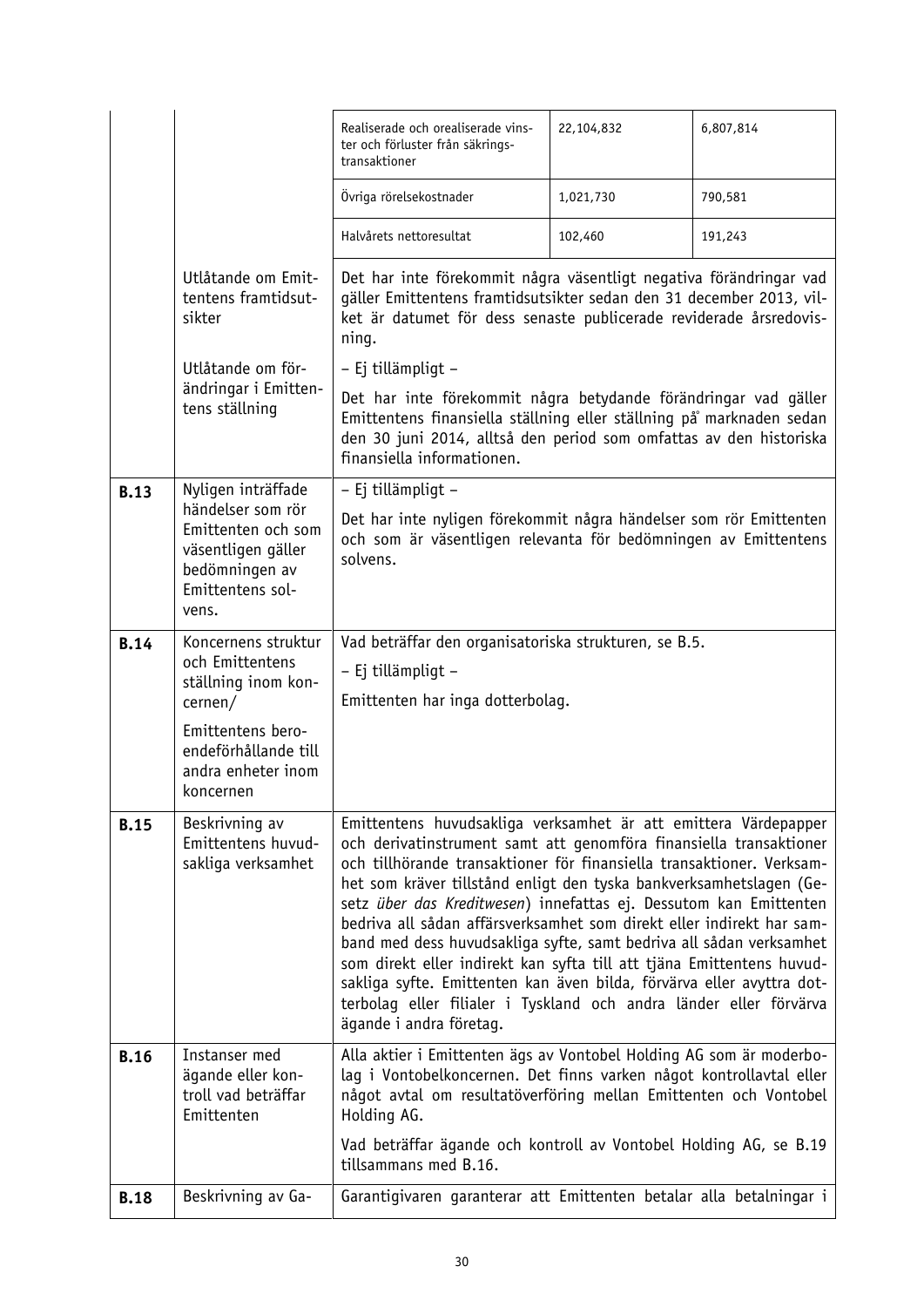|                                   | rantins natur och<br>omfattning                                             | enlighet med de allmänna Villkoren ("Allmänna Villkoren") för de<br>Värdepapper som emitteras i enlighet med Grundprospektet.                                                                                                                                                                                                                                                                                                                                                                                                                                                                                                                                                                                             |
|-----------------------------------|-----------------------------------------------------------------------------|---------------------------------------------------------------------------------------------------------------------------------------------------------------------------------------------------------------------------------------------------------------------------------------------------------------------------------------------------------------------------------------------------------------------------------------------------------------------------------------------------------------------------------------------------------------------------------------------------------------------------------------------------------------------------------------------------------------------------|
|                                   |                                                                             | Garantin utgör en oberoende, icke säkerställd och icke efterställd<br>förpliktelse för Garantigivaren.                                                                                                                                                                                                                                                                                                                                                                                                                                                                                                                                                                                                                    |
|                                   |                                                                             | Efter en första begäran från respektive värdepappersinnehavare<br>("Värdepappersinnehavarna") och dennes skriftliga intyg över att<br>Emittenten inte har betalat ett belopp i samband med Värdepapperen<br>vid förfallotidpunkten, betalar Garantigivaren omedelbart alla belopp<br>som krävs för att uppfylla syftet med Garantin.                                                                                                                                                                                                                                                                                                                                                                                      |
|                                   |                                                                             | Syftet med Garantin är att se till att Värdepappersinnehavarna erhål-<br>ler betalning av alla utestående betalningar på inlösendagen, på det<br>sätt som anges i de Allmänna Villkoren, under alla faktiska och juri-<br>diska omständigheter och oavsett motivering, försvar eller invänd-<br>ningar vad beträffar skälet till att Emittenten inte gjort betalningar-<br>na, samt oavsett hur effektiva och verkställbara Emittentens förplik-<br>telser är under Värdepapperna.                                                                                                                                                                                                                                        |
|                                   |                                                                             | Garantin utgör en självständig Garanti i enlighet med schweizisk lag.<br>Alla rättigheter och skyldigheter som uppstår på grund av Garantin<br>omfattas i alla avseenden av schweizisk lag. Domstolarna i kantonen<br>Zürich har exklusiv behörighet över alla åtgärder och rättstvister som<br>rör Garantin. Domstolarna i Zürich 1 är behöriga i detta hänseende.                                                                                                                                                                                                                                                                                                                                                       |
| <b>B.19</b><br>med<br>B.1         | Registrerat namn<br>och handelsbeteck-<br>ning                              | Garantigivarens registrerade namn och handelsbeteckning är Vonto-<br>bel Holding AG.                                                                                                                                                                                                                                                                                                                                                                                                                                                                                                                                                                                                                                      |
| <b>B.19</b><br>med                | Säte, bolagsform,<br>tillämplig lagstift-                                   | Garantigivarens säte är i Zürich. Företagets registrerade adress är:<br>Gotthardstrasse 43, 8002 Zürich, Schweiz.                                                                                                                                                                                                                                                                                                                                                                                                                                                                                                                                                                                                         |
| B.2                               | ning och land där<br>registrering gjorts                                    | Garantigivaren är ett aktiebolag (Aktiengesellschaft) enligt schweizisk<br>lag och är noterat på SIX Swiss Exchange AG. Företaget är registrerat<br>i Schweiz. Garantigivaren är registrerad i handelsregistret i kantonen<br>Zürich under registernummer CH-020.3.928.014-4.                                                                                                                                                                                                                                                                                                                                                                                                                                             |
| <b>B.19</b><br>med<br><b>B.4b</b> | Kända trender                                                               | I samband med Vontobelkoncernens företags pågående affärsverk-<br>samheter påverkas Vontobel Holding AG:s framtidsutsikter av föränd-<br>ringar i miljön (marknader, förordningar), samt av marknads-, likvidi-<br>tets-, kredit och operativa risker som i vanliga fall är att förvänta i<br>samband med lansering av nya aktiviteter (nya produkter och tjäns-<br>ter, nya marknader) samt av risken för företagets anseende. Förutom<br>de olika faktorerna på marknaden, till exempel räntesatser, kredit-<br>spridning, valutakurser, aktiepriser, råvarupriser och motsvarande<br>volatilitet, är centralbankernas aktuella penning- och räntepolitik<br>särskilt värda att nämnas som viktiga påverkande faktorer. |
| <b>B.19</b><br>med<br>B.5         | Koncernens struktur<br>och Garantigivarens<br>ställning inom kon-<br>cernen | Garantigivaren är moderbolag i Vontobelkoncernen som består av<br>banker, företag på kapitalmarknaderna och andra schweiziska och ut-<br>ländska företag. Garantigivaren innehar alla aktier i Emittenten.                                                                                                                                                                                                                                                                                                                                                                                                                                                                                                                |
| <b>B.19</b><br>med<br><b>B.9</b>  | Resultatprognos el-<br>ler -beräkningar                                     | - Ej tillämpligt -<br>Ingen resultatprognos eller -beräkning innefattas.                                                                                                                                                                                                                                                                                                                                                                                                                                                                                                                                                                                                                                                  |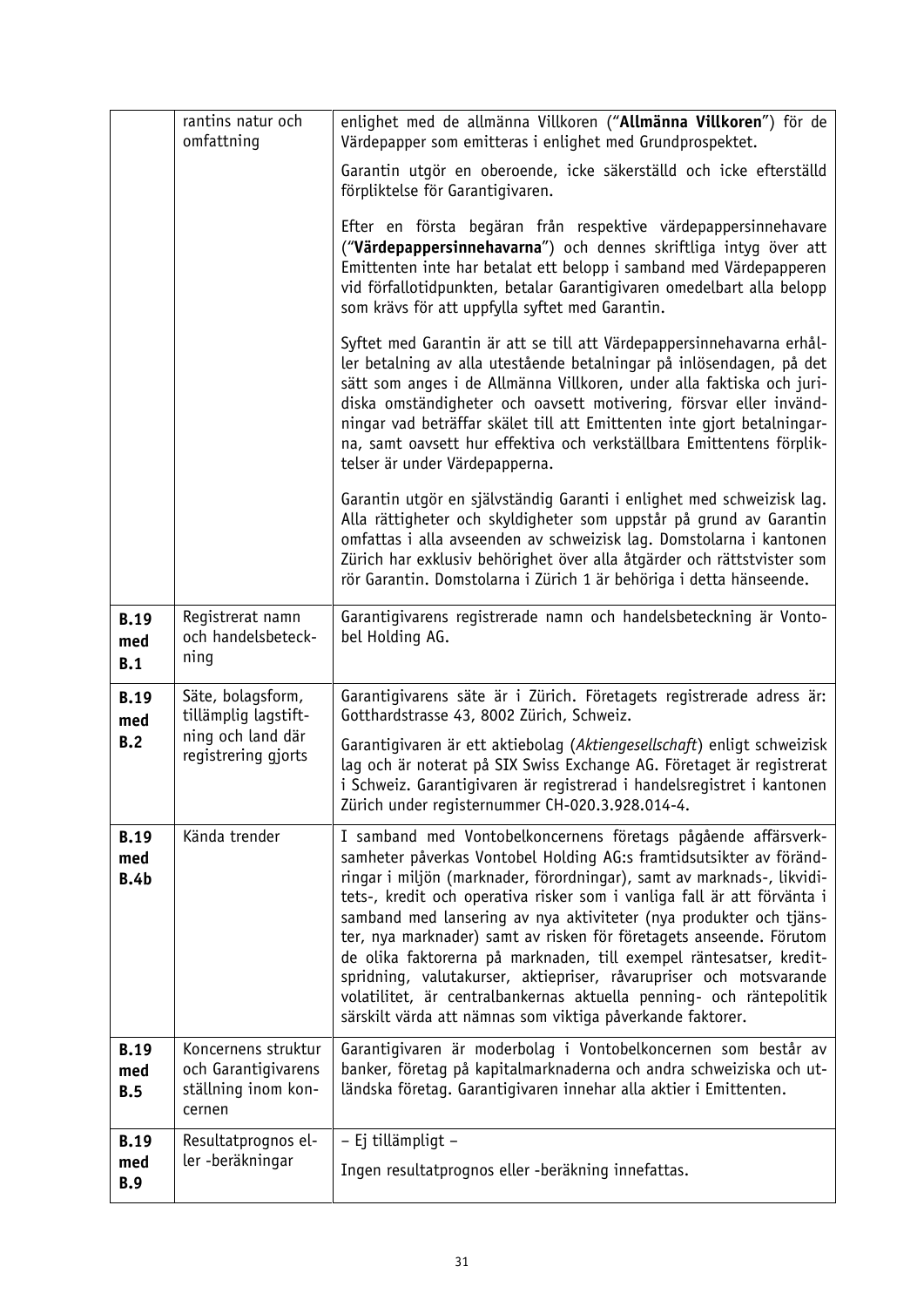| <b>B.19</b> | Anmärkningar i re-     | - Ej tillämpligt -                                                                                                                                                 |                    |                    |  |
|-------------|------------------------|--------------------------------------------------------------------------------------------------------------------------------------------------------------------|--------------------|--------------------|--|
| med         | visionsberättelsen     | Det finns inga sådana anmärkningar.                                                                                                                                |                    |                    |  |
| <b>B.10</b> | vad beträffar histo-   |                                                                                                                                                                    |                    |                    |  |
|             | risk finansiell in-    |                                                                                                                                                                    |                    |                    |  |
|             | formation              |                                                                                                                                                                    |                    |                    |  |
| <b>B.19</b> | Utvald central hi-     | Den utvalda finansiella informationen nedan har hämtats från Garan-                                                                                                |                    |                    |  |
|             | storisk finansiell in- |                                                                                                                                                                    |                    |                    |  |
| med         | formation              | tigivarens reviderade koncernredovisning för räkenskapsåren som av-<br>slutades den 31 december 2012 och 2013 (i enlighet med IFRS:er i                            |                    |                    |  |
| <b>B.12</b> |                        | vardera fallet).                                                                                                                                                   |                    |                    |  |
|             |                        |                                                                                                                                                                    |                    |                    |  |
|             |                        | Resultaträkning                                                                                                                                                    | Räkenskapsåret     | Räkenskapsåret     |  |
|             |                        |                                                                                                                                                                    | som avslutades     | som avslutades     |  |
|             |                        |                                                                                                                                                                    | 31/12/2012         | 31/12/2013         |  |
|             |                        |                                                                                                                                                                    | miljoner CHF       | miljoner CHF       |  |
|             |                        |                                                                                                                                                                    | (reviderat)        | (reviderat)        |  |
|             |                        | Rörelseintäkter totalt<br>Rörelsekostnad                                                                                                                           | 775.0<br>618.7     | 849.3              |  |
|             |                        | Koncernens nettoresultat                                                                                                                                           | 130.6              | 695.9<br>122.3     |  |
|             |                        |                                                                                                                                                                    |                    |                    |  |
|             |                        |                                                                                                                                                                    | 31/12/2012         | 31/12/2013         |  |
|             |                        | <b>Balansräkning</b>                                                                                                                                               | miljoner CHF       | miljoner CHF       |  |
|             |                        |                                                                                                                                                                    | (reviderat)        | (reviderat)        |  |
|             |                        | Tillgångar totalt                                                                                                                                                  | 21,089.2           | 19,643.2           |  |
|             |                        | Eget kapital                                                                                                                                                       |                    |                    |  |
|             |                        | (exklusive icke-kontrollerande in-                                                                                                                                 | 1,573.6            | 1,626.0            |  |
|             |                        | tressen)                                                                                                                                                           |                    |                    |  |
|             |                        | Från kunder                                                                                                                                                        | 2,478.6            | 1,839.7            |  |
|             |                        | Till kunder<br>Från banker                                                                                                                                         | 8,658.9<br>2,631.1 | 9,303.8<br>1,197.8 |  |
|             |                        | Till banker                                                                                                                                                        | 2,817.6            | 694.1              |  |
|             |                        |                                                                                                                                                                    |                    |                    |  |
|             |                        |                                                                                                                                                                    |                    |                    |  |
|             |                        | Kapitaltäckningskvoter BIS <sup>1</sup><br>Kapitaltäckningskvot för kärnpri-                                                                                       | 31/12/2012         | 31/12/2013         |  |
|             |                        | märkapital <sup>2</sup> (%)                                                                                                                                        |                    |                    |  |
|             |                        | Kapitaltäckningskvot för primärka-                                                                                                                                 | 27.2               | 25.5               |  |
|             |                        | pital $3$ (%)                                                                                                                                                      | 27.2               | 25.5               |  |
|             |                        | Kapitaltäckningskvoter totalt (%)                                                                                                                                  | 27.2               | 25.5               |  |
|             |                        |                                                                                                                                                                    |                    |                    |  |
|             |                        | Riskförhållande <sup>4</sup>                                                                                                                                       | 31/12/2012         | 31/12/2013         |  |
|             |                        | Genomsnittligt Value-at-Risk                                                                                                                                       |                    |                    |  |
|             |                        | (marknadsrisk) (miljoner CHF)                                                                                                                                      | 14.1               | 8.0                |  |
|             |                        |                                                                                                                                                                    |                    |                    |  |
|             |                        | 1)<br>Banken för internationell betalningsutjämning (Bank for International Settle-                                                                                |                    |                    |  |
|             |                        | ments - BIS) är världens äldsta internationella organisation inom finansierings-                                                                                   |                    |                    |  |
|             |                        | området. Banken hanterar en del av de internationella valutareserverna och anses                                                                                   |                    |                    |  |
|             |                        | därför de facto vara banken för världens centralbanker. BIS är baserad i Basel<br>(Schweiz). Den publicerar kapitaltäckningskrav och liknande andelar för eget ka- |                    |                    |  |
|             |                        | pital.                                                                                                                                                             |                    |                    |  |
|             |                        | 2)<br>För närvarande har Vontobelkoncernen endast kärnprimärkapital (CET1).                                                                                        |                    |                    |  |
|             |                        | 3)<br>Primärkapital kallas även för kärnkapital. Det är en del av bankens kapital och                                                                              |                    |                    |  |
|             |                        | består främst av inbetalat kapital (aktiekapital) och balanserade vinstmedel (in-                                                                                  |                    |                    |  |
|             |                        | komstreserver, skuldreserv, fond för allmänna risker i bankrörelsen).<br>4)<br>Genomsnittlig Value-at-Risk 12 månader för positioner inom avdelningen för fi-      |                    |                    |  |
|             |                        | nansiella produkter inom affärsenheten investeringstjänster. Historisk simulering                                                                                  |                    |                    |  |
|             |                        | av Value-at-Risk; konfidensnivå på 99 %; 1 dags innehavsperiod; 4-årig historisk                                                                                   |                    |                    |  |
|             |                        | observationsperiod.                                                                                                                                                |                    |                    |  |
|             |                        |                                                                                                                                                                    |                    |                    |  |
|             |                        | Följande utvalda finansiella information har hämtats från den icke-                                                                                                |                    |                    |  |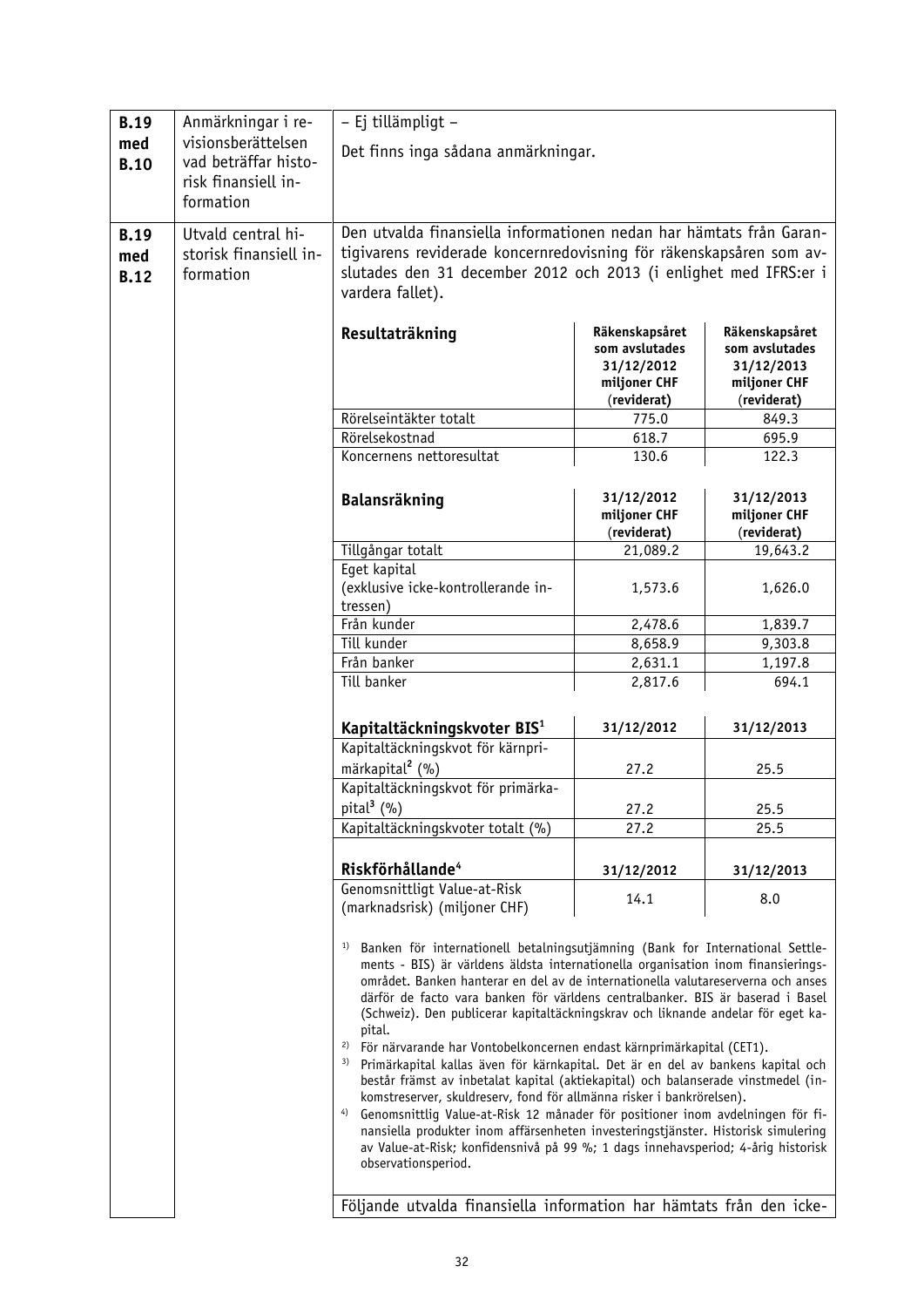granskade delårsrapporten över finansiell information för perioden som avslutades den 30 juni 2014 (i enlighet med IFRS).

|                    |                                                                                                        | Resultaträkning                                                   | 6-månadersperioden som<br>avslutades 30.06.2013<br>miljoner CHF                                                                                                                                                                                                          | 6-månadersperioden som<br>avslutades 30.06.2014<br>miljoner CHF |
|--------------------|--------------------------------------------------------------------------------------------------------|-------------------------------------------------------------------|--------------------------------------------------------------------------------------------------------------------------------------------------------------------------------------------------------------------------------------------------------------------------|-----------------------------------------------------------------|
|                    |                                                                                                        | Rörelseintäkter totalt                                            | 450.2                                                                                                                                                                                                                                                                    | 437.3                                                           |
|                    |                                                                                                        | Rörelsekostnad                                                    | 361.4                                                                                                                                                                                                                                                                    | 348.5                                                           |
|                    |                                                                                                        | Koncernens nettoresultat                                          | 76.1                                                                                                                                                                                                                                                                     | 73.5                                                            |
|                    |                                                                                                        | Balansräkning                                                     | 31/12/2013<br>miljoner CHF                                                                                                                                                                                                                                               | 30/06/2014<br>miljoner CHF                                      |
|                    |                                                                                                        | Tillgångar totalt                                                 | 19,643,2                                                                                                                                                                                                                                                                 | 19,791.2                                                        |
|                    |                                                                                                        | Eget kapital (exkl. icke-<br>kontrollerande intressen)            | 1,626.0                                                                                                                                                                                                                                                                  | 1,620.4                                                         |
|                    |                                                                                                        | Från kunder                                                       | 1,839.7                                                                                                                                                                                                                                                                  | 2,254.5                                                         |
|                    |                                                                                                        | Till kunder                                                       | 9,303.8                                                                                                                                                                                                                                                                  | 8,466.2                                                         |
|                    |                                                                                                        | Kapitaltäckningskvoter<br><b>BIS</b>                              | 31/12/2013                                                                                                                                                                                                                                                               | 30/06/2014                                                      |
|                    |                                                                                                        | Kapitaltäckningskvot<br>för<br>primärkapital (%)                  | 25.5                                                                                                                                                                                                                                                                     | 26.1                                                            |
|                    |                                                                                                        | Netto BIS-berättigat pri-<br>märkapital (m CHF)                   | 1,348.2                                                                                                                                                                                                                                                                  | 1,387.1                                                         |
|                    |                                                                                                        | Riskavvägda positioner to-<br>talt (m CHF)                        | 5,294.1                                                                                                                                                                                                                                                                  | 5,312.9                                                         |
|                    |                                                                                                        | Riskförhållande                                                   | $31/12/20131$ )                                                                                                                                                                                                                                                          | $30/06/2014^2$                                                  |
|                    |                                                                                                        | Genomsnittligt Value-at-<br>Risk (marknadsrisk)<br>(miljoner CHF) | 8.0                                                                                                                                                                                                                                                                      | 6.0                                                             |
|                    |                                                                                                        | observationsperiod.                                               | <sup>1</sup> ) Genomsnittlig Value-at-Risk (12 månader) för positioner inom avdelningen för fi-<br>nansiella produkter inom affärsenheten investeringstjänster. Historisk simulering<br>av Value-at-Risk; konfidensnivå på 99 %; 1 dags innehavsperiod; 4-årig historisk |                                                                 |
|                    |                                                                                                        | observationsperiod.                                               | <sup>2</sup> ) Genomsnittlig Value-at-Risk (6 månader) för positioner inom avdelningen för fi-<br>nansiella produkter inom affärsenheten investeringstjänster. Historisk simulering<br>av Value-at-Risk; konfidensnivå på 99 %; 1 dags innehavsperiod; 4-årig historisk  |                                                                 |
|                    | Utlåtande om Ga-<br>rantigivarens fram-<br>tidsutsikter                                                | ning.                                                             | Det har inte förekommit några väsentligt negativa förändringar vad<br>gäller Garantigivarens framtidsutsikter sedan den 31 december 2013,<br>vilket är datumet för dess senaste publicerade reviderade årsredovis-                                                       |                                                                 |
|                    | Utlåtande om för-                                                                                      | - Ej tillämpligt -                                                |                                                                                                                                                                                                                                                                          |                                                                 |
|                    | ändringar i Garanti-<br>givarens ställning                                                             | finansiella informationen.                                        | Det har inte förekommit några betydande förändringar vad gäller Ga-<br>rantigivarens finansiella ställning eller ställning på marknaden sedan<br>den 30 juni 2014, alltså den period som omfattas av den historiska                                                      |                                                                 |
| <b>B.19</b>        | Nyligen inträffade                                                                                     | - Ej tillämpligt -                                                |                                                                                                                                                                                                                                                                          |                                                                 |
| med<br><b>B.13</b> | händelser som rör<br>Garantigivaren och<br>som väsentligen<br>gäller bedömningen<br>av Garantigivarens | Garantigivarens solvens.                                          | Det har inte förekommit några nyligen inträffade händelser som rör<br>Garantigivaren och som är väsentligen relevanta för bedömningen av                                                                                                                                 |                                                                 |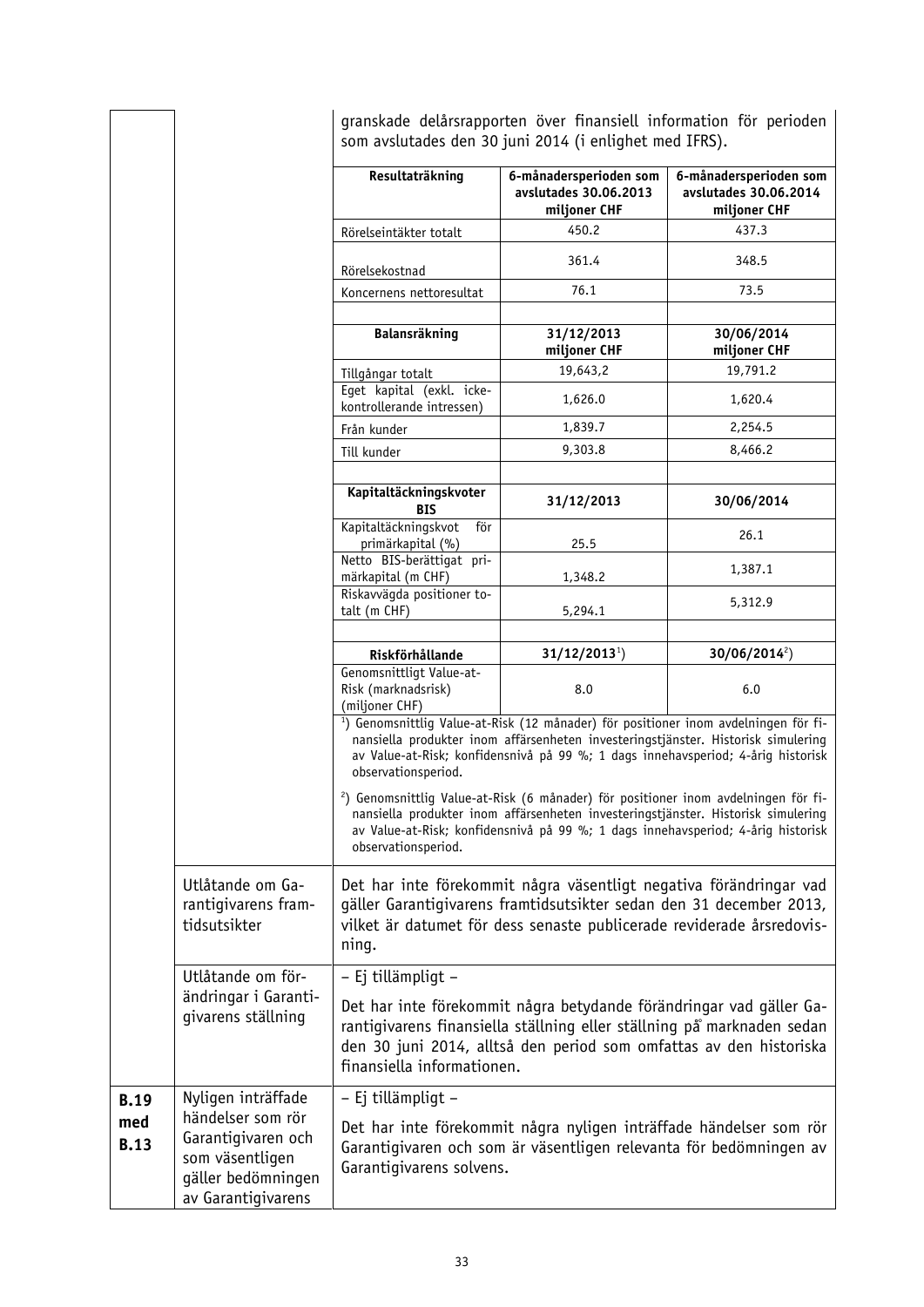|                                   | solvens.                                                                                                                                                         |                                                                                                                                                                                                                                                                                                                                                                                                                                    |
|-----------------------------------|------------------------------------------------------------------------------------------------------------------------------------------------------------------|------------------------------------------------------------------------------------------------------------------------------------------------------------------------------------------------------------------------------------------------------------------------------------------------------------------------------------------------------------------------------------------------------------------------------------|
| <b>B.19</b><br>med<br><b>B.14</b> | Koncernens struktur<br>och Garantigivarens<br>ställning inom kon-<br>cernen/<br>Garantigivarens be-<br>roendeförhållande<br>till andra enheter<br>inom koncernen | Garantigivaren är moderbolag inom Vontobelkoncernen. Vad beträffar<br>organisationsstrukturens övriga aspekter, se B.19 med B.5 ovan.<br>Garantigivarens affärsverksamhet påverkas därför särskilt av de opera-<br>tiva Vontobelföretagens situation och verksamhet (konsoliderat).                                                                                                                                                |
| <b>B.19</b><br>med<br><b>B.15</b> | Beskrivning av Ga-<br>rantigivarens hu-<br>vudsakliga verk-<br>samhet                                                                                            | I enlighet med bolagsordningens artikel 2 har Garantigivaren som<br>syfte att investera i alla slags företag, både i Schweiz och utomlands.<br>Garantigivaren är moderbolag i Vontobelkoncernen, vilket särskilt in-<br>nefattar Bank Vontobel AG.<br>Vontobelkoncernen är en schweizisk privat bankkoncern med inter-<br>nationell verksamhet och med högkvarter i Zürich. Koncernen specia-                                      |
|                                   |                                                                                                                                                                  | liserar sig på tillgångsförvaltning för privata kunder och institutioner<br>samt samarbetspartners och är verksam genom tre affärsenheter, pri-<br>vat bankverksamhet (Private Banking), investeringstjänster (Invest-<br>ment Banking) och tillgångsförvaltning (Asset Management).                                                                                                                                               |
| <b>B.19</b><br>med<br><b>B.16</b> | Instanser med<br>ägande eller kon-<br>troll vad beträffar<br>Garantigivaren                                                                                      | De huvudsakliga aktieägarna i Garantigivaren är Dr. Hans Vontobel,<br>Ruth de la Cour-Vontobel, Vontrust AG, övriga aktieägare inom famil-<br>jen, Vontobelstiftelsen, Pellegrinus Holding AG, Vontobel Holding AG<br>själv, inklusive alla dotterbolagen (som äger aktier utan rösträtt)<br>samt verkställande medlemmar ("Poolmedlemmarna").                                                                                     |
|                                   |                                                                                                                                                                  | Poolmedlemmarna deltar i ett poolingavtal för aktieägare som omfat-<br>tar vissa aktier i Garantigivaren som definieras i avtalet. Den 31 de-<br>cember 2013 var 40 % av alla emitterade aktier bundna av poolingav-<br>talet för aktieägare. Försäljning av aktier i Garantigivaren som omfat-<br>tas av poolen kräver förhandsgodkännande av poolmedlemmarna.<br>Poolmedlemmarna disponerar fritt över eventuella övriga aktier. |
|                                   |                                                                                                                                                                  | I samband med långfristiga samarbetsavtal undertecknade poolmed-<br>deltagandeavtal<br>Raiffeisen<br>Switzerland<br>lemmarna<br>ett<br>med<br>Genossenschaft den 7 juni 2004, vilket medförde att Raiffeisen Swit-<br>zerland Genossenschaft innehar totalt 12,5 % av aktierna i Garantigi-<br>varen.                                                                                                                              |
|                                   |                                                                                                                                                                  | Den 20 juni 2014 meddelade Raiffeisen Schweiz Genossenschaft att<br>detta samarbetsavtal sägs upp från och med 30 juni 2017. I detta<br>sammanhang meddelade Garantigivaren att den ämnade återköpa de<br>12,5 % av aktierna i Garantigivaren som Raiffeisen Schweiz<br>Genossenschaft innehar, i syfte att dra in dessa aktier.                                                                                                   |
|                                   |                                                                                                                                                                  | Garantigivaren hade formellt använt sin återköpsrättighet den 29 juli<br>2014. Återköpet av 8,125 miljoner aktier i Garantigivaren gjordes<br>slutligen den 29 augusti 2014. Vontobel kommer att lägga in ett för-<br>slag om indragning av de 8,125 miljoner aktier som återköptes från<br>Raiffeisen Schweiz Genossenschaft till Garantigivarens ordinarie bo-<br>lagsstämma som ska hållas 28 april 2015.                       |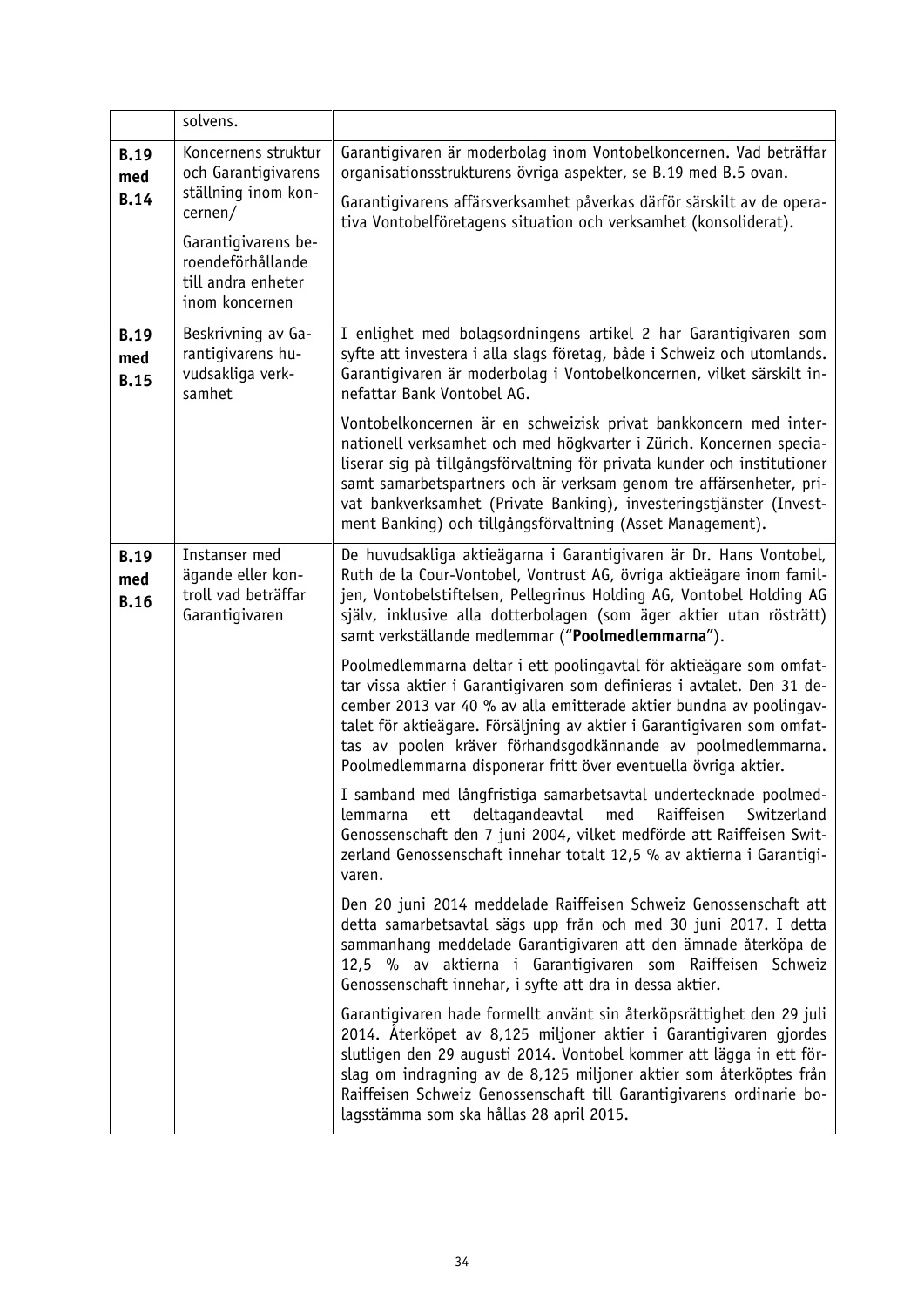|                                                                                   | Avsnitt C - Värdepapper                                                                                                    |                                                                                                                                                                                                                                                                                                                                                                                                                                 |  |
|-----------------------------------------------------------------------------------|----------------------------------------------------------------------------------------------------------------------------|---------------------------------------------------------------------------------------------------------------------------------------------------------------------------------------------------------------------------------------------------------------------------------------------------------------------------------------------------------------------------------------------------------------------------------|--|
| C.1                                                                               | Värdepappernas typ<br>och klass, identi-                                                                                   | Värdepappren (Certifikat med Konstant Hävstång) är överlåtbara och<br>får överlåtas fritt.                                                                                                                                                                                                                                                                                                                                      |  |
|                                                                                   | fieringsnummer för<br>värdepappren                                                                                         | Värdepapprens form                                                                                                                                                                                                                                                                                                                                                                                                              |  |
|                                                                                   |                                                                                                                            | Värdepapperen kommer vara i dematerialiserad form och bestyrks end-<br>ast som bokförda enheter i den Centrala Värdepapperförvararens (en-<br>ligt definitionen nedan) system för registrering av Värdepapper och<br>avräkning av värdepapperstransaktioner i enlighet med kapitel 4 lag<br>(1998:1479) om kontoföring av finansiella instrument ("LKFI"), vilket<br>innebär att det inte förekommer några fysiska Värdepapper. |  |
|                                                                                   |                                                                                                                            | Inga definitiva Värdepapper kommer att emitteras.                                                                                                                                                                                                                                                                                                                                                                               |  |
|                                                                                   |                                                                                                                            | Central Värdepappersförvarare                                                                                                                                                                                                                                                                                                                                                                                                   |  |
|                                                                                   |                                                                                                                            | Euroclear Sweden AB, Klarabergsviadukten 63, Box 191, SE-101 23<br>Stockholm, Sverige                                                                                                                                                                                                                                                                                                                                           |  |
|                                                                                   |                                                                                                                            | Identifieringsnummer för Värdepapperna                                                                                                                                                                                                                                                                                                                                                                                          |  |
|                                                                                   |                                                                                                                            | ISIN:<br>DE000VS0B3P3                                                                                                                                                                                                                                                                                                                                                                                                           |  |
|                                                                                   |                                                                                                                            | WKN:<br>VSOB3P                                                                                                                                                                                                                                                                                                                                                                                                                  |  |
|                                                                                   |                                                                                                                            | Valor:<br>30077601                                                                                                                                                                                                                                                                                                                                                                                                              |  |
|                                                                                   |                                                                                                                            | NGM Symbol:<br><b>BULL GLEN X3 VON</b>                                                                                                                                                                                                                                                                                                                                                                                          |  |
| C <sub>2</sub>                                                                    | Emissionsvaluta                                                                                                            | Valutan för Värdepapperna är SEK ("Avräkningsvaluta").                                                                                                                                                                                                                                                                                                                                                                          |  |
| C.5                                                                               | Beskrivning av                                                                                                             | - Ej tillämpligt -                                                                                                                                                                                                                                                                                                                                                                                                              |  |
| eventuella in-<br>skränkningar i rät-<br>ten till överlåtelse<br>av värdepapperna | Värdepapperna får överlåtas fritt.                                                                                         |                                                                                                                                                                                                                                                                                                                                                                                                                                 |  |
| C.8                                                                               | Beskrivning av rät-                                                                                                        | Inlösen eller inlösen vid löptidens slut                                                                                                                                                                                                                                                                                                                                                                                        |  |
|                                                                                   | tigheterna som är<br>anknutna till vär-<br>depapperna, inklu-<br>sive rangordning<br>och begränsningar<br>av rättigheterna | Värdepapperna ger Värdepappersinnehavaren rätt att kräva att Emit-<br>tenten löser in Värdepapperna då dessa förfaller eller vid inlösen ge-<br>nom att betala ett Kontantbelopp så som beskrivs i C.15.                                                                                                                                                                                                                        |  |
|                                                                                   |                                                                                                                            | Tillämplig lag                                                                                                                                                                                                                                                                                                                                                                                                                  |  |
|                                                                                   |                                                                                                                            | Värdepappernas form och innehåll samt Emittentens och värdepap-<br>persinnehavarnas rättigheter och skyldigheter fastställs i enlighet<br>med tysk lag, med undantag för att registrering av Svenska Registre-<br>rade Värdepapper omfattas av svensk lag.                                                                                                                                                                      |  |
|                                                                                   |                                                                                                                            | Garantins form och innehåll samt de rättigheter och skyldigheter som<br>den medför, fastställs i enlighet med schweizisk lag.                                                                                                                                                                                                                                                                                                   |  |
|                                                                                   |                                                                                                                            | Rangordning av Värdepapperna                                                                                                                                                                                                                                                                                                                                                                                                    |  |
|                                                                                   |                                                                                                                            | De skyldigheter som följer av Värdepapperna utgör direkta och icke-<br>säkerställda förpliktelser för Emittenten och rangordnas pari passu i<br>relation till varandra och i relation till Emittentens alla andra icke-<br>säkerställda och icke-efterställda förpliktelser, förutom vad beträffar<br>de förpliktelser som måste prioriteras på grund av tvingande lagenliga<br>krav.                                           |  |
|                                                                                   |                                                                                                                            | Begränsningar av rättigheterna                                                                                                                                                                                                                                                                                                                                                                                                  |  |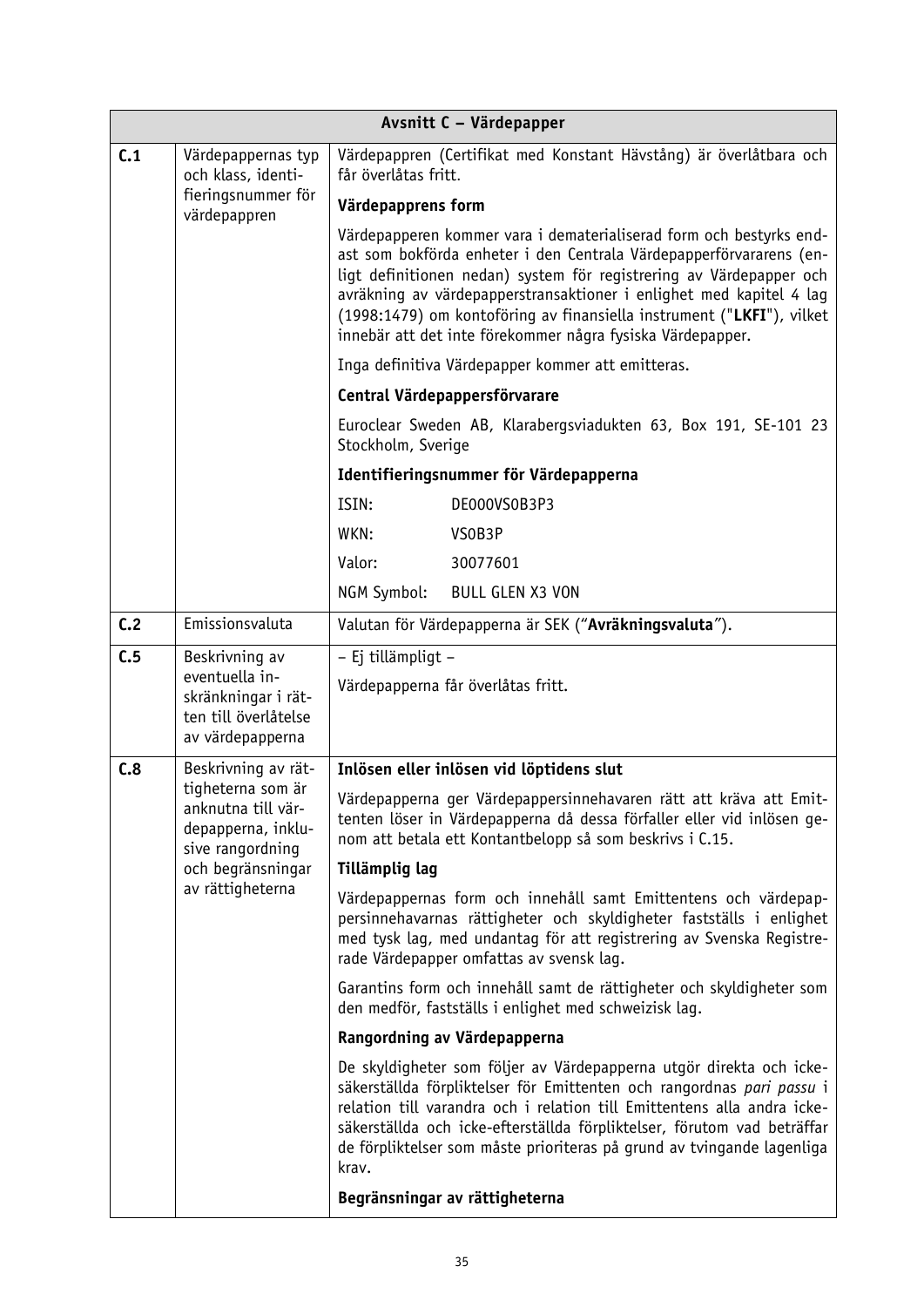|      |                                                                                                          | Enligt de Allmänna Villkoren kan Emittenten göra justeringar vid före-<br>komsten av definierade händelser för att ta hänsyn till relevanta för-<br>ändringar eller händelser som är knutna till ifrågavarande Underlig-<br>gande (enligt definitionen i Element C.20 nedan) eller kan extraordi-<br>närt avsluta Värdepappernas löptid.<br>I händelse av marknadsstörningar är det möjligt att värderingen av<br>Värdepapperna i relation till Underliggande kan försenas och detta<br>kan inverka på Värdepappernas värde och/eller försena betalningen av<br>Kontantbeloppet. I sådana fall kan Emittenten efter sitt eget rimliga<br>gottfinnande fastställa en kurs eller nivå eller ett pris för Underlig-<br>gande som är relevant för värderingen av Värdepapperna.<br>Emittenten har rätt att ordinärt avsluta alla Värdepappers löptid ge- |
|------|----------------------------------------------------------------------------------------------------------|------------------------------------------------------------------------------------------------------------------------------------------------------------------------------------------------------------------------------------------------------------------------------------------------------------------------------------------------------------------------------------------------------------------------------------------------------------------------------------------------------------------------------------------------------------------------------------------------------------------------------------------------------------------------------------------------------------------------------------------------------------------------------------------------------------------------------------------------------|
|      |                                                                                                          | nom att betala det ordinära slutbeloppet (vilket beräknas på samma<br>sätt som Kontantbeloppet) och att avsluta Värdepappernas giltighet i<br>förtid.                                                                                                                                                                                                                                                                                                                                                                                                                                                                                                                                                                                                                                                                                                |
| C.11 | Upptagande till<br>handel på en regle-                                                                   | Ansökan kommer att göras för att Värdepapperna noteras på Nordic<br>Growth Market (Nordic Derivatives Exchange Sverige, NDX).                                                                                                                                                                                                                                                                                                                                                                                                                                                                                                                                                                                                                                                                                                                        |
|      | rad marknad eller<br>övriga, motsva-<br>rande marknader                                                  | Datumet då det förväntas att Värdepapperna kommer att upptas till<br>handel är 23 oktober 2015.                                                                                                                                                                                                                                                                                                                                                                                                                                                                                                                                                                                                                                                                                                                                                      |
| C.15 | Beskrivning av hur<br>investeringens<br>värde påverkas av<br>det Underliggande<br>instrumentets<br>värde | På bas av Värdepapperna kan investerarna delta i vederbörande under-<br>liggandes prestation utan att direkt behöva köpa vederbörande under-<br>liggande ("Faktorindexet") eller det finansiella instrument som detta<br>är länkat till ("Referensinstrumentet"). Referensinstrumentet är en<br>aktie, ett Värdepapper som motsvarar aktier (ADR/GDR) eller annat<br>utdelningsbärande Värdepapper, mer detaljerad information finns i<br>C.20. På grund av vissa av Värdepappernas egenskaper kan man inte<br>jämföra investeringen in Värdepapperna med en direkt investering i<br>underliggande eller Referensinstrumentet.                                                                                                                                                                                                                       |
|      |                                                                                                          | Det huvudsakliga kännetecknet för Konstanta Hävstångscertifikat är<br>att de, efter att man beaktat kvoten, reproducerar underliggandes<br>prestation, dvs. Faktorindexet, i förhållandet en-mot-en. Faktorin-<br>dexet sammanställs, beräknas och publiceras av Bank Vontobel AG,<br>Zürich, ett företag som är i intressegemenskap med Emittenten. Det<br>består av en hävstångskomponent och en finansieringskomponent.                                                                                                                                                                                                                                                                                                                                                                                                                           |
|      |                                                                                                          | Hävstångskomponenten följer en investering Referensinstrument, var-<br>vid rörelser i priset för Referensinstrumentet multipliceras med häv-<br>stången ("Faktor"). Faktorn specificeras i början av ett nytt Faktorin-<br>dex och förblir alltid oförändrat under hela Faktorindexets beräk-<br>ningsperiod. Faktorindexen reproducerar därmed en teoretisk investe-<br>ring i ett Referensinstrument, men rörelser vad beträffar Referensin-<br>strumentets pris multipliceras med Faktorn. Den här hävstångseffek-<br>ten inverkar oproportionerligt på Faktorindexet vad beträffar både de<br>positiva och negativa rörelserna i Referensinstrumentet.                                                                                                                                                                                           |
|      |                                                                                                          | Finansieringskomponenten reflekterar kapitalkostnaderna som hade<br>följt av att finansiera motsvarande investering i Referensinstrumen-<br>tet. Dessutom tas en avgift ut av beräkningsagenten för indexet för<br>beräkningen och administrationen av indexet (indexavgift). Finansie-<br>ringskomponenten reducerar därför Faktorindexets värde.                                                                                                                                                                                                                                                                                                                                                                                                                                                                                                   |
|      |                                                                                                          | Kontantbeloppet för Konstanta Hävstångscertifikat är beroende av hur<br>Underliggande presterar och korresponderar med Referenspriset                                                                                                                                                                                                                                                                                                                                                                                                                                                                                                                                                                                                                                                                                                                |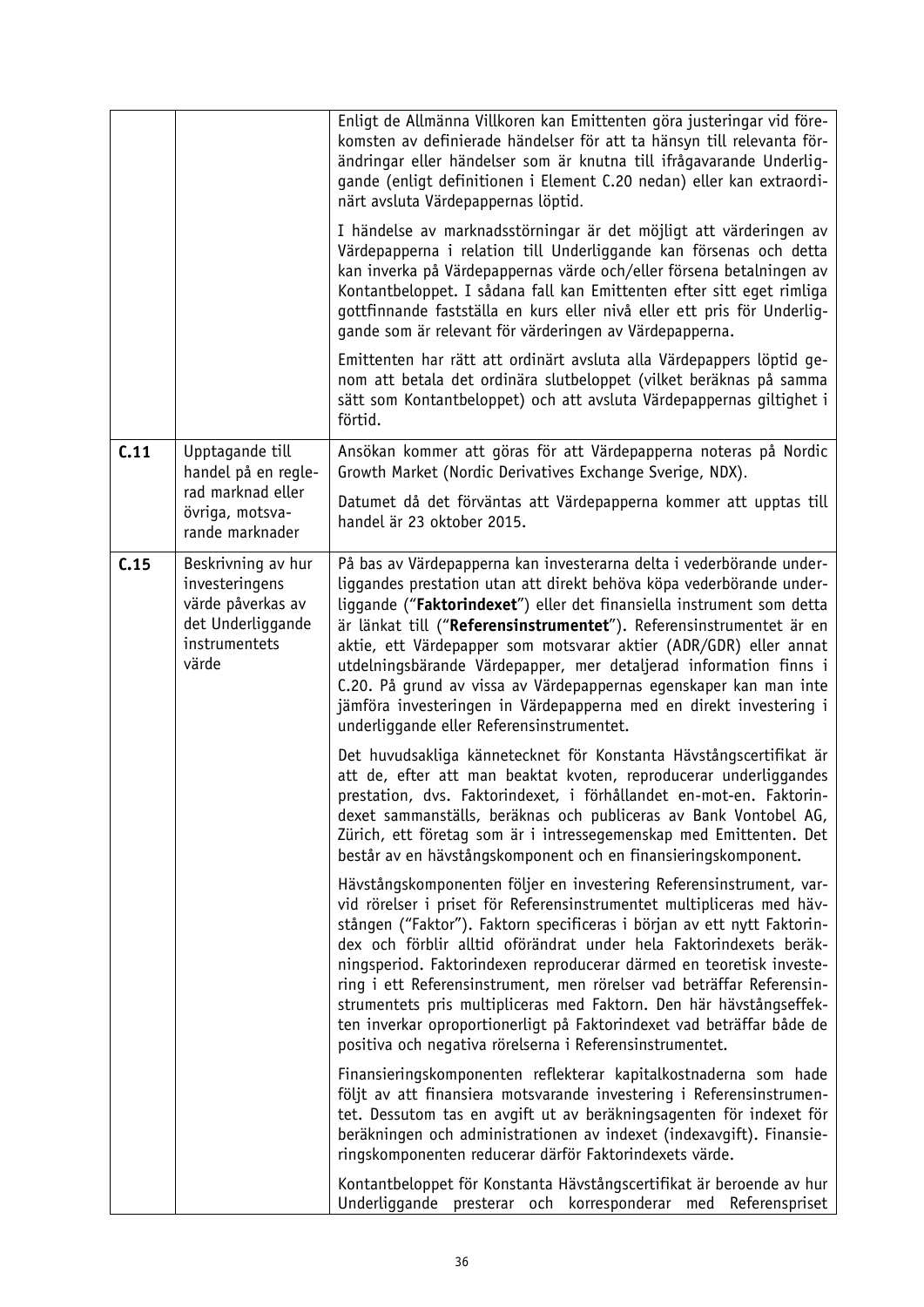|      |                                                                                                   |                                            | (såsom definierat i C.19) med beaktande av Graden.                                                                                                                                                                                                                                                                                                                                                                                                                                                 |
|------|---------------------------------------------------------------------------------------------------|--------------------------------------------|----------------------------------------------------------------------------------------------------------------------------------------------------------------------------------------------------------------------------------------------------------------------------------------------------------------------------------------------------------------------------------------------------------------------------------------------------------------------------------------------------|
|      |                                                                                                   | Underliggande:                             | 3X Long Index linked to Glencore PLC (ytterligare<br>information finns i C.20)                                                                                                                                                                                                                                                                                                                                                                                                                     |
|      |                                                                                                   | Grad:                                      | 100:1                                                                                                                                                                                                                                                                                                                                                                                                                                                                                              |
|      |                                                                                                   |                                            | Se även den emissionsspecifika informationen under C.16.                                                                                                                                                                                                                                                                                                                                                                                                                                           |
| C.16 | Stängnings- eller<br>förfallodag                                                                  | Värdepapperna.                             | Konstanta Hävstångscertifikat har ingen fast löptid och ger därför<br>inte Innehavaren någon rätt att kräva betalning av Kontantbeloppet<br>på ett visst datum som specificeras före emissionen och på bas av ett<br>särskilt pris för Underliggande. Beräkningen och (påföljande) betal-<br>ning av Kontantbeloppet äger rum när Värdepappersinnehavaren ef-<br>fektivt löser in Värdepapperna eller när Emittenten ordinärt säger upp                                                            |
|      |                                                                                                   |                                            | Värderingsdag: (a) i händelse av inlösen av Investeraren, den rele-<br>vanta inlösendagen;                                                                                                                                                                                                                                                                                                                                                                                                         |
|      |                                                                                                   |                                            | (b) i händelse av en ordinär uppsägning av Emittenten,<br>the ordinära dagen för uppsägning.                                                                                                                                                                                                                                                                                                                                                                                                       |
|      |                                                                                                   |                                            | Förfallodag: den nionde (9:e) arbetsdagen efter Värderingsdagen.                                                                                                                                                                                                                                                                                                                                                                                                                                   |
| C.17 | Beskrivning av av-<br>räkningsförfarandet                                                         |                                            | Beräkningsagenten beräknar de belopp som ska betalas och Emitten-<br>ten gör dessa tillgängliga för den Centrala Värdepappersförvararen på<br>förfallodagen, via Betalningsagenterna för kreditering till vederbö-<br>rande värdepappersinnehavare. Överföringen av den Centrala Värde-<br>pappersförvararen eller enligt den Centrala Värdepappersförvararens<br>instruktioner befriar Emittenten från dess betalningsförpliktelser un-<br>der Värdepapperen mostsvarande det överförda beloppet. |
|      |                                                                                                   |                                            | Om en förfallen betalning måste göras på annan än vanlig arbetsdag<br>kan betalningen förläggas till följande arbetsdag.                                                                                                                                                                                                                                                                                                                                                                           |
|      |                                                                                                   | Beräkningsagent:                           | Bank Vontobel AG, Gotthardstrasse 43, 8002 Zü-<br>rich, Schweiz                                                                                                                                                                                                                                                                                                                                                                                                                                    |
|      |                                                                                                   |                                            | Betalningsagenter: Bank Vontobel AG, Gotthardstrasse 43, 8002 Zü-<br>rich, Schweiz; och<br>Svenska Handelsbanken AB (publ), SE-106 70,<br>Stockholm, Sverige                                                                                                                                                                                                                                                                                                                                       |
| C.18 | Beskrivning av in-<br>lösen för derivatin-<br>strument                                            | under punkterna C.15 till C.17.            | Värdepapperna löses in genom betalning av Kontantbeloppet. Ytterli-<br>gare uppgifter om inlösentidpunkt och hur beloppet beräknas finns                                                                                                                                                                                                                                                                                                                                                           |
|      |                                                                                                   |                                            | Kontantbeloppet omräknas till Värdepappernas avräkningsvaluta på<br>Värderingsdagen, i enlighet med relevant omräkningskurs.                                                                                                                                                                                                                                                                                                                                                                       |
| C.19 | Lösenpris/sista re-<br>ferenspris för Un-<br>derliggande                                          | gande på Värderingsdagen.                  | Kontantbeloppets storlek är beroende av Referenspriset för Underlig-<br>Referenspriset är Underliggandes slutpris på Värderingsdagen, vilket<br>beräknas och publiceras i enlighet med indexbeskrivningen.                                                                                                                                                                                                                                                                                         |
| C.20 | Beskrivning av Un-<br>derliggande och var<br>det går att hitta<br>information om<br>Underliggande | ISIN Underliggande:<br>Referensinstrument: | Det underliggande till vilket Värdepapperen är länkade är 3X Long In-<br>dex linked to Glencore PLC (det "Underliggande"), vilket skapas och<br>beräknas av beräkningsagenten för index.<br>CH0301695604<br>Glencore PLC                                                                                                                                                                                                                                                                           |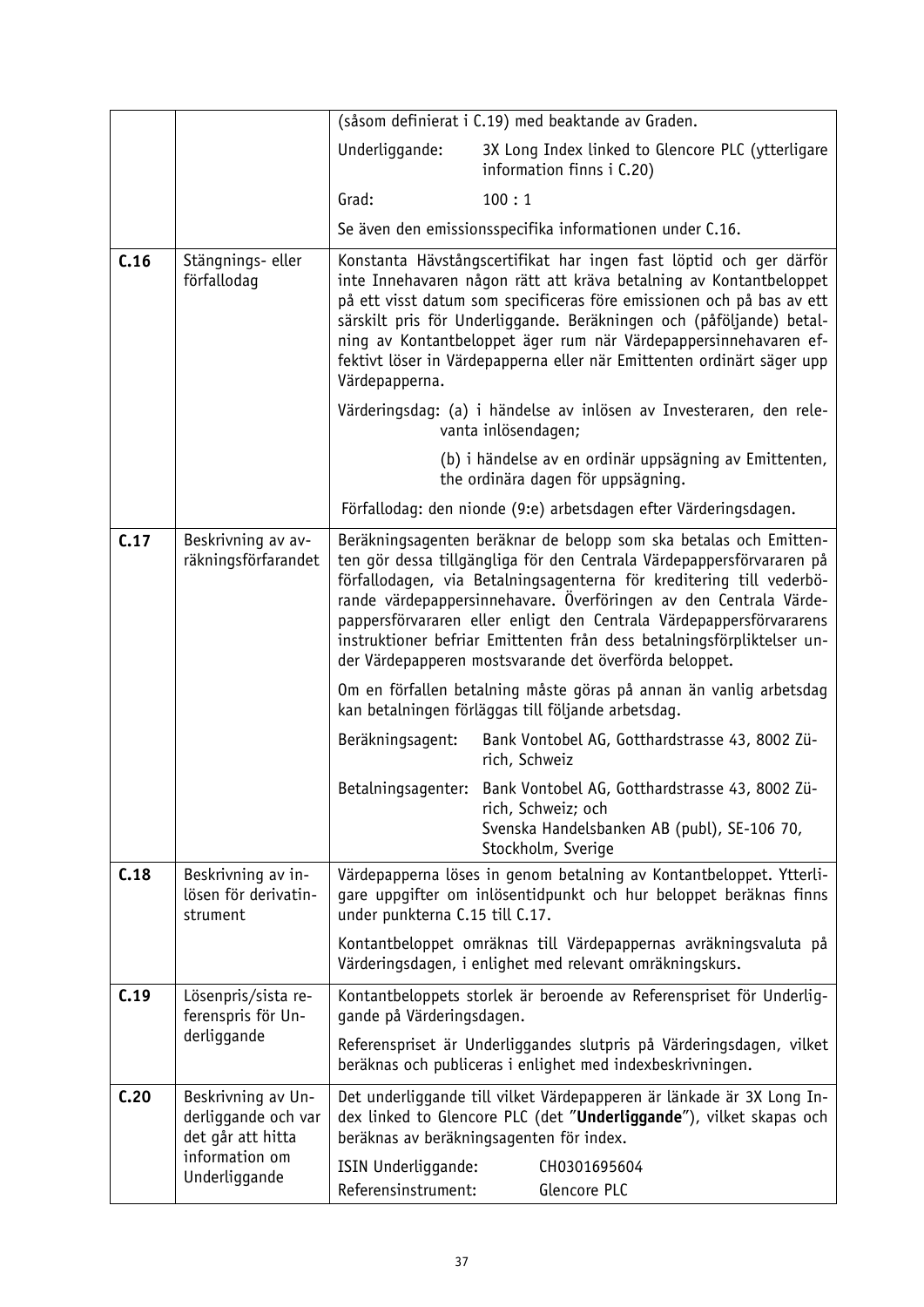| Beräkningsagent för index: Bank Vontobel AG, Gotthardstrasse 43,<br>8002 Zürich, Schweiz   |
|--------------------------------------------------------------------------------------------|
| Vidare information om Underliggande finns på internet på<br>https://indices.vontobel.com/. |

| Avsnitt D - Risker |                                                                                       |                                                                                                                                                                                                                                                                                                                                                                                                                                                                                                                                                        |
|--------------------|---------------------------------------------------------------------------------------|--------------------------------------------------------------------------------------------------------------------------------------------------------------------------------------------------------------------------------------------------------------------------------------------------------------------------------------------------------------------------------------------------------------------------------------------------------------------------------------------------------------------------------------------------------|
| D.2                | Central information                                                                   | Insolvensrisk för Emittenten                                                                                                                                                                                                                                                                                                                                                                                                                                                                                                                           |
|                    | om de centrala ris-<br>ker som är speci-<br>fika för Emittenten<br>och Garantigivaren | Investerarna är utsatta för Emittentens insolvensrisk vilket kan med-<br>föra att Emittenten är illikvid. Därför föreligger en allmän risk för att<br>Emittenten inte kan uppfylla alla eller vissa av sina förpliktelser i an-<br>knytning till Värdepapperna. I så fall föreligger fara för ekonomiska<br>förluster, inklusive möjlig totalförlust, oavsett hur Underliggande pre-<br>sterar.                                                                                                                                                        |
|                    |                                                                                       | Värdepapperna omfattas inte av insättarskydd. Dessutom är Emitten-<br>ten inte medlem av någon fond för insättarskydd eller liknande<br>skyddssystem som ersätter värdepappersinnehavarens krav helt eller<br>delvis om Emittenten blir insolvent.                                                                                                                                                                                                                                                                                                     |
|                    |                                                                                       | Därför bör investerarna beakta Emittentens kreditvärdighet då de fat-<br>tar investeringsbeslut. Emittentens ansvarspliktiga aktiekapital är<br>endast 50 000 EUR. Därför utsätter ett köp av Värdepapperna investe-<br>raren för en betydligt högre risk än då det rör sig om en Emittent med<br>högre kapitalresursnivå.                                                                                                                                                                                                                             |
|                    |                                                                                       | Emittenten gör endast OTC-säkringstransaktioner (säkringstransakt-<br>ioner som förhandlas individuellt mellan två parter) med andra före-<br>tag inom Vontobelkoncernen. På grund av denna bristande diversifie-<br>ring är Emittenten utsatt för en klusterrisk i händelse av att någon av<br>motparterna blir insolvent, vilket inte skulle vara fallet med en mer<br>diversifierad grupp kontraktspartner. Likviditet eller insolvens för de<br>företag som är anknutna till Emittenten kan därför direkt medföra att<br>Emittenten blir illikvid. |
|                    |                                                                                       | <b>Emittentens marknadsrisk</b>                                                                                                                                                                                                                                                                                                                                                                                                                                                                                                                        |
|                    |                                                                                       | Ett svårt makroekonomiskt läge kan leda till en mindre emissionsstor-<br>lek och negativt inverka på Emittentens rörelseresultat. I detta sam-<br>manhang är värdepappernas allmänna prestation på marknaden sär-<br>skilt beroende av hur kapitalmarknaderna presterar, vilket i sin tur<br>påverkas av det allmänna läget inom världsekonomin samt ifrågava-<br>rande länders ekonomiska och politiska ramar (så kallad marknads-<br>risk).                                                                                                          |
|                    |                                                                                       | Garantigivarens insolvensrisk                                                                                                                                                                                                                                                                                                                                                                                                                                                                                                                          |
|                    |                                                                                       | Investeraren bär risken för att Garantigivaren blir insolvent. Därför fö-<br>religger en allmän risk för att Garantigivaren inte kan uppfylla alla el-<br>ler vissa av sina förpliktelser i anknytning till garantiåtagandet. Där-<br>för bör investerarna inte bara beakta Emittentens kreditvärdighet då<br>de fattar investeringsbeslut, utan även Garantigivarens kreditvärdig-<br>het.                                                                                                                                                            |
|                    |                                                                                       | Garantigivaren är inte medlem av någon fond för insättarskydd eller<br>liknande skyddssystem som ersätter värdepappersinnehavarens krav<br>helt eller delvis om Garantigivaren blir insolvent.                                                                                                                                                                                                                                                                                                                                                         |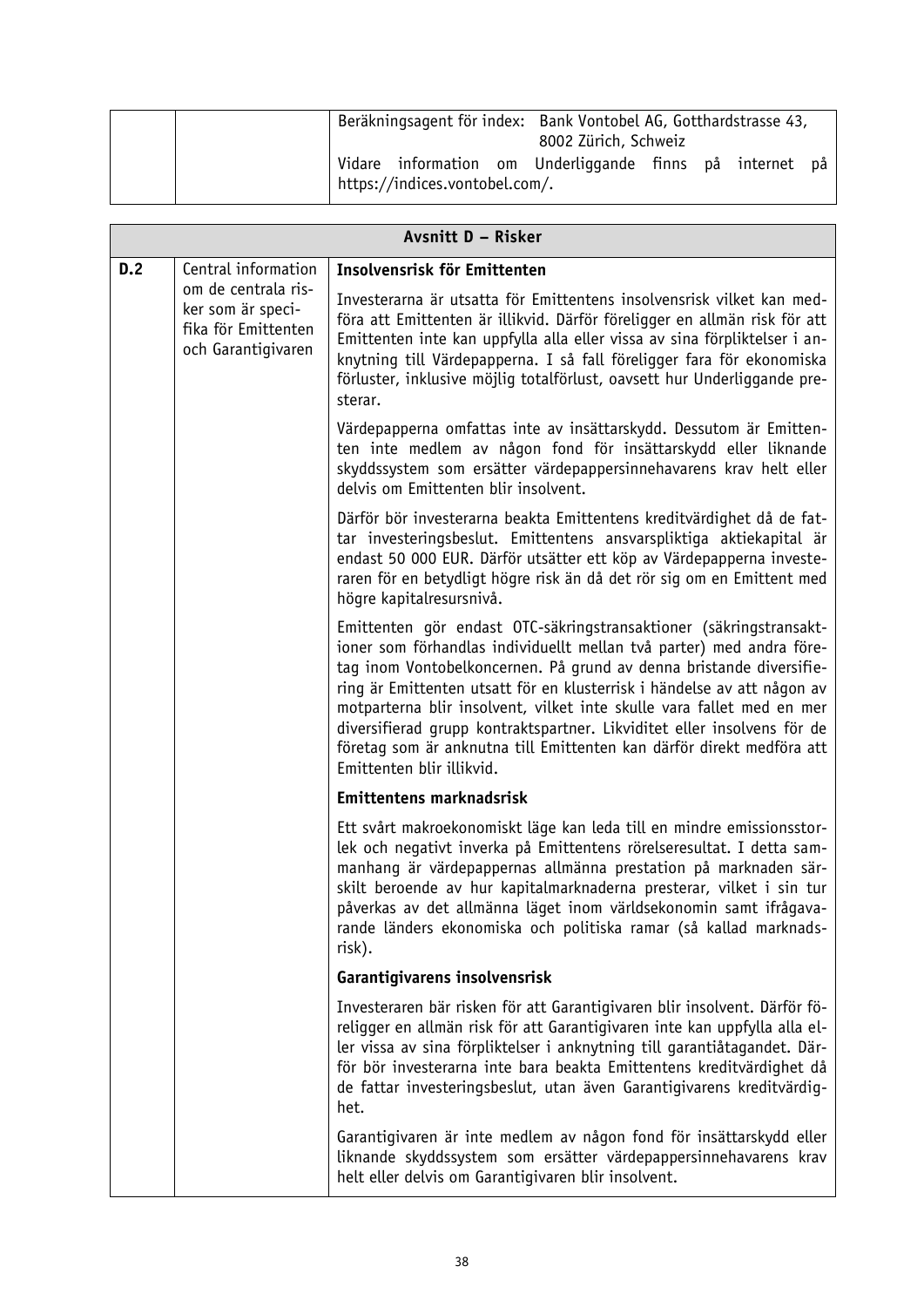|     |                                                                            | Verksamhetsrisker som rör Garantigivaren                                                                                                                                                                                                                                                                                                                                                                                                                                                                                                                                                                                                                                                                                                                                       |
|-----|----------------------------------------------------------------------------|--------------------------------------------------------------------------------------------------------------------------------------------------------------------------------------------------------------------------------------------------------------------------------------------------------------------------------------------------------------------------------------------------------------------------------------------------------------------------------------------------------------------------------------------------------------------------------------------------------------------------------------------------------------------------------------------------------------------------------------------------------------------------------|
|     |                                                                            | Garantigivarens verksamhet påverkas av de rådande omständigheterna<br>på marknaden och av hur dessa påverkar Vontobels verksamma (kon-<br>cern) bolag. De faktorer som inverkar på Garantigivarens verksamhet<br>kan förorsakas av allmänna marknadsrisker som uppstår på grund av<br>ogynnsamma rörelser i marknadspriserna, till exempel räntesatser, va-<br>lutakurser, aktiepriser, råvarupriser och relaterad volatilitet, och kan<br>inverka negativt på värderingen av underliggande och/eller derivata<br>finansiella produkter.                                                                                                                                                                                                                                       |
|     |                                                                            | Garantigivarens ekonomiska ställning kan även påverkas av flaskhalsar<br>vad beträffar likviditeten som till exempel kan orsakas av kassautflö-<br>den när låneåtaganden utnyttjas eller när det inte går att förnya in-<br>sättningen, vilket medför att Garantigivaren tillfälligt kan vara oför-<br>mögen att uppfylla kortfristiga finansieringsbehov.                                                                                                                                                                                                                                                                                                                                                                                                                     |
| D.3 | Central information<br>om de centrala ris-                                 | Risk för förlust på grund av beroende av Underliggandes prestat-<br>ion                                                                                                                                                                                                                                                                                                                                                                                                                                                                                                                                                                                                                                                                                                        |
| D.6 | ker som är speci-<br>fika för Värdepap-<br>perna/<br>Risk för totalförlust | Värdepapperna är finansiella instrument vilkas värde härleds ur värdet<br>för ett annat referensobjekt, det så kallade "Underliggande". Under-<br>liggande är ett Faktorindex vars prestation i sin tur främst är bero-<br>ende av hur ett annat finansiellt instrument, Referensinstrumentet,<br>presterar.                                                                                                                                                                                                                                                                                                                                                                                                                                                                   |
|     |                                                                            | I fall där Värdepapperna är länkade till Faktorindex av typen long är<br>det ogynnsamt för investeraren om Referensinstrumentet faller.                                                                                                                                                                                                                                                                                                                                                                                                                                                                                                                                                                                                                                        |
|     |                                                                            | Investerarna bör även beakta att Underliggande är utformat så att Re-<br>ferensinstrumentets prestation innefattas i beräkningen av Underlig-<br>gande, tillsammans med en hävstångseffekt. En förändring i Referen-<br>sinstrumentet leder till en oproportionerlig förändring i Underliggan-<br>des pris och därmed även i Värdepappernas pris. Därför medför dessa<br>Värdepapper en oproportionerlig förlustrisk om Referensinstrumentet<br>och därmed även Underliggande utvecklas i en riktning som är ogynn-<br>sam ur investerarens synvinkel. Som en följd av den särskilda metod<br>som används för att beräkna Faktorindexet kan även sidorörelser i Re-<br>ferensinstrumentet leda till betydande fall i Faktorindexets och där-<br>med även i Värdepapprets pris. |
|     |                                                                            | Det finns ingen garanti för att Underliggandes eller dess Referensin-<br>struments prestation kommer att motsvara investerarens förväntning-<br>ar. Om Underliggandes Referensinstrument går mot en utveckling som<br>är ogynnsam för investeraren föreligger en förlustrisk som kan inklu-<br>dera totalförlust.                                                                                                                                                                                                                                                                                                                                                                                                                                                              |
|     |                                                                            | Marknadsprisrisk                                                                                                                                                                                                                                                                                                                                                                                                                                                                                                                                                                                                                                                                                                                                                               |
|     |                                                                            | Värdepapprets pris är främst beroende av vederbörande underliggan-<br>des pris som Värdepappret är länkat till, och reproducerar prestation-<br>en för underliggande efter justering för grad. Alla de positiva och ne-<br>gativa faktorer som inverkar på underliggande (särskilt de som rör ve-<br>derbörande Referensinstrument och de risker som följer av investering<br>i Referensinstrumentet) återspeglas därmed i princip även i Värde-<br>papprets pris.                                                                                                                                                                                                                                                                                                             |
|     |                                                                            | Värdepapprets pris kan prestera negativt. Detta kan vara en följd -                                                                                                                                                                                                                                                                                                                                                                                                                                                                                                                                                                                                                                                                                                            |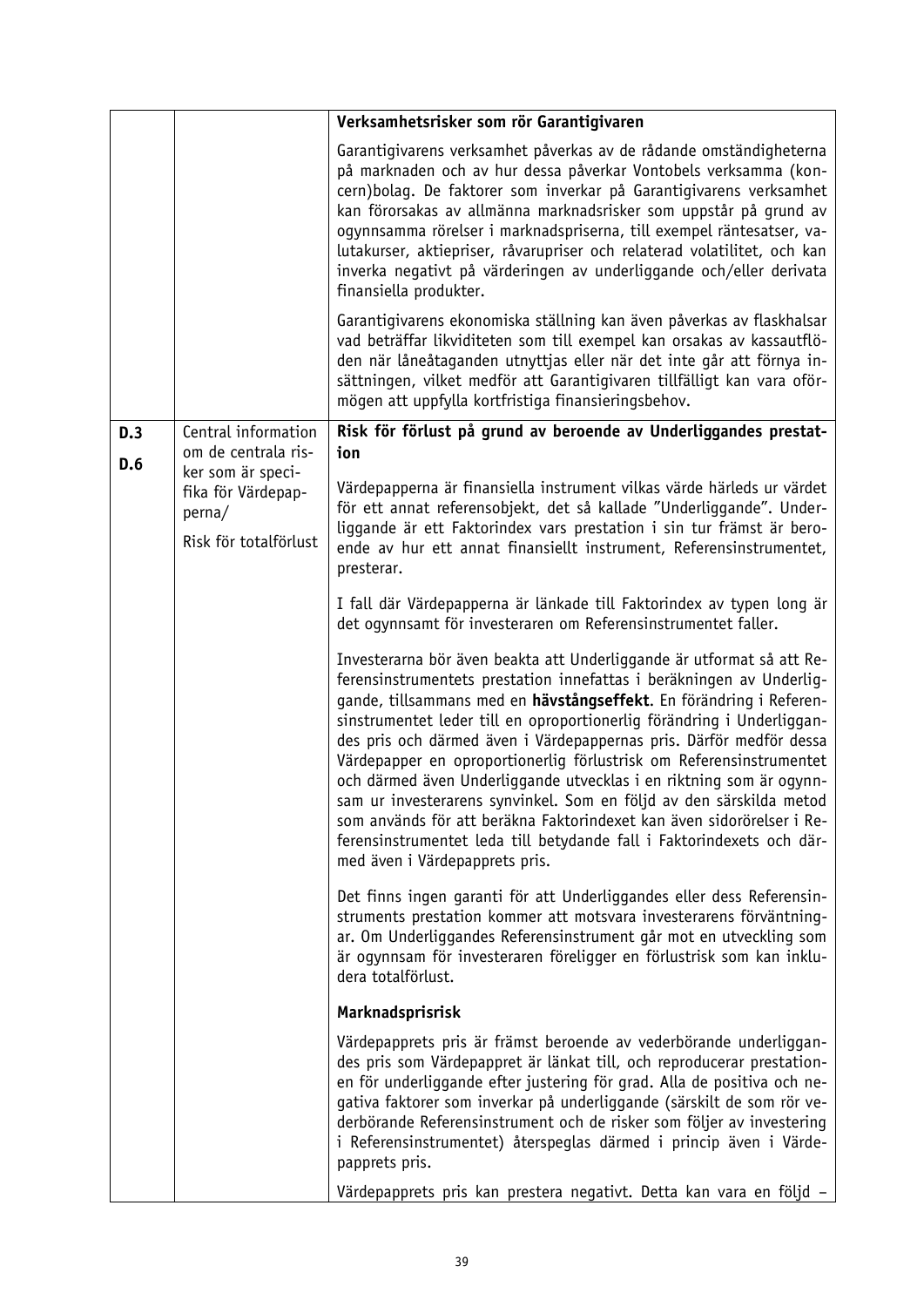|  | enligt vad som beskrivs ovan - av att priset för underliggande som<br>Värdepappret är länkat till utvecklas i oförmånlig riktning eller av<br>andra faktorer som inverkar på priset (såsom volatiliteten, en försäm-<br>ring vad beträffar Emittentens kreditvärdighet samt hur den allmänna<br>ekonomin presterar).                                                                                                       |
|--|----------------------------------------------------------------------------------------------------------------------------------------------------------------------------------------------------------------------------------------------------------------------------------------------------------------------------------------------------------------------------------------------------------------------------|
|  | <b>Optionsrisker</b>                                                                                                                                                                                                                                                                                                                                                                                                       |
|  | En investering i Värdepapperna kan omfattas av mycket kraftiga fluk-<br>tuationer i värde och under vissa omständigheter kan den inbäddade<br>optionen bli helt värdelös.                                                                                                                                                                                                                                                  |
|  | Volatilitetsrisk                                                                                                                                                                                                                                                                                                                                                                                                           |
|  | En investering i Värdepapper med underliggande (som är länkade till<br>Referensinstrument) med hög volatilitet är i grund och botten mer<br>riskabel, eftersom den medför större möjlighet för förluster.                                                                                                                                                                                                                  |
|  | Risker relaterade till historisk prestation                                                                                                                                                                                                                                                                                                                                                                                |
|  | Hur underliggande, dess referensinstrument eller värdepapper har pre-<br>sterat tidigare är inte en indikation på hur de presterar i framtiden.                                                                                                                                                                                                                                                                            |
|  | Risker relaterade till lånefinansiering av köpet av Värdepapper                                                                                                                                                                                                                                                                                                                                                            |
|  | Eftersom Värdepapperna inte medför någon löpande intäkt (till exem-<br>pel ränta eller utdelningar) får investeraren inte anta att de kan an-<br>vända sådan löpande intäkt för att betala ränta på lån som förfaller<br>under Värdepappernas löptid.                                                                                                                                                                      |
|  | Transaktioner som är tänkta att exkludera eller begränsa risk                                                                                                                                                                                                                                                                                                                                                              |
|  | Det är möjligt att investerarna inte kan säkra tillräckligt mot risker<br>som är anknutna till Värdepapperna.                                                                                                                                                                                                                                                                                                              |
|  | <b>Inflationsrisk</b>                                                                                                                                                                                                                                                                                                                                                                                                      |
|  | Inflationen inverkar negativt på innehavda tillgångars faktiska värde<br>samt på den avkastning som faktiskt genereras.                                                                                                                                                                                                                                                                                                    |
|  | Risker på grund av ekonomiska cykler                                                                                                                                                                                                                                                                                                                                                                                       |
|  | Förluster på grund av prisras kan uppstå på grund av att investerarna<br>inte beaktar den ekonomiska cykliska prestationen med motsvarande<br>uppåt- och nedåtgående faser, eller för att de inte beaktar detta på<br>rätt sätt när de fattar investeringsbeslut och därmed investerar, eller<br>innehar och säljer Värdepapper, då den ekonomiska cykeln är inne på<br>en fas som är ogynnsam ur investerarens synvinkel. |
|  | Psykologiska marknadsrisker                                                                                                                                                                                                                                                                                                                                                                                                |
|  | Faktorer som är psykologiska till sin natur kan även ha en betydande<br>inverkan på Underliggandes pris och därför Värdepapperens prestat-<br>ion.                                                                                                                                                                                                                                                                         |
|  | Risker relaterade till handel med Värdepapperen, likviditetsrisk                                                                                                                                                                                                                                                                                                                                                           |
|  | Emittenten och/eller Market Maker har ingen förpliktelse gentemot<br>Värdepappersinnehavarna att ange köpe- eller försäljningspris på re-<br>gelbunden bas. Det finns en risk för att investeraren eventuellt inte<br>kan sälja Värdepapperna på marknaden till ett skäligt marknadspris,                                                                                                                                  |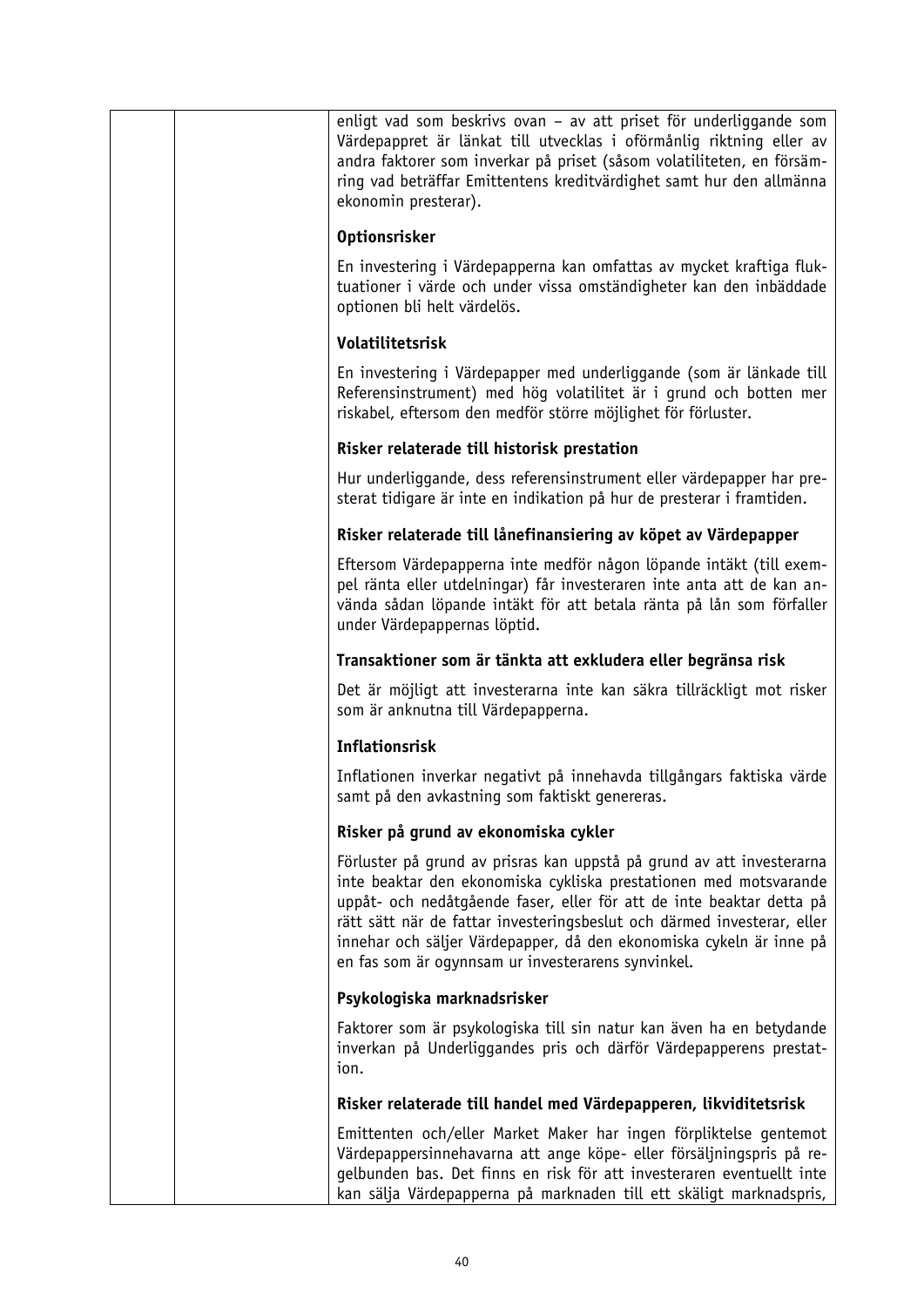|  | eller för att de alls kan sälja dem.                                                                                                                                                                                                                                                                                                                                                                                                                                                                   |
|--|--------------------------------------------------------------------------------------------------------------------------------------------------------------------------------------------------------------------------------------------------------------------------------------------------------------------------------------------------------------------------------------------------------------------------------------------------------------------------------------------------------|
|  | Risker relaterade till Emissionspris och effekten av transaktions-<br>kostnader provisioner                                                                                                                                                                                                                                                                                                                                                                                                            |
|  | Emissionspriset (såsom definierat i E.3) och försäljningspriset för Vär-<br>depapperna så som de anges på andrahandsmarknaden kan inkludera<br>en premie utöver Värdepappernas ursprungliga matematiska värde (så<br>kallat skäligt värde) som inte är uppenbart för investeraren.                                                                                                                                                                                                                     |
|  | Risk relaterad till beskattningen av Värdepapperen                                                                                                                                                                                                                                                                                                                                                                                                                                                     |
|  | Det åligger vederbörande Värdepappersinnehavare att betala skatter,<br>tariffer, avgifter, avdrag eller andra belopp som uppstår i samband<br>med Värdepapperna, alltså inte Emittenten. Eventuella betalningar<br>som Emittenten gör kan omfattas av skatter, tariffer, avgifter, avdrag<br>eller andra betalningar som måste göras, innehållas eller dras av.                                                                                                                                        |
|  | Risker relaterade till effekten av säkringstransaktioner av företa-<br>gen i Vontobelkoncernen                                                                                                                                                                                                                                                                                                                                                                                                         |
|  | Säkrings- och handelstransaktioner som Emittenten och företagen i<br>Vontobelkoncernen utför i ett Referensinstrument för ett Faktorindex<br>kan ha en negativ inverkan på Värdepappernas värde.                                                                                                                                                                                                                                                                                                       |
|  | Risker i samband med justeringar och marknadsstörningar                                                                                                                                                                                                                                                                                                                                                                                                                                                |
|  | Emittenten eller beräkningsagenten för indexet kan göra justeringar<br>för att reflektera relevanta förändringar eller händelser som rör Under-<br>liggande eller dess Referensinstrument. Det går inte att i detta sam-<br>manhang bortse från möjligheten att en justering kan vara ogynnsam<br>för investeraren. Det är även möjligt att Emittenten kan ha rätt att<br>extraordinärt avsluta Värdepappernas löptid. I det minst gynnsamma<br>fallet kan hela det investerade kapitalet gå förlorat. |
|  | Risk för att Emittenten avslutar löptiden                                                                                                                                                                                                                                                                                                                                                                                                                                                              |
|  | Emittenten har en ordinär rätt att avsluta löptiden och investeraren<br>omfattas därför av risken för att Emittenten avslutar löptiden och lö-<br>ser in Värdepappren vid en tidpunkt då investeraren annars inte skulle<br>ha sålt eller löst in Värdepappren. Detta kan medföra att investeraren<br>inte uppnår önskat resultat och kan leda till en förlust, inklusive<br>totalförlust.                                                                                                             |
|  | I så fall bär Värdepappersinnehavaren risken för att dennes förvänt-<br>ningar vad beträffar en värdeökning för Värdepapperna, inte kan upp-<br>fyllas på grund av att dessas löptid har avslutats. I så fall är det möj-<br>ligt att investerarna inte längre kan återinvestera, eller att de endast<br>kan återinvestera på mindre gynnsamma villkor.                                                                                                                                                |
|  | Emittenten har även extraordinär rätt att avsluta löptiden, vilket in-<br>nefattar samma risker för investeraren som vid ordinär avslutning av<br>löptiden.                                                                                                                                                                                                                                                                                                                                            |
|  | Risk i samband med potentiella intressekonflikter                                                                                                                                                                                                                                                                                                                                                                                                                                                      |
|  | Det kan förekomma intressekonflikter mellan beträffar företagen i<br>Vontobelkoncernen (särskilt vad beträffar deras funktion som beräk-<br>ningsagent för indexet) och tredje parter som är till nackdel för inve-                                                                                                                                                                                                                                                                                    |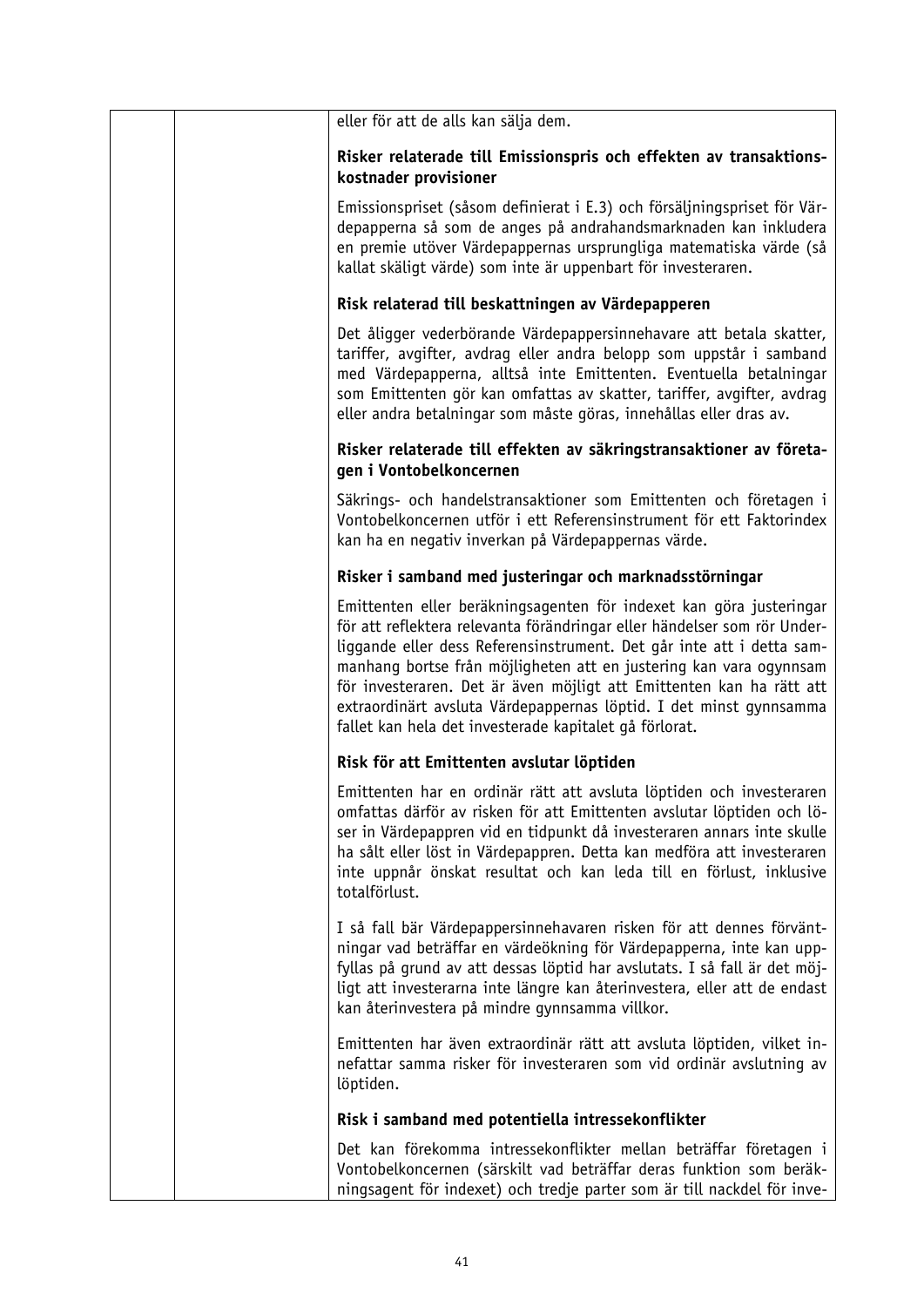|  | steraren. De huvudsakliga möjliga intressekonflikterna beskrivs under<br>E.4.                                                                                                                                                                                                                                                                          |
|--|--------------------------------------------------------------------------------------------------------------------------------------------------------------------------------------------------------------------------------------------------------------------------------------------------------------------------------------------------------|
|  | <b>Informationsrisk</b>                                                                                                                                                                                                                                                                                                                                |
|  | Det finns en möjlighet att investerare kan fatta felaktiga beslut på<br>grund av saknad, ofullständig eller felaktig information, vilket kan<br>ligga utanför Emittentens kontroll.                                                                                                                                                                    |
|  | <b>Valutarisk</b>                                                                                                                                                                                                                                                                                                                                      |
|  | Möjliga investerare bör inse att investeringar i Värdepapper medför<br>valutakursrisker eftersom valutakursen för Underliggandes valuta och<br>Värdepappernas Avräkningsvaluta kan röra sig i en riktning som är<br>ogynnsam för investeraren.                                                                                                         |
|  | Om Avräkningsvalutan för Värdepapperna inte är densamma som valu-<br>tan där investeraren är bosatt eller valutan där investeraren vill er-<br>hålla betalning, är möjliga investerare utsatta för valutarisk.                                                                                                                                         |
|  | Risker som rör beräkningen och utformningen av Underliggande                                                                                                                                                                                                                                                                                           |
|  | Förutom den hävstångseffekt som beskrivs ovan är det möjligt att det,<br>beroende på Faktorindexets och det Underliggande Referensinstru-<br>mentets struktur, tillkommer kostnader (t.ex. lånekostnader för Vär-<br>depapper) och avgifter (t.ex. en indexavgift) som även medför att<br>Faktorindexets värde och därmed Underliggandes nivå minskar. |
|  | Risk för totalförlust                                                                                                                                                                                                                                                                                                                                  |
|  | Värdepapperna är särskilt riskabla investeringsinstrument, som<br>kombinerar som kombinerar egenskaper som återfinns i både derivat-<br>transaktioner och hävstångsprodukter. Värdepapperna är därför för-<br>knippade med oproportionerliga förlustrisker (risk för totalförlust).                                                                    |
|  | Om en förlust äger rum kommer den att utgöras av det pris som beta-<br>lats för Värdepapperna samt upplupna kostnader, till exempel förval-<br>taravgifter eller mäklar- och/eller börsprovisioner. Det föreligger för-<br>lustrisk oberoende av Emittentens och Garantigivarens finansiella<br>ställning.                                             |
|  | Det finns ingen bestämmelse om regelbunden distribution, ränte-<br>betalning eller ett minsta återbetalningsbelopp. Det är möjligt att<br>förlora en betydande mängd kapital, vilket i vissa fall kan leda till<br>att investerarna förlorar hela investeringen.                                                                                       |

| Avsnitt E - Erbjudande |                                                               |                                                                         |                                                                                                                                                                                                                                                                                |
|------------------------|---------------------------------------------------------------|-------------------------------------------------------------------------|--------------------------------------------------------------------------------------------------------------------------------------------------------------------------------------------------------------------------------------------------------------------------------|
| E.2b                   | Motiv till erbjudan-<br>det och använd-<br>ning av intäkterna | emissionen.                                                             | Medlen från emissionen av Värdepapper används för att finansiera<br>Emittentens allmänna verksamhet. Emittenten ämnar skapa vinster<br>från emissionen av Värdepapper och kommer även att använda vinsten<br>från emissionen till att säkra mot risker som uppstår på grund av |
| E.3                    | Beskrivning av er-<br>bjudandets all-<br>männa Villkor        | Emissionspris:<br>Emissionsdatum:<br>Värdedatum:<br>Erbjudandets volym: | SEK 124.10<br>23 oktober 2015<br>23 oktober 2015<br>250,000 Värdepapper                                                                                                                                                                                                        |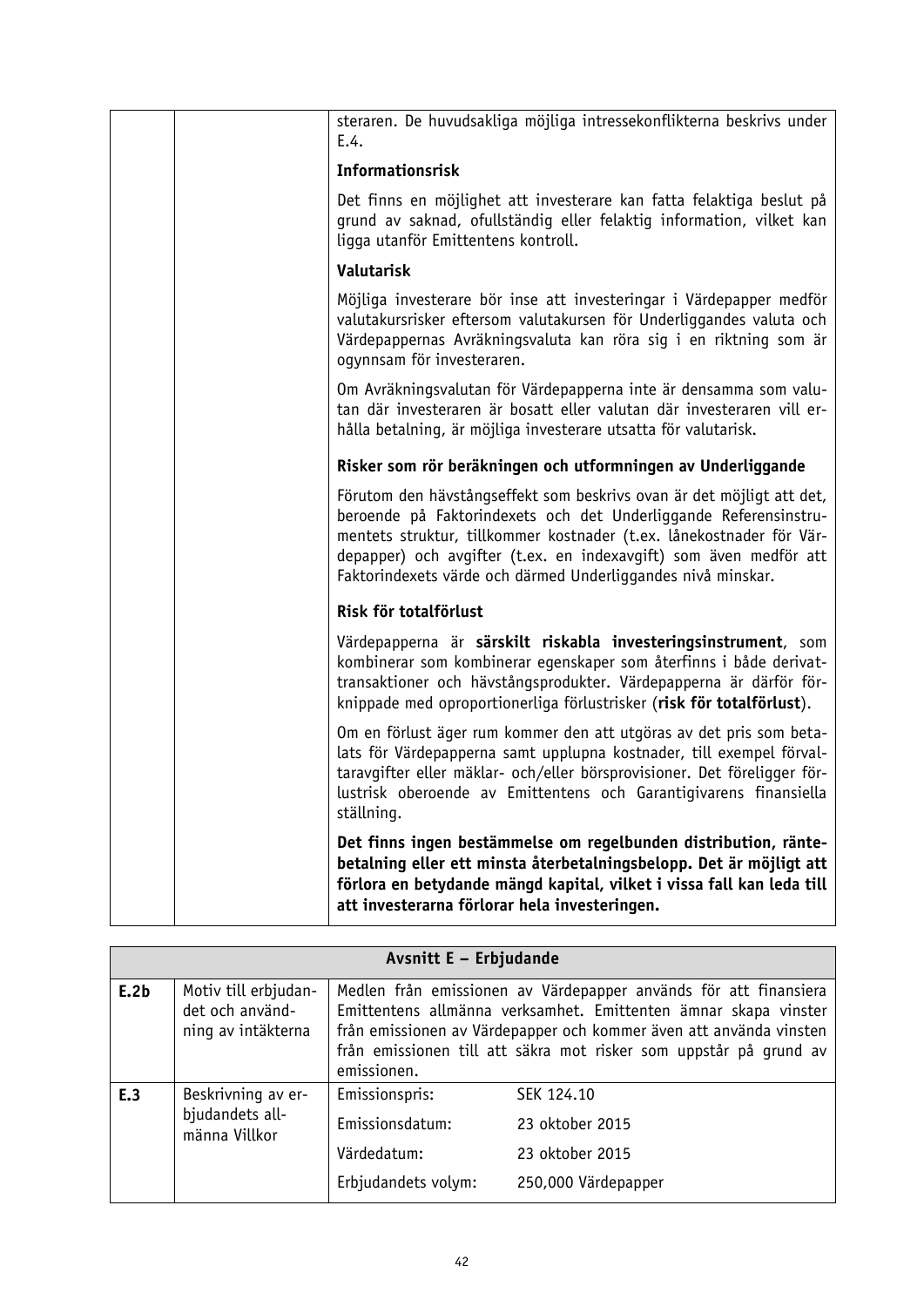|     |                                                                                                                                                                                                                                                                                                                                                                                             | Minsta handelsvolym:<br>1 Värdepapper                                                                                                                                                                                                                                                                                                                                                                                                                                                                                                                           |
|-----|---------------------------------------------------------------------------------------------------------------------------------------------------------------------------------------------------------------------------------------------------------------------------------------------------------------------------------------------------------------------------------------------|-----------------------------------------------------------------------------------------------------------------------------------------------------------------------------------------------------------------------------------------------------------------------------------------------------------------------------------------------------------------------------------------------------------------------------------------------------------------------------------------------------------------------------------------------------------------|
|     |                                                                                                                                                                                                                                                                                                                                                                                             | Offentligt erbjudande:<br>i Sverige från: 22 oktober 2015                                                                                                                                                                                                                                                                                                                                                                                                                                                                                                       |
|     |                                                                                                                                                                                                                                                                                                                                                                                             | Värdepappernas Emissionspris fastställdes av Market Maker.                                                                                                                                                                                                                                                                                                                                                                                                                                                                                                      |
| E.4 | Relevanta intressen<br>för emission-<br>en/erbjudandet<br>(inklusive intresse-<br>konflikter)                                                                                                                                                                                                                                                                                               | $\mathbf{i}$<br>Intressekonflikter<br>förekomma<br>mellan<br>kan<br>företagen<br>Vontobelkoncernen<br>kan ha en<br>negativ inverkan på<br>det<br>som<br>Underliggandes värde och därmed på Värdepappernas värde.<br>Handelstransaktioner som rör Referensinstrument.                                                                                                                                                                                                                                                                                            |
|     |                                                                                                                                                                                                                                                                                                                                                                                             | Under Värdepappernas löptid är det möjligt att företagen i<br>Vontobelkoncernen inbegrips i handelstransaktioner för egen eller för<br>någon kunds räkning, vilket direkt eller indirekt kan ha samband med<br>Referensinstrument. Företagen i Vontobelkoncernen kan även bli<br>motparter i säkringstransaktioner som rör Emittentens förpliktelser i<br>samband med Värdepappren. Dessa säkringstransaktioner kan inverka<br>negativt på Referensinstruments värde och därmed inverka negativt<br>på Underliggande och Värdepappernas värde.                  |
|     |                                                                                                                                                                                                                                                                                                                                                                                             | Övriga funktioner som företagen i Vontobelkoncernen kan utföra                                                                                                                                                                                                                                                                                                                                                                                                                                                                                                  |
|     | Värdepappernas Underliggande är ett skyddat index som skapas och<br>beräknas av Bank Vontobel AG, Zürich, ett bolag som är närstående<br>till Emittenten som Beräkningsagent för Index. Beräkningsagenten för<br>indexet har ett direkt inflytande över det Underliggande och därmed<br>- eftersom Värdepapperna är beroende av hur Underliggande presterar<br>- även Värdepappernas värde. |                                                                                                                                                                                                                                                                                                                                                                                                                                                                                                                                                                 |
|     |                                                                                                                                                                                                                                                                                                                                                                                             | Emittenten och företagen inom Vontobelkoncernen kan även utföra<br>andra funktioner i samband med Värdepapperna, t.ex. som beräk-<br>ningsagenter för betalningar som görs enligt Värdepapperna eller för<br>att fastställa justeringar eller störande händelser eller i egenskap av<br>Market Maker. Dessa funktioner kan även medföra intressekonflikter,<br>både mellan vederbörande företag inom Vontobelkoncernen och mel-<br>lan dessa företag och investerarna, vid fastställandet av Värdepapper-<br>nas pris och vid andra tillhörande fastställanden. |
|     |                                                                                                                                                                                                                                                                                                                                                                                             | Verksamhet som Market Maker för Värdepapperna                                                                                                                                                                                                                                                                                                                                                                                                                                                                                                                   |
|     |                                                                                                                                                                                                                                                                                                                                                                                             | Bank Vontobel Europe AG kommer att vara market maker för<br>Värdepapperna ("Market Maker"). Genom att tillhandahålla likviditet<br>på detta sätt fastställer Market Maker - med stöd av de övriga<br>företagen i Vontobelkoncernen - Värdepappernas pris på bas av<br>interna prissättningsmodeller och ett antal andra faktorer.                                                                                                                                                                                                                               |
|     |                                                                                                                                                                                                                                                                                                                                                                                             | Därför är det möjligt att det pris som Market Maker fastställer avviker<br>betydligt från Värdepappernas skäliga värde, eller från det värde man<br>ekonomiskt sett kunde förvänta sig att de borde ha vid en viss<br>tidpunkt. Dessutom kan Market Maker när som helst granska sitt<br>förfarande för fastställande av de angivna priserna, t.ex. genom att<br>bredda eller minska spridningarna mellan anbuds- och erbjudandepris.                                                                                                                            |
|     |                                                                                                                                                                                                                                                                                                                                                                                             | Betalning av provision, tredje parters eget intresse                                                                                                                                                                                                                                                                                                                                                                                                                                                                                                            |
|     |                                                                                                                                                                                                                                                                                                                                                                                             | I samband med placering och/eller offentligt erbjudande av Värde-<br>papperna kan Emittenten eller de övriga företagen i Vontobelkoncer-<br>nen betala provision till tredje parter. Det är möjligt att dessa tredje<br>parter kan tillgodose sina egna intressen i samband med att de fattar                                                                                                                                                                                                                                                                   |